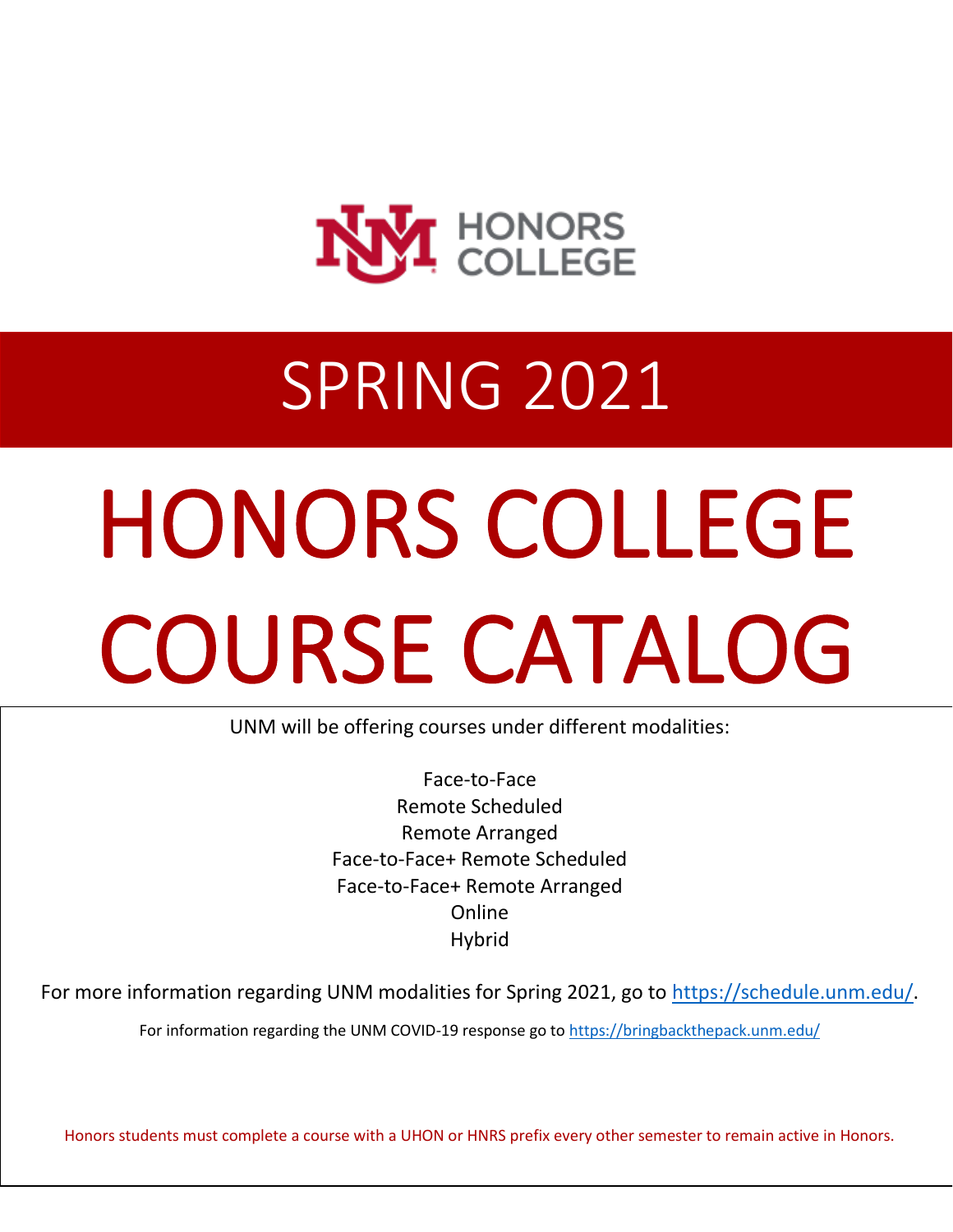# **Honors College Spring 2021 Course Catalog**

| HNRS 1120.002 56456 Sem: Legacy of Failure, Swanson           |  |  |  |
|---------------------------------------------------------------|--|--|--|
|                                                               |  |  |  |
| UHON 201 001 38740 Sem: Become a Better Writer, Brewer        |  |  |  |
| UHON 201 002 37976 Sem: Articulate Citizen, Obernauf          |  |  |  |
| UHON 201 003 56063 Sem: Globaliztion & Human Rts, Cargas      |  |  |  |
| UHON 201 004 55332 Sem: 19th Century Gothic Lit, Faubion      |  |  |  |
| UHON 201 005 55333 Sem: Writing as Activism, Kottler          |  |  |  |
| UHON 201 006 55331 Sem: Writing in Place, Thomas              |  |  |  |
| UHON 201 007 56458 Sem: Supernat Sleuth Pop Cult, Deblassie   |  |  |  |
|                                                               |  |  |  |
| UHON 202 002 55335 Sem: What are Numbers Anyway? Holden       |  |  |  |
| UHON 203 001 47205 Sem: Physics is Everywhere, Sorge          |  |  |  |
| UHON 203L 001 47211 Science in 21st Century Lab, Sorge        |  |  |  |
| UHON 204 001 56551 Sem: Keeping the Peace                     |  |  |  |
| UHON 204 002 38753 Sem: Indiv in Conflict W-Coll, Johnson     |  |  |  |
| UHON 207 001 52543 Sem: The Art of Film, Kottler              |  |  |  |
| UHON 207 004 52542 Sem: Social XFORM through Art, Jacobs      |  |  |  |
| UHON 207 006 52544 Sem: Musical Theatre in Amer, Szasz        |  |  |  |
|                                                               |  |  |  |
| UHON 301 001 56242 Sem: Healing Arts II, Repar                |  |  |  |
| UHON 301 003 56317 Sem: Chicanx Ancestral Medicine, Gomez     |  |  |  |
| UHON 302 001 45088 Sem: Photographic Eye, Jacobs              |  |  |  |
| UHON 302 002 52546 Sem: Sci & Soc of Disease, Johnson         |  |  |  |
| UHON 302 003 52552 Sem: Theatre and Human Rights, Szasz       |  |  |  |
| UHON 302 004 52551 Sem: Getting Away with Murder, Faubion     |  |  |  |
| UHON 302 006 52558 Sem: Getting Away with Murder, Faubion     |  |  |  |
| UHON 302 005 52556 Sem: Why Ppl Beliv Weird Things, Cargas    |  |  |  |
| UHON 302 007 40728 Sem: Forensic Ecology, Moore               |  |  |  |
| UHON 302 008 38761 Sem: Truth, Lies & Oth Physics, James      |  |  |  |
| UHON 302 010 52562 Sem: Nation Blg-Fmr Yugoslavia, Goloversic |  |  |  |
| UHON 302 011 55336 Sem: What Good is Tolerance?               |  |  |  |
| UHON 302 012 52561 Sem: Civil Rights & Sports, Hardeman       |  |  |  |
| UHON 302 013 52557 Sem: Latinx Cinema, Avalos                 |  |  |  |
|                                                               |  |  |  |
| UHON 402 001 53561 Sem: Art & Ecol Creating Change, Henel     |  |  |  |
| UHON 402 002 37081 Sem: Scribendi Part II, Donovan            |  |  |  |
| UHON 402 003 53566 Sem: Chicana(o) Civil Rights, Gomez        |  |  |  |
| UHON 402 004 55337 Sem: Big Data, Moore                       |  |  |  |
| UHON 402 006 45092 Sem: Making the Right Decision, Fornell    |  |  |  |
| UHON 402 007 45093 Sem: What Worlds May Come, Donovan         |  |  |  |
| UHON 402 009 48712 Sem: Bio Art and Design, Polli             |  |  |  |
| UHON 402 010 48721 Sem: Bio Art and Design Lab, Polli         |  |  |  |
|                                                               |  |  |  |
| GEOG 469.007 Envir & People in Latin America -H, Gay-Anaki    |  |  |  |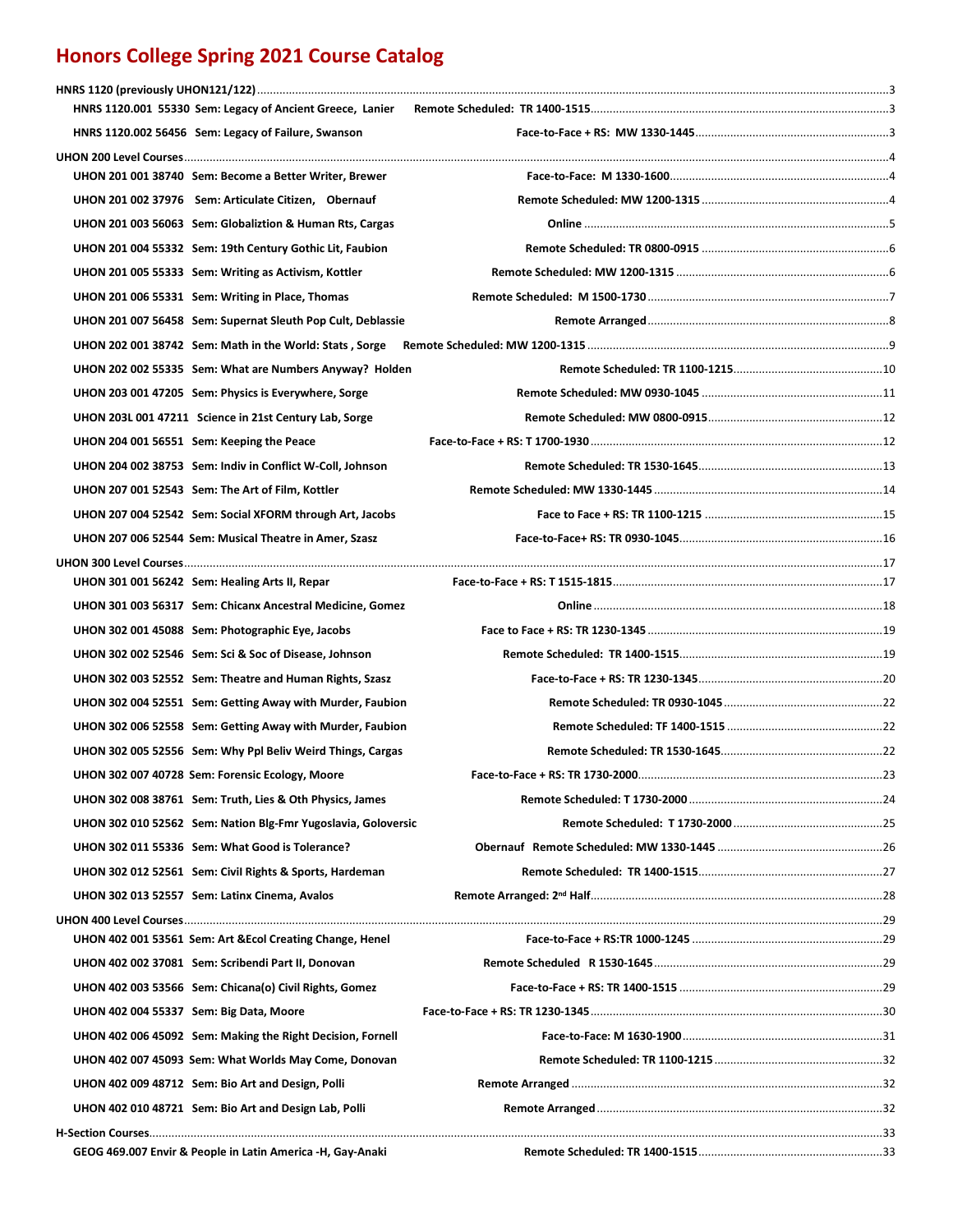# <span id="page-2-0"></span>HNRS 1120 (previously UHON121/122)

# <span id="page-2-1"></span>HNRS 1120.001 55330 Sem: Legacy of Ancient Greece, Lanier Remote Scheduled: TR 1400-1515

Lanier, Gregory glanier@unm.edu

#### *HNRS 1120 counts toward UNM General Education Area 5, humanities*

**Course Title:** The Legacy of Ancient Greece

#### **[Course Video](https://youtu.be/v3UymYhhgvk)**

**Course Description:** It is almost impossible to understate the influence that the Ancient Greeks has had on western civilization. From our democratic system of government to the classical style of imposing architecture with white marble pillars to the very concepts of History, Philosophy, Poetry and Theatre, our daily lives are suffused with the legacy that stems primarily from the daily activities of a thriving population tucked in under the shadow of an imposing hill fortress, the famous Acropolis of Athens. This course will explore in depth the poetry, drama, history, and philosophy that has been handed to us as part of our heritage for hundreds of and hundreds of years.

#### **Required Texts:**

| Author           | Title                 | Translator                       | Publisher    |
|------------------|-----------------------|----------------------------------|--------------|
| Homer            | The Iliad             | Trans. Richmond Lattimore        | Chicago      |
| Homer            | The Odyssey           | <b>Trans. Richmond Lattimore</b> | Harper & Row |
| Aeschylus        | The Oresteia          | Trans. David Grene               | Chicago      |
| Sophocles        | Sophocles I           | Trans. David Grene               | Chicago      |
| Euripides        | Euripides V           | Trans. David Grene               | Chicago      |
| Aristophanes     | Lysistrata            | Trans. Douglass Parker           | Mentor       |
| <b>Herodotus</b> | The Histories         | Trans. Aubrey de Sélincourt      | Penguin      |
| Thucydides       | Peloponnesian War     | Trans. Rex Warner                | Penguin      |
| Plato            | Last Days of Socrates | Trans. Hugh Tredennick           | Penguin      |
| Plato            | Symposium             | Trans. Benjamin Jowett           | Liberal Arts |

You will complete two 4-5 page (1500-2000 words) papers during the semester; there will also be a midterm. Additionally, some Reaction Writings, which will be due before class starts on the specified day, and which are based on the daily readings, shall help you develop your critical thinking skills. The Final Project will be (your choice) of either a paper, a PowerPoint presentation (or equivalent) or a video that addresses one of the course's major themes. Don't worry about being "right" since there is never a single right answer to any question in the Humanities, but only weaker and stronger arguments.

#### **About the Instructor:**

Dr. Greg Lanier, member of the Honors faculty, has been teaching Honors courses on Shakespeare, classical literature, and theatre for over 40 years.

# <span id="page-2-2"></span>HNRS 1120.002 56456 Sem: Legacy of Failure, Swanson Face-to-Face + RS: MW 1330-1445

Swanson, Ryan [swansonr@unm.edu](mailto:swansonr@unm.edu)

#### *HNRS 1120 counts toward UNM General Education Area 5, humanities*

**Course Title:** The Legacy of Failure

#### **[Course Video:](https://youtu.be/rWobhvQ4EOI)**

#### **Course Description:**

Failure. Losing. Rejection. Defeat. A look around American society and throughout history reveals that countless noble efforts and ideas have failed. Individuals have crashed and burned, so to speak. Some of these failing endeavors nearly succeeded;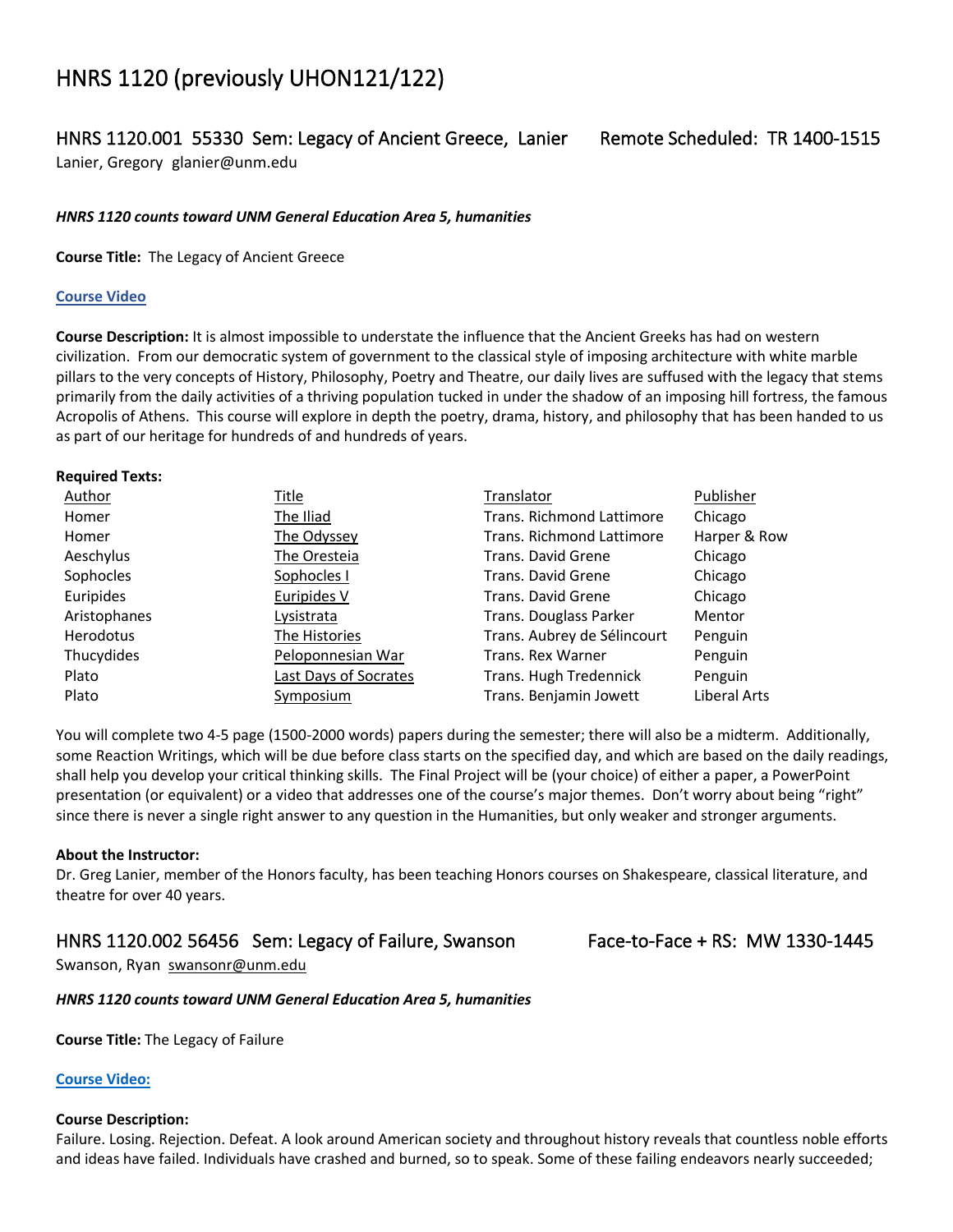others never had a chance. This course will investigate notable failures and "losers" in America's past and present. The course will weave together economics, history, and psychology in order to address how and why these failures occurred.

#### **Readings/Texts:**

1. Brian Stevenson, Just Cause

- 2. Jed Horne, Breach of Faith: Hurricane Katrina and the Near Death of a Great American City
- 3. Jeannette Walls, The Glass Castle: A Memoir
- 4. Assigned articles.

#### **Student Requirements:**

Class participation, written and verbal assignments.

#### **About the Instructor:**

Ryan Swanson is an Associate Professor in the Honors College. He studies sport in America and is very familiar with the topic of this course—failure.

# <span id="page-3-0"></span>UHON 200 Level Courses

# <span id="page-3-1"></span>UHON 201 001 38740 Sem: Become a Better Writer, Brewer Face-to-Face: M 1330-1600

Brewer, Stephen **[abqbrew@unm.edu](mailto:abqbrew@unm.edu)**

*UHON201 counts toward UNM General Education Area 1, Communications* 

**Course Title:** Rhetoric and Discourse: Become a Better Writer

#### **[Course Video](https://youtu.be/6b4NGWbnXJM)**

#### **Course Description:**

In every field of endeavor, Honors students need good writing skills. In this course, we explore the elements of good writing and get lots of practice in writing and editing nonfiction and short fiction. We'll treat the class as a writing workshop, critiquing each other's work and focusing on the craft of clear communication.

#### **Readings/Texts:**

"On Writing Well" by William Zinsser.

#### **Student Requirements:**

Students will write every week, both as homework and in class. Most weeks, the homework assignment consists of a single, polished page. Midway through the semester, students tackle a longer feature story. At the end, they're required to write a short story (any genre, maximum of five pages) and read it aloud in class.

#### **About the Instructor:**

Steve Brewer is the author of 32 books, including one that was made into a Hollywood movie. A former journalist and humor columnist, he has taught in Honors for 13 years. He and his family own Organic Books in Nob Hill.

# <span id="page-3-2"></span>UHON 201 002 37976 Sem: Articulate Citizen, Obernauf Remote Scheduled: MW 1200-1315

Obenauf, Richard obenauf@unm.edu

*UHON201 counts toward UNM General Education Area 1, Communications* 

**Course Title:** The Articulate Citizen

**[Course Video](https://youtu.be/D4G8sWWfdWo)**

**Course Description:**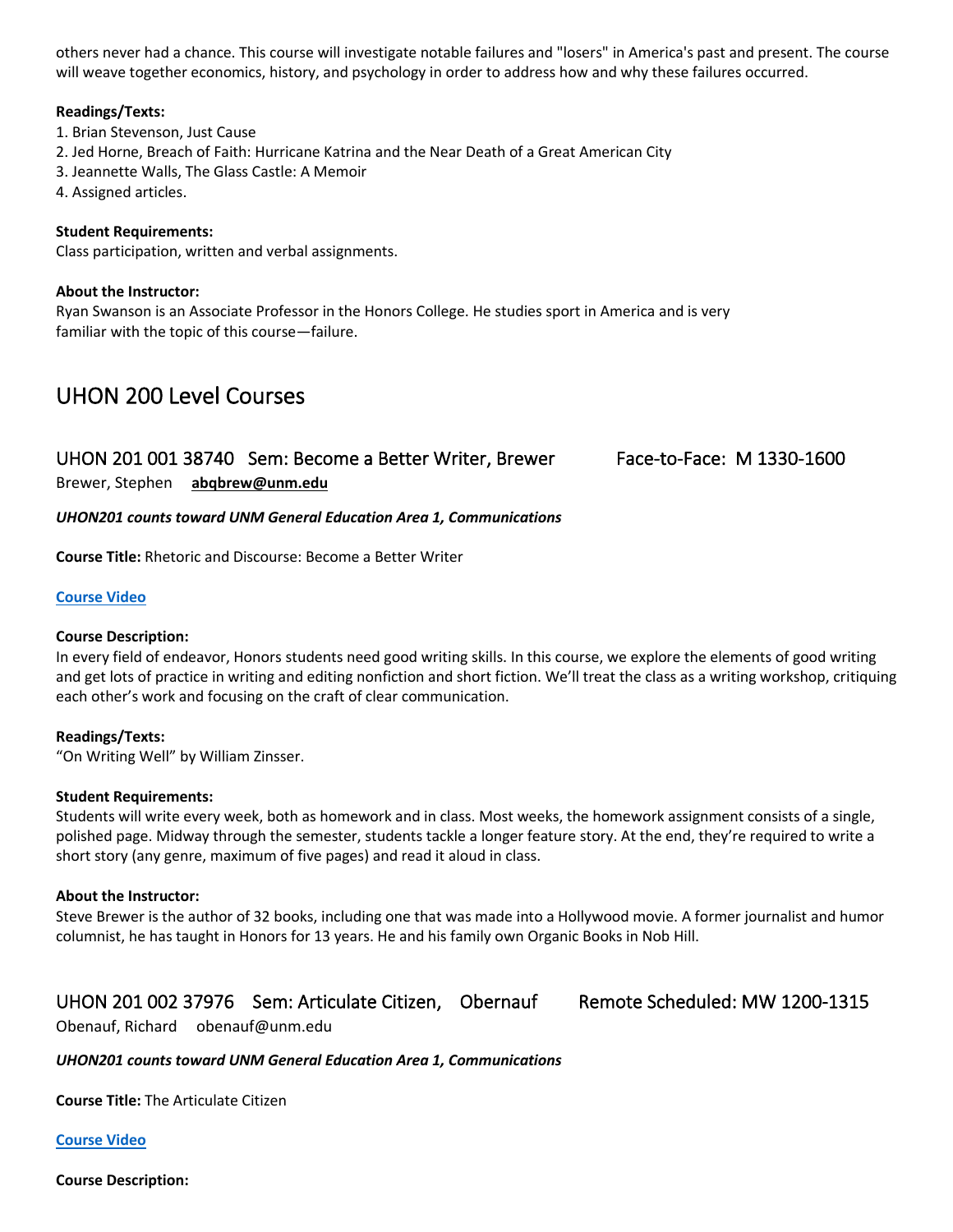Our Founding Fathers considered a well-informed citizenry crucial to the survival of our republic. In this core writing course, we will critically evaluate some of the most important essays, speeches, and other

documents from American history and use them as models for our own writing. We will also look at media portrayal of current events and issues in order to understand the relationship between audience and slant, a skill that will be useful to you both as a scholar and as a citizen. Thus you will explore some of the ways that your own predispositions may affect your writing, as well as the impact of bias on the way information is presented to you. In effect, in this course you will have the opportunity to emulate some of the most inspiring American voices to make your own writing more nuanced and persuasive, while discovering your own biases and learning how to detect the bias in other people's messaging, both in the present and in historical contexts.

#### **Readings/Texts:**

Our reading list centers on foundational primary sources of our democracy, such as the Declaration of Independence, the Seneca Falls Declarations of Sentiments and Resolutions, and speeches and essays by George Washington, Abraham Lincoln, Teddy Roosevelt, Woodrow Wilson, Herbert Hoover, Franklin Roosevelt, Dwight Eisenhower, John F. Kennedy, Martin Luther King Jr., and Lyndon Johnson. Other authors on our whirlwind syllabus include Andrew Carnegie, Walter Lippmann, Edward R. Murrow, Potter Stewart, E.B. White, and George Lakoff. We will also look at media coverage of current events in newspapers including the New York Times and the Wall Street Journal.

#### **Student Requirements:**

As with all Honors courses, consistent attendance and active participation are required. Students are expected to keep a reading journal, which will form the basis for a series of short reaction papers. There will be five brief exercises and three analytical essays, the last of which is a research project that you will expand into your final project.

#### **About the Instructor:**

A fourth-generation Lobo, Richard Obenauf earned his BA from UNM and his MA and PhD from Loyola University Chicago. He studies the relationship between knowledge and society, with a particular interest in the history of censorship and intolerance.

# <span id="page-4-0"></span>UHON 201 003 56063 Sem: Globaliztion & Human Rts, Cargas Content Condine

Cargas, Sarita cargas@unm.edu

#### *UHON201 counts toward UNM General Education Area 1, Communications*

**Course Title:** Rhetoric and Discourse: Globalization and Human Rights

#### **Course Fee 100.00**

#### **[Course Video](https://youtu.be/OYOTPgXNS0g)**

#### **Course Description:**

This fully online asynchronous course will examine the relationship between globalization and human rights. You will gain an understanding of where globalization came from and how it helps or hurts human rights. There are many controversies surrounding globalization and there are also wonderful texts on both sides of many issues. There are films from Hollywood to documentaries that sing the praises of globalization and reveal it's dark side especially multinational corporations. We will read from a variety of sources, read the current news and watch a few films in order for you to understand the ways in which the interconnectedness of the world is both good and harmful for humanity. This will include a study of the ways different countries have reacted to the global pandemic.

#### **Readings/Texts:**

A course reader which will be assigned that includes readings from: *The Lexus and the Olive Tree, Human Rights and the Ethics of Globalization* as well as numerous selections about the state of global inequality and the pandemic.

#### **Student Requirements:**

There will be weekly reading and writing assignments, we will watch some films and read from current news sources. Several papers will be required.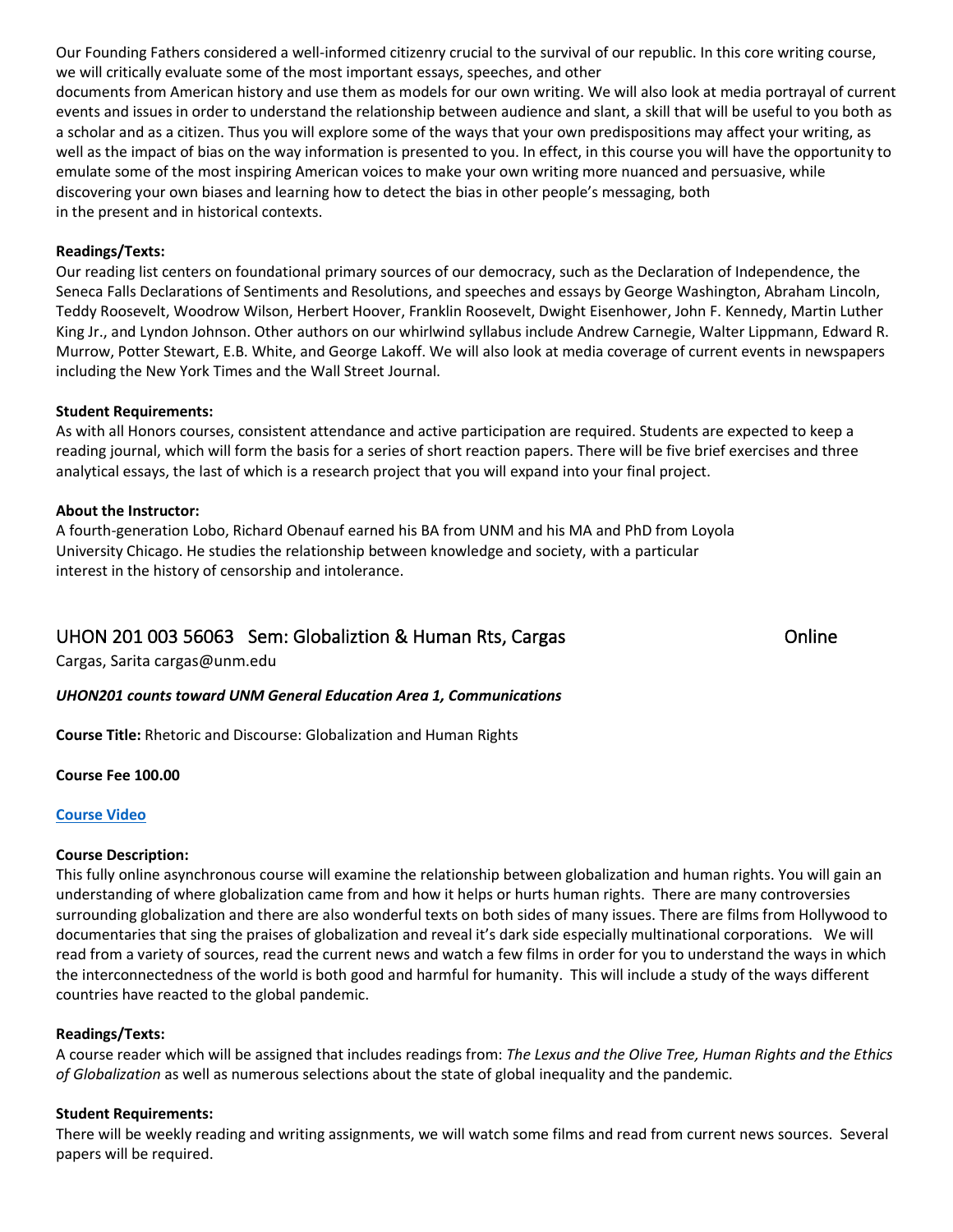#### **About the Instructor:**

I have been in the Honors College for about a decade teaching courses in human rights and on critical thinking. I earned my BA from St. John's College and doctorate from Oxford University. I'm excited about teaching a course on globalization during this unique globalization moment in history.

# <span id="page-5-0"></span>UHON 201 004 55332 Sem: 19th Century Gothic Lit, Faubion Remote Scheduled: TR 0800-0915

Faubion, Sandria sanren@unm.edu

#### *UHON201 counts toward UNM General Education Area 1, Communications*

**Course Title:** Rhetoric and Discourse: Nineteenth-Century Gothic Literature and Its Textual Monstrosities

#### **[Course Video](https://youtu.be/6b4NGWbnXJM)**

#### **Course Description:**

Ever wonder why we shudder when we see our own blood? Or why the dark seems full of demons—even when we know it isn't—and why we feel they are coming for us? This seminar sets out to explore these questions by considering nineteenthcentury gothic narratives against the history of theories of horror drawn from philosophy, aesthetics, and psychology. We will also look at key developments in the culture of the nineteenth century (notably, colonization, "race" theory, gender roles, and evolution) to help us understand how those events participated in the development of horror narratives. Ultimately, our goal this semester will be to dissect the illicit pleasure of the horror story to investigate how nineteenth-century Anglo-Americans translated their desires and anxieties about their changing world into literary texts. Those investigations will provide fodder for our written work this semester; we will use the writing process to probe some of the challenges posed by the gothic and to develop strategies enabling us to become more efficient and effective writers of analysis. For more information, please contact Dr. Renée Faubion at sanren@unm.edu.

#### **Readings/Texts (electronic versions are acceptable):**

Charlotte Brontë, *Jane Eyre* Harriet Jacobs, *Incidents in the Life of a Slave Girl* Bram Stoker, *Dracula* Henry James, *The Turn of the Screw* Short stories by Edgar Allan Poe

In addition, we will read a selection of scholarly articles

#### **Student Requirements:**

Two brief essays; a research project involving several stages and leading to an analytic essay addressing some aspect of the gothic; several small-scale exercises targeting writing skills; careful preparation for and participation in seminar sessions

#### **About the Instructor:**

After receiving degrees in Russian from Trinity University and the University of Kansas, Renée Faubion earned a second M.A. and a Ph.D. in English at UNM. She is particularly interested in how cultures use literature to construct knowledge and notions of truth. Renée has published on H.D. and Tim O'Brien and has won four awards for excellence in teaching.

# <span id="page-5-1"></span>UHON 201 005 55333 Sem: Writing as Activism, Kottler Remote Scheduled: MW 1200-1315

Kottler Jonatha jkottler@unm.edu

#### *UHON201 counts toward UNM General Education Area 1, Communications*

**Course Title:** Rhetoric and Discourse: Writing and Activism: Finding Your Voice in Difficult Times

#### **[Course Video](https://youtu.be/0GxBOS6RB0c)**

#### **Course Description:**

There is no doubt that we are living in extraordinary times. On any given day things are happening in our world that terrify, excite, inspire us, and deflate our hope. There is so much going on that sometimes we feel paralyzed and powerless to impact the world, or to even make sense of it to ourselves. This course will examine many first-person accounts of difficult times in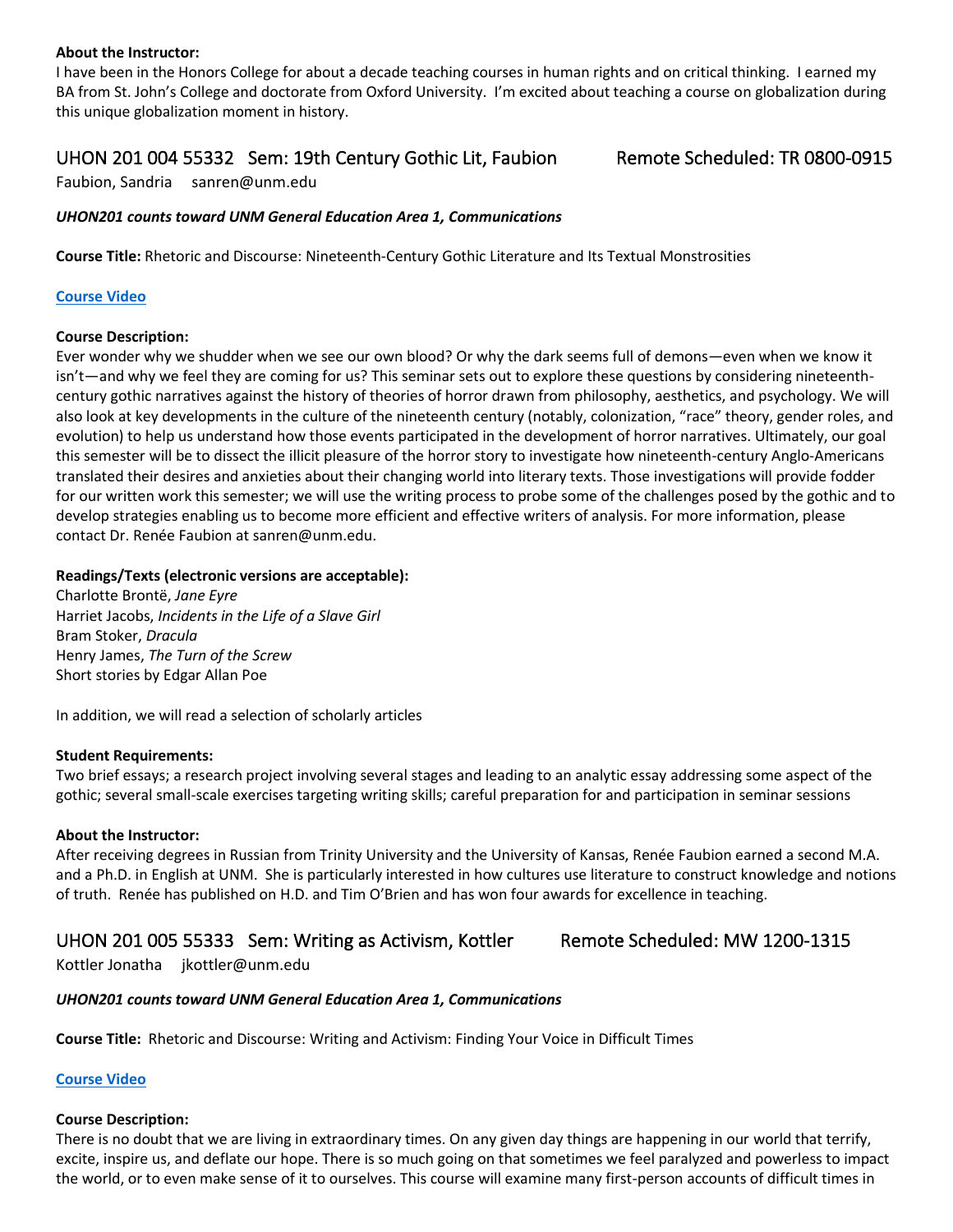history. We will model our own writing on that of great writers who used their rhetorical skills, their passion and their fears to make meaning of times of chaos for themselves and others. We will make opportunities for ourselves to find sense in our own world, one word at a time, creating artifacts that will be valuable to us, to our peers, and ultimately, to history.

#### **Readings/Texts:**

Many essays, poems, letters on LEARN including selections from: Thucydides, The History of the Peloponnesian War Wain: LGBT Reimaginings of Scottish Folklore The Good Immigrant Frantumaglia (letters) Telling Tales (a refugee reimagining of The Canterbury Tales) Between the World and Me Silent Spring Vindication of the Rights of Women Texts: A Room of One's Own Letter from Birmingham Jail Caste Carry: A Memoir of Survival on Stolen Land

#### **Student Requirements:**

Weekly reaction papers Weekly writing assignments Workshop responses Oral presentation A portfolio of three pieces chosen from: essay, letter, poem, interview/podcast, chosen from the writing over the semester and revised for a final grade.

#### **About the Instructor:**

Jona (rhymes with "Donna") is a graduate of UNM Honors and began teaching here in 2003. She has a BA in English, an MA in Liberal Arts from St. John's College, and is a candidate in the MFA program at IAIA. She has published fiction and nonfiction works in NY Magazine, The Guardian, and on Audible. She's a huge nerd who has written seven short films and co-created the comic book series The Wonderverse.

# <span id="page-6-0"></span>UHON 201 006 55331 Sem: Writing in Place, Thomas Remote Scheduled: M 1500-1730

**Thomas, Michael mthomas@unm.edu**

#### *UHON201 counts toward UNM General Education Area 1, Communications*

**Course Title:** Rhetoric and Discourse: Writing in Place

#### **Course Description:**

This seminar is about reading and writing. People read to engage ideas and information. They read to inform their decisions. And they decide what to read. Writers write to inform, persuade, and entertain. Writers seek to connect with readers, to engage an audience. Writers succeed when readers choose to read their works and complete those readings. This seminar examines the elements of effective writing and challenges students to build the skills that are fundamental to success in their written work.

This seminar will feature readings from celebrated authors, many of whom work in the southwest. Students will explore the techniques the authors use to make their stories and essays credible and resonant. Course activities, exercises, assignments, and prompts will challenge students to apply those techniques in their own writing. Writing is powerful when it infuses information with drama, emphasis, and credibility. The goal of this seminar is to provide inspiration while increasing competence.

#### **Readings/Texts:**

1) King, Stephan, On Writing 2) Flaherty, Francis, The Elements of Story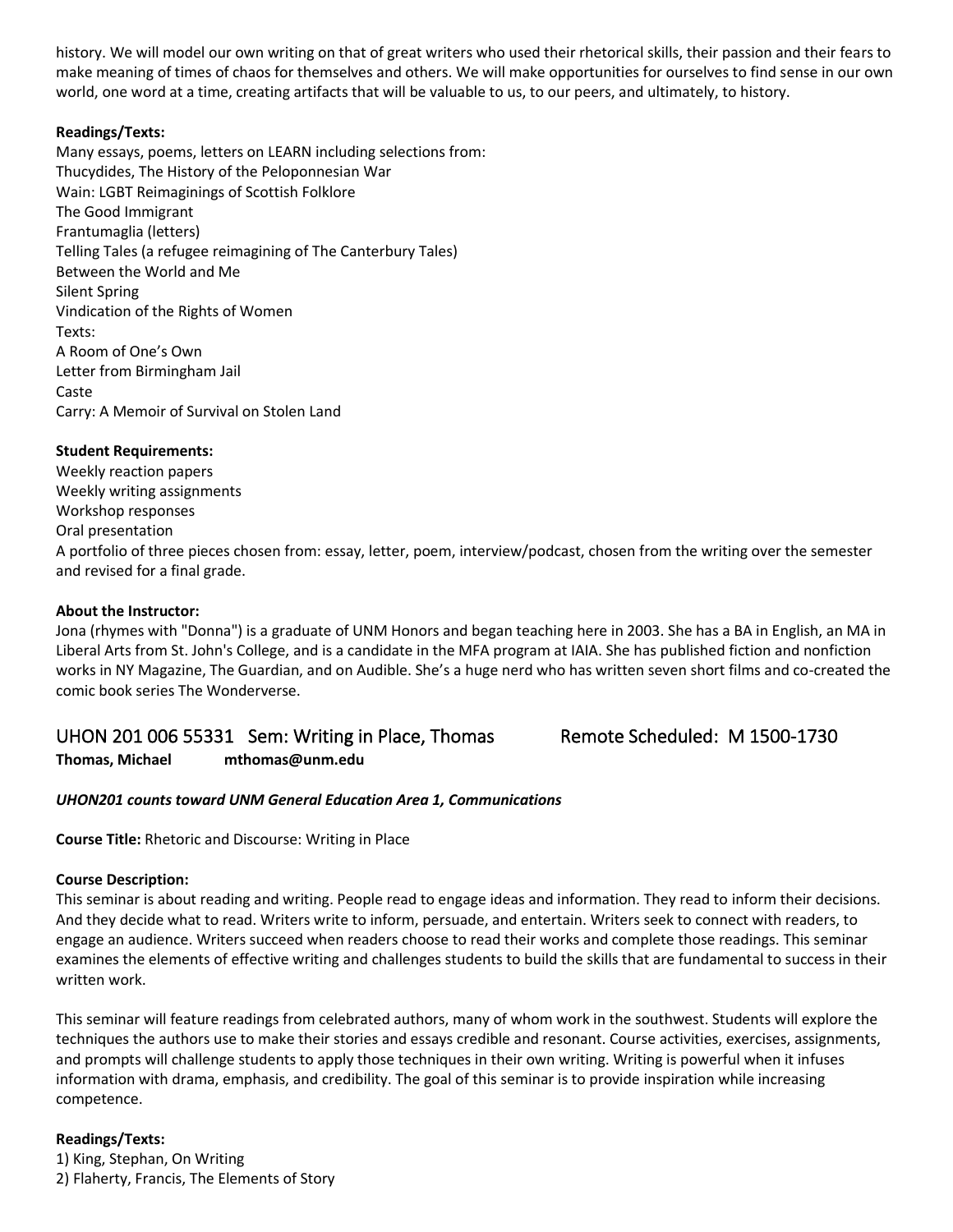3) William Strunk and E. B. White, The Elements of Style

4) Lombardo, Stanley, translator, Homer, The Odyssey

#### **Student Requirements:**

Students will be completing writing exercises both in class and outside of class every week. Student will document this day to day work in a digital portfolio. Each student will also complete two 2500 – 5000 word writing projects. Students will participate in all seminar discussions and activities and the instructor will monitor and assess that participation.

#### **About the Instructor:**

Emeritus Prof. Michael Thomas is an anthropologist (PH.D, University of Washington) and a writer of fiction. He has four published novels, CROSSWINDS, OSTRICH, HAT DANCE, and BUTTERFLY KISSES. A past winner of a Barnes and Noble Discover Great New Writers Award, Thomas' short stories have been nominated for the Pushcart Prize.

# <span id="page-7-0"></span>UHON 201 007 56458 Sem: Supernat Sleuth Pop Cult, Deblassie Remote Arranged

Deblassie, Maria [Deblassiem@unm.edu](mailto:Deblassiem@unm.edu)

#### *UHON201 counts toward UNM General Education Area 1, Communications*

**Course Title:** Rhetoric and Discourse: Supernatural Sleuths & Paranormal Investigations in Popular Culture

#### **Course Description:**

This 200-level course examines the origins and significance of the occult detective, or supernatural sleuth, an archetype birthed from the Spiritualism movement and the parallel invention of detective fiction in the Victorian Era. This figure sometimes a literal investigator and other times an average person trying to grapple with strange or uncanny experiences—is frequently used in contemporary culture as a way to simultaneously contain or demystify the unknown and acknowledge its vastness. It seems like no small coincidence that the occult detective manifests himself (for he is a primarily white male figure) in direct contrast to—or as a result of—Post-Enlightenment Era's emphasis on reason. What then, is the place or purpose of the paranormal in a post-industrial, post-enlightenment world of logic?

In this class we will explore this social tension—wanting to make the paranormal normal while at the same time seeking to make the mundane magical—as well as how this sub-genre unmasks the dark side of social conventions, psychological oppression, and society's unrelenting desire to make the intangible tangible.

This interdisciplinary course draws on studies in popular culture, psychology, and art and literary criticism to offer a rounded investigation on the cultural phenomena of the occult detective. Lastly, we will critically engage with our own lives in New Mexico—and beliefs about the supernatural—as their own texts. Through this, students will learn how to think critically about pop culture, their lives, and the importance of examining texts through multiple lenses.

#### **Readings/Texts:**

Joseph Sheridan LeFanu's "Green Tea" (1869) H.G. Wells's "The Red Room" (1896) Kate Prichard and Major Hesketh Hesketh-Prichard's "The Story of Baelbrow" (1898) I.T. Mead and Robert Eustace's "The Dead Hand" (1902) Tim Prasil's "Vera Van Slyke's King Midas Exhumed" (1907) Algernon Blackwood's "A Psychical Invasion" (1908) William Hope Hodgson's "The Gateway of the Monster" (1913) Simon R. Green's "The Spirit of the Thing" (2011) Carrie Vaughn's "Defining Shadows" (2011) Tanya Huff's "See Me" (2011) Lilith Saintcrow's "Holding the Line" (2011) Julie Kenner's "The Demon You Know..." (2011) Daniel Jose Older's "Magdelena" (2012) Tricia Owen's "White Ghost in the City" (2017)

Longer Texts: Hellblazer Original Sin, Graphic Novel (1994) Jim Butcher's Welcome to the Jungle (2008)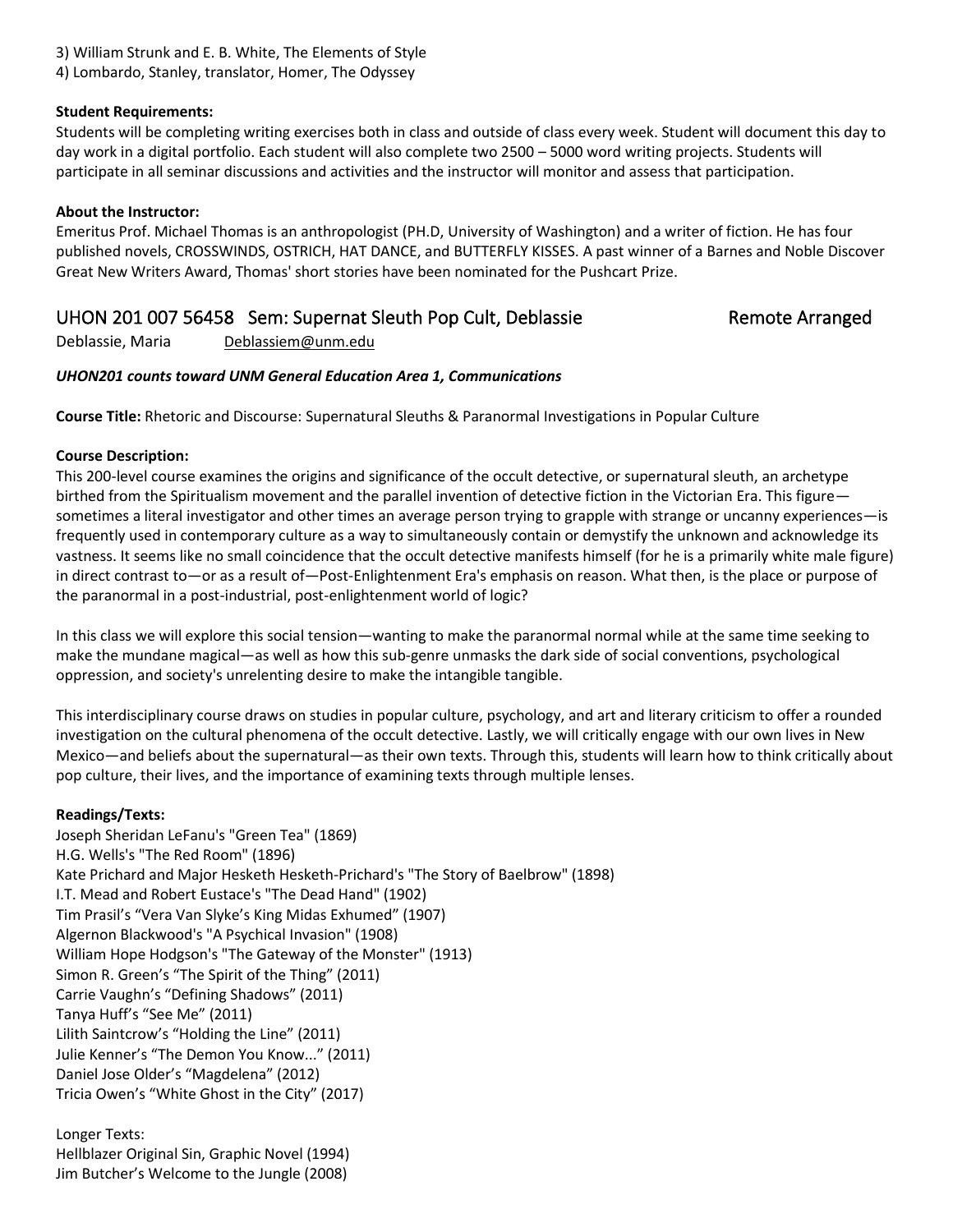Rebecca Roanhorse's Trail of Lightning (2018)

Movies: Ghostbusters (1984) Ghostbusters (2016)

Television Episodes: The X-Files, "Pilot" (S1E1, 1993) Buffy the Vampire Slayer, "Welcome to the Hellmouth"& "The Harvest" (S1E1 & S1E2, 1998) Supernatural, "Pilot" (S1E1, 2005) & "The Real Ghostbusters" (E5E9, 2009) Sleepy Hollow, "Pilot" (S1E1, 2013) iZombie, "Pilot" (S1E1, 2015)

#### **Student Requirements:**

Students will be required to attend class regularly and be prepared for active participation and discussion of course texts. Other assignments include daily short in-class activities and exercises; a short oral presentation and guided discussion on a particular topic or reading for class; two 2-4 page analytical essays on given texts; a group presentation project; and one research project on one or more of the course texts and/or tropes.

#### **About the Instructor:**

Maria DeBlassie, Ph.D. is a native New Mexican mestiza blogger, award-winning writer, and award-winning educator living in the Land of Enchantment. Her first book, *Everyday Enchantments: Musings on Ordinary Magic & Daily Conjurings* (Moon Books 2018), and her ongoing blog, Enchantment Learning & Living are about everyday magic, ordinary gothic, and the life of a kitchen witch. When she is not practicing her own brand of brujeria, she's reading, teaching, and writing about bodice rippers and things that go bump in the night. She is forever looking for magic in her life and somehow always finding more than she thought was there.

# <span id="page-8-0"></span>UHON 202 001 38742 Sem: Math in the World: Stats, Sorge Remote Scheduled: MW 1200-1315

Sorge Carmen csorge@unm.edu

#### *UHON 202 counts toward UNM General Education Area 2, Mathematics & Statistics*

**Course Title:** Mathematics in the World: Statistics for Career and Life: Remote Edition

#### **Course Description:**

Statistical Thinking will one day be as necessary for efficient citizenship as the ability to read and write.- H.G. Wells

That day is now. Have you ever wondered why first the newspaper tells you that coffee prevents cancer, and the next day the headlines proclaim coffee will kill you? Are you aware that some stock fund statistics are technically true, but presented in a way designed to manipulate you? When a doctor tells you that a test for a disease is 99 percent accurate (and you just tested positive) what questions should you ask?

This course is designed to equip you with the statistical tools and knowledge to interpret and analytically analyze data. We will cover graphing techniques for presenting data, data sampling techniques, descriptive techniques, confidence intervals, regression toward the mean and central limit theory, basic probability, estimation and tests of significance as well as other topics. Mastering this material will provide you with the ability to interpret statistics related to public policy, education, business, and the social, health, and physical sciences. You will understand that statistics provides useful information for decision making but will also learn to recognize when the data is being manipulated in order to confuse or obscure the truth.

Understanding statistics allows you to make rational decisions in your own life and to think critically about potential outcomes. If you have taken the equivalent of College Algebra (Math 121) you certainly have the math skills for this class. If you have not taken an algebra class, please contact me before signing up.

The class is asynchronous, with assignments due at midnight on the class meeting dates.

#### **Readings/Texts:**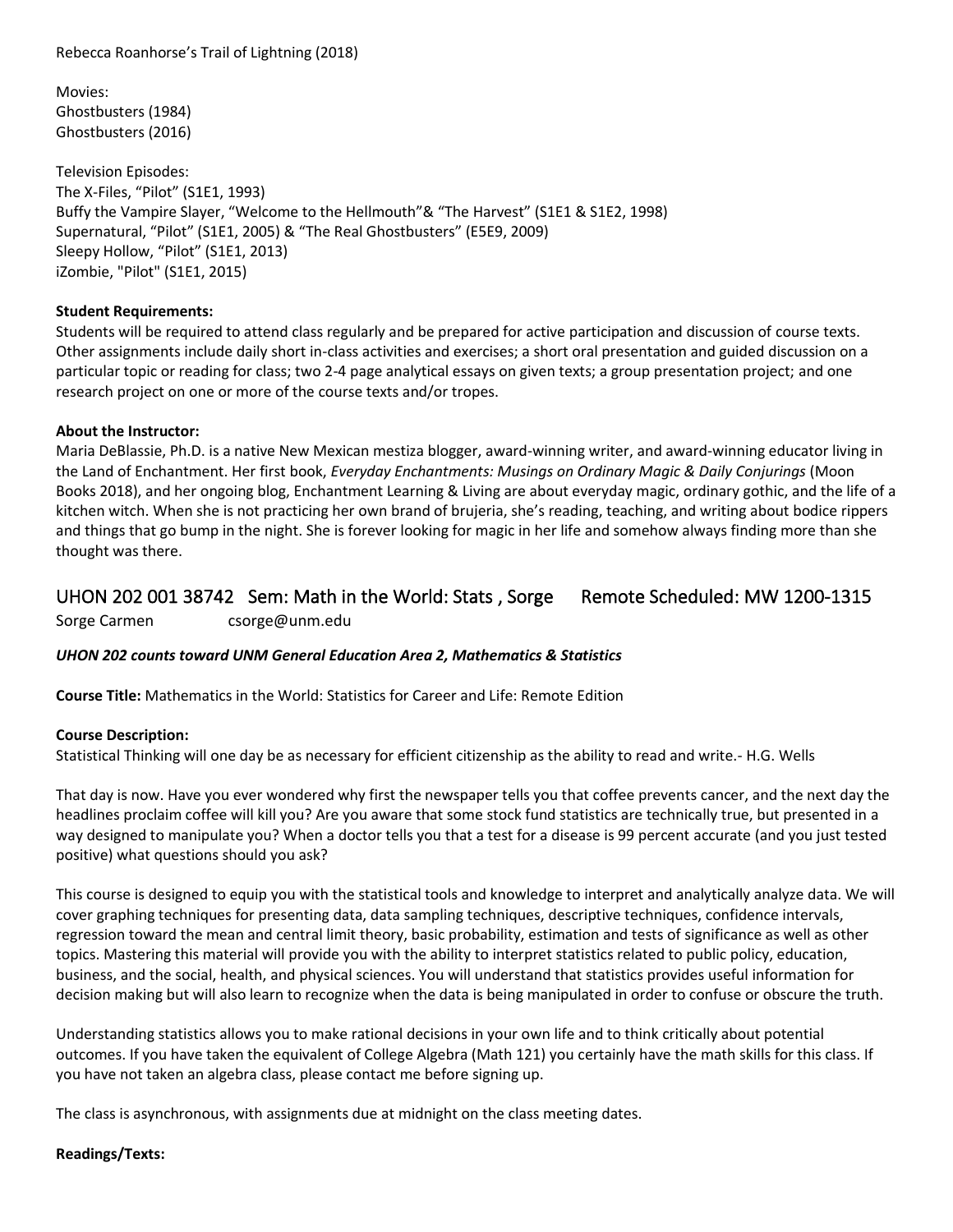Required texts will include "Naked Statistics: stripping the dread from data" by Charles Wheelan "What is a p-value anyway? 34 Stories to Help You Actually Understand Statistics by Andrew J. Vickers"

We will also be reading provided selections from "Damned Lies and Statistics"by Joal Best and "The Drunkard's Walk: How Randomness Rules our Lives" by Leonard Mlodinow as well as selections from other books, current journals and media. These will be available online.

#### **Student Requirements:**

Most days you will have two assignments, a reflection on your reading and an online simulation lab or assignment. Some of these assignments will include collecting, interpreting and presenting of your own data. You will write two papers. For further information see https://sites.google.com/view/uhonstatistics/home

#### **About the Instructor:**

I have taught both physics and mathematics from middle school level through college. I have a Ph.D in Educational Psychology, a M.S. in Science Education and a B.S. in Physics. But what should really matter to you is that I have experience in making science and math useful, exciting and interesting.

# <span id="page-9-0"></span>UHON 202 002 55335 Sem: What are Numbers Anyway? Holden Remote Scheduled: TR 1100-1215

Holden Christopher cholden@unm.edu

#### *UHON 202 counts toward UNM General Education Area 2, Mathematics & Statistics*

**Course Title:** Math in the World: What are Numbers Anyway?

#### **[Course Video](https://youtu.be/LGKQgcUri30)**

#### **Course Description:**

We use numbers every day and take for granted that they can be used to describe the world around us. But what are they really? What kinds of numbers are there? Are irrational numbers just plain crazy? Are imaginary numbers really real? What does it mean to use numbers to describe reality once we get past a few sheep? We tend to take numbers for granted, assuming they are simple. But nothing could be farther from the truth. They are incredible, mysterious and intricate inventions of human ingenuity. And in life, no one kind of number will do it all.

#### **Readings/Texts:**

*A Brief History of Numbers*, by Leo Corry *Crest of the Peacock - Non-European roots of mathematics*, by George Joseph *Number Theory and its History*, by Oyestein Ore Online resources

#### **Student Requirements:**

To learn to do math as a human, social, self-driven activity. This is hard in a different way than most math classes are, but appropriate for everyone. There are no timed tests, and you can always seek the help of your classmates, teachers, and the world. We will not let intimidation ruin our learning. But you will be doing real mathematical writing and conversing, not just turning in scribbled answers. You will need to develop and take responsibility for your curiosity relating to numbers and their development. You will need to be ready for frustration and mistakes along the way. You will need to be part of the team that helps us create and move past those difficulties.

#### Specifics:

Active participation in class. This sounds rote, but this is hard in math. We will expect and cajole until it happens. Take home problem sets. There are correct answers but the focus will be on communication.

Two small-group "presentations" teaching the class some important theorem or method and about some event in the development of numbers.

A final polished explanatory work, if we can manage it.

#### **About the Instructors:**

Chris Holden is an Associate Professor in Honors, here since 2008. He teaches unusual courses about math and things like videogames. His research interests usually involve helping people to make games who otherwise wouldn't be, especially for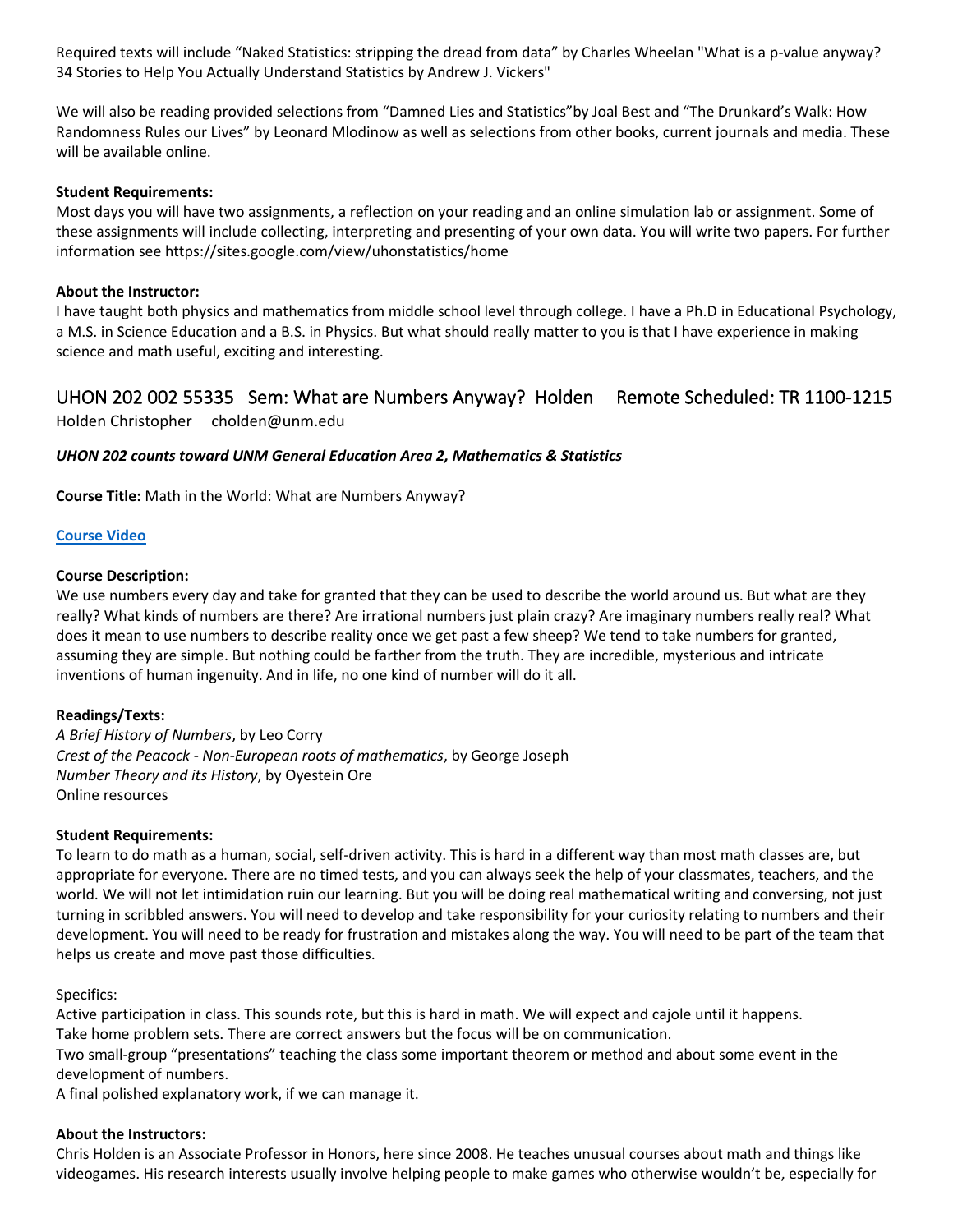learning. His current math interests include the advent of new mathematical perspectives like Hestenes' Geometric Algebra. He's very interested in math as an evolving social technology, not just mechanical calculations.

Andrew Coffey is a senior undergraduate student studying Physics and Pure Mathematics. He is aspiring to study Number Theory in graduate school. He works as a math and physics tutor at CAPS. He's always trying to learn something new and/or challenge himself to expand his knowledge. He sees math not as a means of calculation, but as a demonstration of the power and creativity of the entire human species, across countless generations.

# <span id="page-10-0"></span>UHON 203 001 47205 Sem: Physics is Everywhere, Sorge Remote Scheduled: MW 0930-1045

Sorge Carmen csorge@unm.edu

#### *UHON 203 counts toward UNM General Education Area 3, Physical and Natural Sciences when taken with the lab UHON203L*

**Course Title:** Sem: Science in the 21st Century: Physics is Everywhere: Rainbows to Refrigerators: Remote Edition

#### **Course Fee: \$25.00**

#### **Course Description:**

The most exciting phrase to hear in science, the one that heralds new discoveries, is not 'Eureka!' (I've found it!), but 'That's funny...' - Isaac Asimov

This course is about understanding physics in the world around you. Many students have the impression that science (physics in particular) is a bunch of rules discovered a long time ago by a bunch of boring dead white guys. Nothing could be further from the truth. Physics has a huge impact upon our daily lives, many issues including energy use, safety procedures and government regulations are based on physics principles. Understanding basic physics and learning to read and interpret scientific information critically will allow you to make decisions based on sound scientific reasoning. You might be thinking physics is just another name for math class. Not in this class. The ability to plug numbers into an equation, and chomp through them is not physics. You will need to use a little math in this course, but this course is not ABOUT math.

Scientists are not handed a lab worksheet to fill in when doing research. Like scientists, you will utilize the scientific method to produce hypotheses based on experimentation. This course is for students who want to DO science and understand how to critically read and discuss scientific concepts (rather than memorize science facts). Our topics will vary and will include both basic physics fundamentals such as optics, radioactivity, motion and energy conservation and others. Two short projects are required. One is on examining physics observable in the real world. The second involves finding physics demonstrations and concepts on the web. You will be participating in hands on experiments at home with a Box O Physics stuff which will be provided to you. Most class periods you will have a short reflection due on the assigned reading.

The class is asynchronous, with assignments due at midnight on the class meeting dates. There is a \$25 course fee.

#### **Readings/Texts:**

The required book is For the Love of Physics: From the End of the Rainbow to the Edge Of Time – A Journey Through the Wonders of Physics by Walter Lewin

We will be reading sections from texts such as those listed below as well as from current scientific journals. These will be available online.

Richard A. Muller, Physics for Future Presidents: The science behind the headlines Richard Feynman, Six Easy Pieces: Essentials of Physics explained by its most brilliant teacher

Christopher P. Jargodzki and Frankin Potter, Mad about Physics: Brain twisters, Paradoxes and Curiosities

#### **Student Requirements:**

Most days you will have two assignments, a reflection on your reading and either a hands on lab o ra lab done through simulation online. Two short projects are required. One is on examining physics observable in the real world. The second involves finding physics demonstrations and concepts on the web. For further information see

<https://sites.google.com/view/uhonunmphysicsfall2020/home>

#### **About the Instructor:**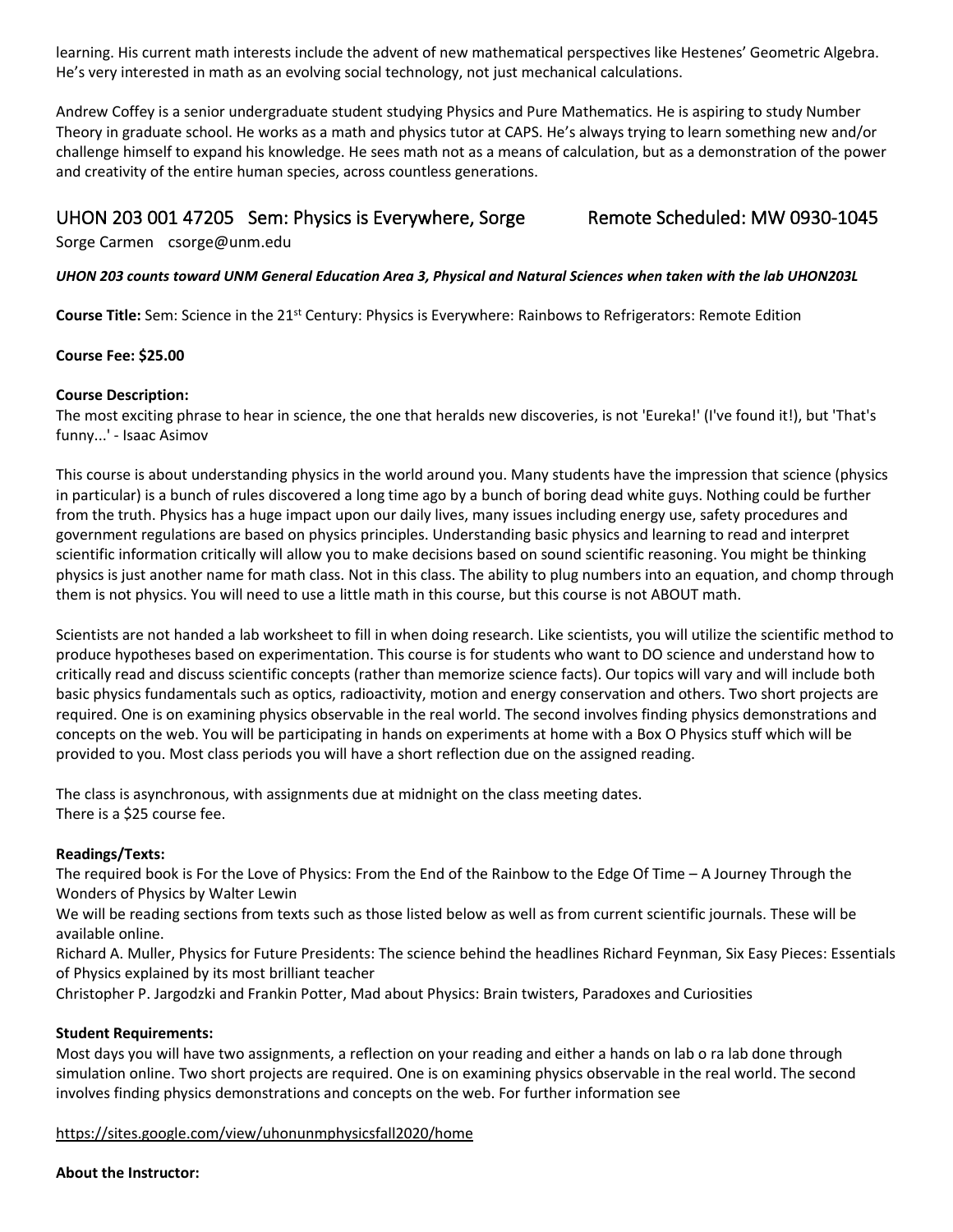I have taught both physics and mathematics from middle school level through college. I have a Ph.D in Educational Psychology, a M.S. in Science Education and a B.S. in Physics. But what should really matter to you is that I have experience in making science useful, exciting and interesting.

# <span id="page-11-0"></span>UHON 203L 001 47211 Science in 21st Century Lab, Sorge Remote Scheduled: MW 0800-0915

Sorge Carmen csorge@unm.edu

#### *UHON 203L counts toward UNM General Education Area 3, Physical and Natural Sciences when taken with UHON203.*

**Course Title:** Physics is Everywhere: Rainbows to Refrigerators Lab

#### **Course Description:**

Crucial to science education is hands-on involvement: showing, not just telling; real experiments and field trips and not just 'virtual reality.' Martin Rees

To take this class you need to be currently (or previously) enrolled in UHON 203. This class is an extension of UHON 203 This class is one hour lab is available as a SEPARATE class. The separate lab class is optional, if you need four hours of science credit, you can add this lab class to the three hour class.

The class is asynchronous but with specific due dates for assignments.

#### **Readings/Texts:**

We will be reading sections from texts such as those listed below as well as from current scientific journals. These will be available online.

Richard A. Muller, Physics for Future Presidents: The science behind the headlines Richard

Feynman, Six Easy Pieces: Essentials of Physics explained by its most brilliant teacher Walter Lewin, For the love of Physics: From the edge of the Rainbow to the Edge of Time- A journey through the wonders of Physics

Christopher P. Jargodzki and Frankin Potter, Mad about Physics: Brain twisters, Paradoxes and Curiosities Paul G. Hewitt, Conceptual Physics Fundamentals

#### **Student Requirements:**

You will be participating in a mix of hands on and simulated labs. You will also video and submit three examples of physics in the world around you. Viewing of demonstrations impractical or unsafe for our classroom online are also required. For further information see

https://sites.google.com/view/unm-uhon-physics-lab/home

#### About the Instructor:

I have taught both physics and mathematics from middle school level through college. I have a Ph.D in Educational Psychology, a M.S. in Science Education and a B.S. in Physics. But what should really matter to you is that I have experience in making science useful, exciting and interesting.

# <span id="page-11-1"></span>UHON 204 001 56551 Sem: Keeping the Peace Face-to-Face + RS:  $T$  1700-1930

Carey Andrew acarey1@unm.edu

# *UHON 204 counts toward UNM General Education Area 4, Social and Behavioral Sciences*

**Course Title:** The Individual and the Collective: Keeping the Peace

**Course Description:** Conflicts occur in all societies large and small, and all societies have customs for resolving disputes and keeping the peace. This course combines Anthropology, Political Science, and Criminal Justice, to examine social control and conflict resolution in different societies around the world. We will explore how the members of different societies are organized politically, how they make decisions collectively, and how this affects how people deal with conflict. Through articles, literature, video, and film, we will discover how cultures and societies define different types of crimes and reveal what kinds of tools they use to resolve conflicts. This will involve exploring transgressions from the use of foul language in an inappropriate context to the most serious crimes of murder, apartheid, and even genocide. We will explore the variety of tools people employ to resolve conflicts, from the ritual apology of giving flowers after a romantic tiff to the ultimate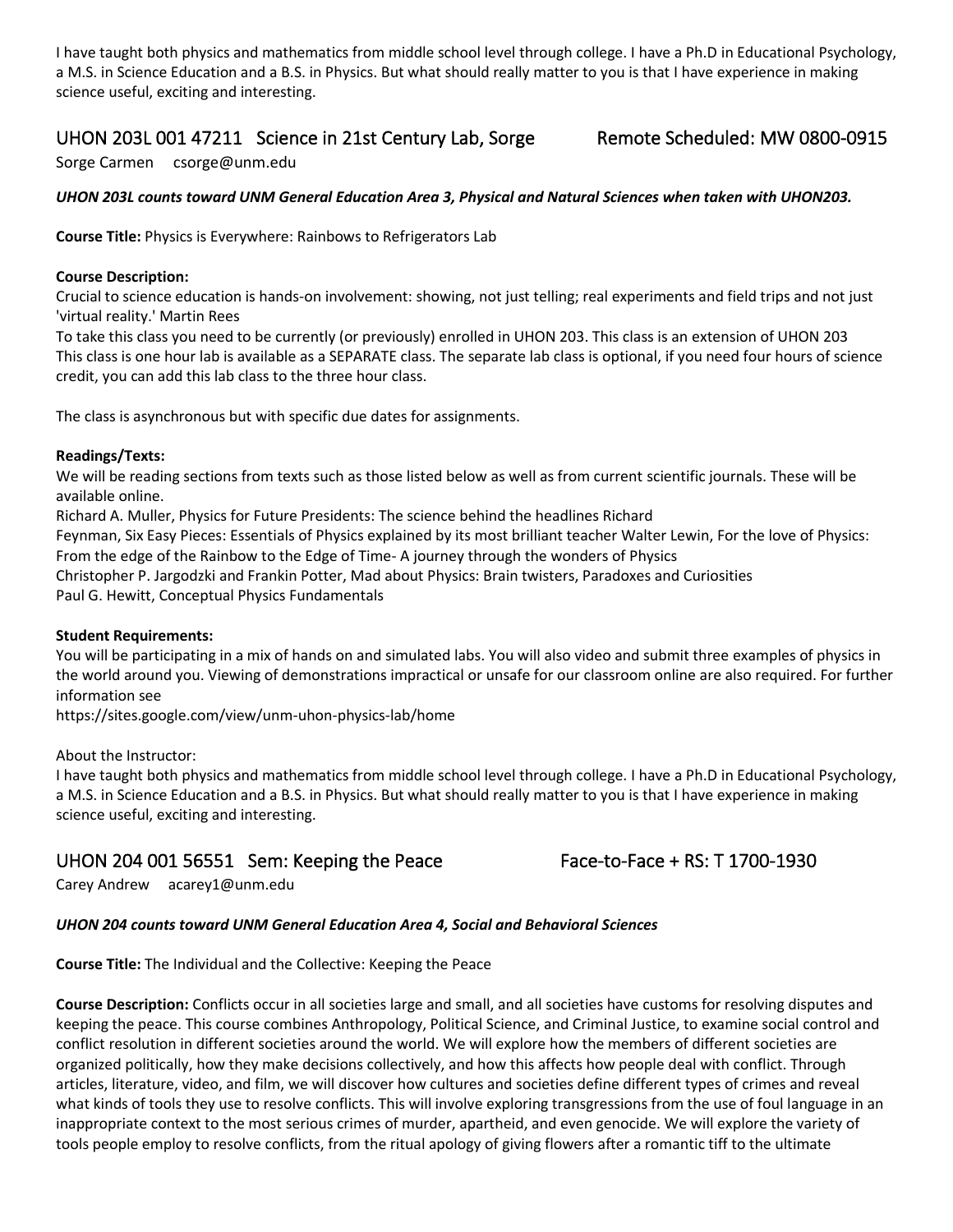resolution of banishment and the death penalty. The class will discuss the difference between punitive and restorative justice, and we will also delve into the consequences of conflicts that go unresolved.

Finally, we will explore when societies resort to personal contests to resolve differences. From the song duels of the Inuit, medieval trial by combat, sword duels in Europe and Japan, to gun fights in the old west, personal combat has often been used as a method of resolving disputes. We will analyze when and how such personal contests are used to settle differences between individuals and why such personal contests are no longer used to resolve differences in American society today. The instructor is a registered fencing coach with the United States Fencing Association and students in the class will learn the basics of fencing and will be able to fight mock sword duels at the end of the class.

#### **Readings/Texts:**

Christopher Boehm, Hierarchy in the Forest (chapters 3-5) Holly Peters Golden, Azande Witchcraft and Oracles in Africa Pamela Barsh, Blood Feud and State Control Mark Twain, Dueling Krystal Watson, Song Duels: Conflict as Positive Force Kimberley Brownlee, Retributive, Restorative, and Ritualistic Justice, Shad Maruna, Re-entry as Rite of Passage Njal's Saga (excerpts) George Grinnell, The Cheyenne Indians (excerpt) James Gibbs, The Kpelle Moot: A therapeutic model for informal settlement of disputes Song Fa Xiaxian, "Who will find the defendant if he stays with his sheep?" Justice in Rural China Heather Timmons and Sruthi Gottipati "Rape incites women to fight culture in India Esther Macner, What Powers, if any, are assigned to Rabbinic Courts in American Civil Law? Antjie Krog, Country of My Skull: Guilt, Sorrow, and the Limits of Forgiveness in the New South Africa. Thomas Hauschildt, Gacaca courts and Restorative Justice in Rwanda

#### **Film/Video:**

Frontline: Ghosts of Rwanda The Axe Fight Behind the Sun (Brazil) The Cows of Dolo Ken Paye (Liberia)Student

#### **Requirements:**

Students will read and discuss the articles and films presented in class each week. Each student will read and review three articles over the course of the semester and complete a research project. For each article, they will write a two page paper describing how that culture's customs work for those people compared to how their families customs work for them. The project involves doing library research, summarizing the data collected, and presenting the results in a class presentation, and a final essay and necessary attachments. Your project will involve three components. Component #1 is student research this will involve three assignments: 1) Library assignment, 2) List of 4 possible sources, 3) 2 page review of one source. Component #2 will be your final presentation. Component #3 will be your final essay. Grading on the final paper is based on content, format and style.

#### **About the Instructor:**

Dr. Carey is a Lecturer at UNM-Valencia and a registered fencing coach in the U.S. Fencing Association. He teaches courses in all fields of Anthropology. He earned his Masters degree with a focus on cultural anthropology from the University of Nevada, Reno studying tribal policing in Nevada. He earned his Doctorate degree from the University of New Mexico with his study of the concept of tribal sovereignty in the United States. He is very interested in the relations between national governments and indigenous peoples in the United States and around the world.

# <span id="page-12-0"></span>UHON 204 002 38753 Sem: Indiv in Conflict W-Coll, Johnson Remote Scheduled: TR 1530-1645

Johnson Lizabeth lizjohnson@unm.edu

# *UHON 204 counts toward UNM General Education Area 4, Social and Behavioral Sciences*

**Course Title:** The Individual and the Collective: Individuals in Conflict With the Collective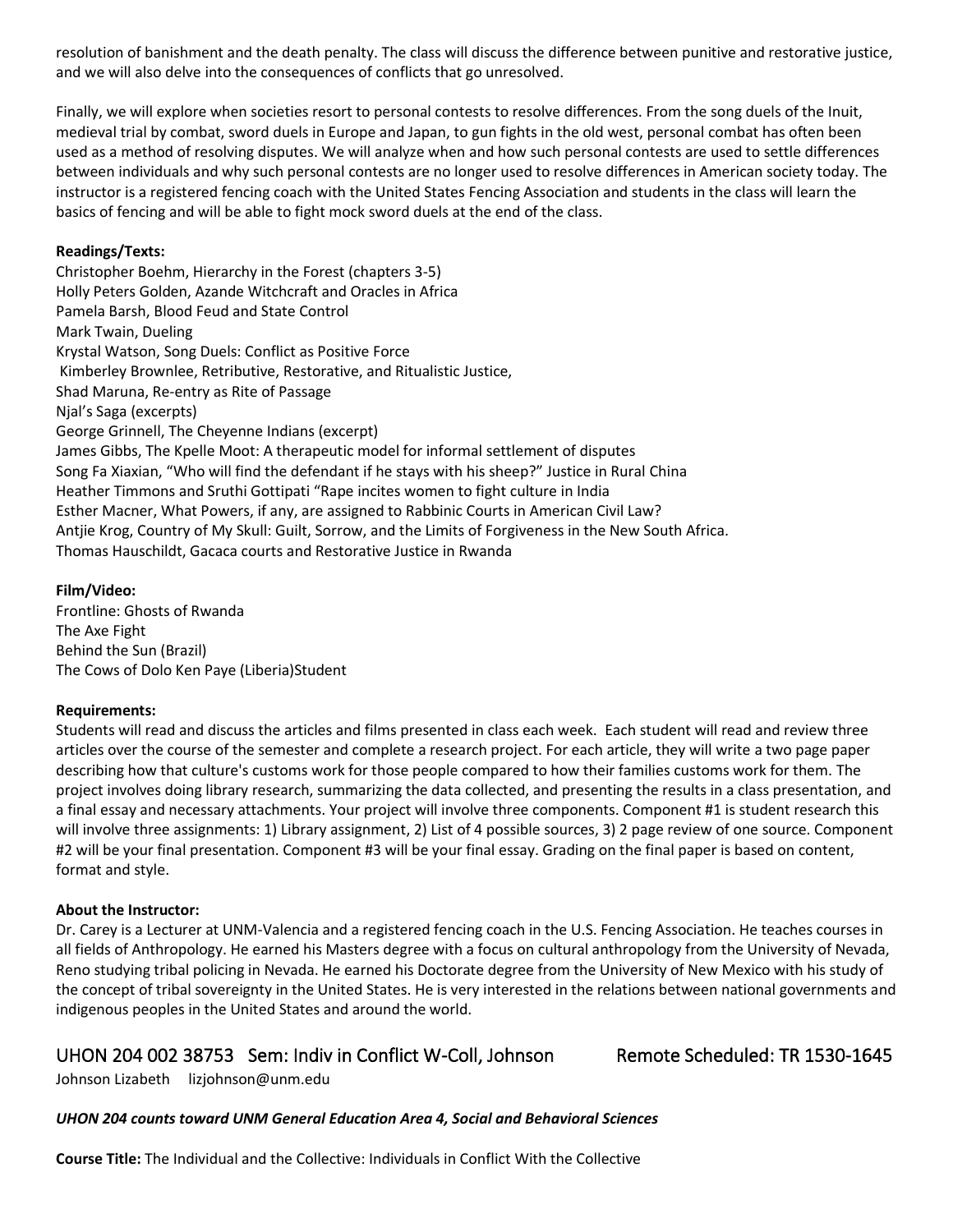#### **Course Description:**

"I like it when a flower or a little tuft of grass grows through a crack in the concrete. It's so f\*\*\*\*\*' heroic." George Carlin

Carlin's description of the flower or tuft of grass growing through a crack in the concrete can be read as a metaphor for individuals who have, throughout much of human history, found their desires, needs, and actions subordinated to the needs or demands of the collective, whether that collective is defined as the individual's family, political or religious community, or socio-economic class. As much as the flower or tuft of grass may want to reach out to the sunlight and grow, the concrete serves to hinder that growth. Similarly, as much as an individual, male or female, may wish to strive for personal development, collective institutions often function to hinder that development or even prevent it entirely. In much of premodern society, collective structures and institutions such as gender roles, politico-military authorities, and concepts of racial inequality limited the ability of individuals to pursue their own goals, regardless of whether those goals had the aim of contributing to the greater good of the collective itself or the good of the individual alone. Beginning in the  $19<sup>th</sup>$  century, however, as philosophers, political and social scientists, and even poets began to discuss the merits of individuality, individualism came to be viewed in a positive light in the Western world, largely because of a growing emphasis on democratic political institutions and legal and social equality. In this class, we'll examine the ways in which the collective has traditionally functioned, and in some societies still does function, to hinder individualism. We'll also examine individuals who have, like George Carlin's flower or tuft of grass growing through a crack in concrete, broken through the barriers placed in their way by collective structures and institutions and gone on to be regarded as heroes or, in some cases, villains.

#### **Readings/Texts:**

Frederick Douglass, *Narrative of the Life of Frederick Douglass*. New York: Dover Thrift Editions, 1995. ISBN 978-0486284996. Marilyn Bailey Ogilvie, *Marie Curie: A Biography*. Amherst, NY: Prometheus Books, 2011. ISBN 978-1616142162. Christopher R. Browning. *Ordinary Men: Reserve Police Battalion 101 and the Final Solution in Poland*. New York: Harper Perennial, reprint ed. 1998. ISBN 978-0060995065.

Trevor Noah, *Born a Crime: Stories from a South African Childhood*. New York: Spiegel & Grau, 2019. ISBN 978-0399588198.

#### **Student Requirements:**

Active participation in both synchronous and asynchronous discussions

Two analytical papers (1500 words each) focusing on different individuals in conflict with their collective. Rewrites of these papers are encouraged.

Short biography (500 words) for class discussion

One research paper (3500 words) that will focus on the structures and institutions that collectives use to hinder or support individuality and individualism. This paper may draw from material presented in the two analytical papers.

#### **About the Instructor:**

Dr. Lizabeth Johnson has a B.S. in Biology and an M.A. and Ph.D. in Medieval History. Her particular focus in history is Medieval Britain, and she has published articles on domestic violence, prostitution, and women's activity in the courts of Medieval Wales.

# <span id="page-13-0"></span>UHON 207 001 52543 Sem: The Art of Film, Kottler Remote Scheduled: MW 1330-1445

Kottler Jonatha jkottler@unm.edu

# *UHON 207 counts toward UNM General Education Area 7, Art & Design*

**Course Title:** Fine Arts as Global Perspective: The Art of Film

# **[Course Video](https://youtu.be/jKSEL8cK2X8)**

# **Course Description:**

Film expresses the gamut of human expression and experience. Goofy buddy comedies, biopics of famous writers or musicians, painfully honest documentaries, swashbuckling adventures, superhero epics, or trite-but-enjoyable romantic comedies, film reflects who we are, what we value and aspire to, what we may never become. Yet as the audience we may never consciously appreciate or even notice the larger ideas of a film because we are caught up in it. The goal of this course is to pull our eyes from the screen's spectacle and apply our minds to what a film is actually saying. To achieve this goal we will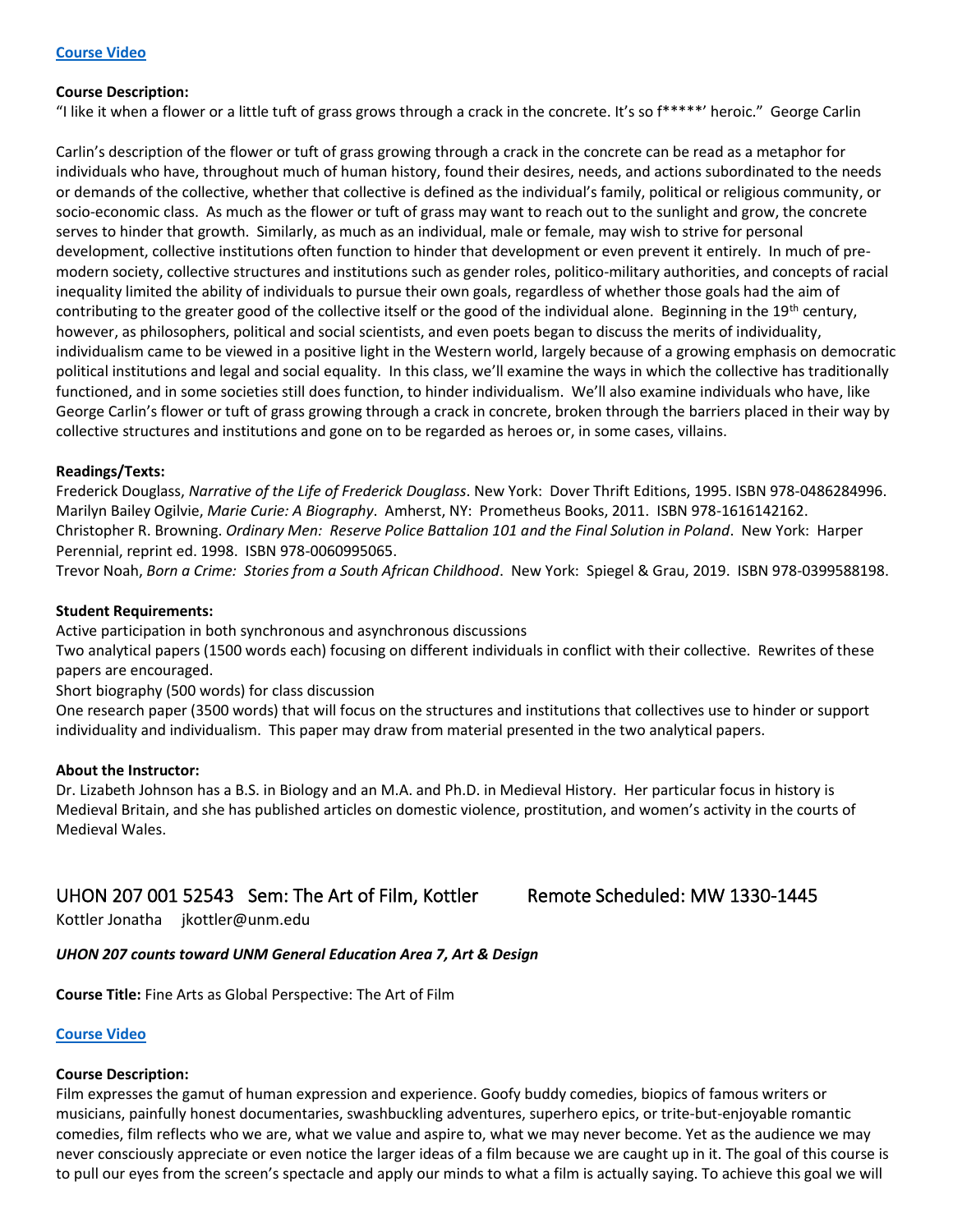take a three-part approach: (1) we will cover the history of film as a medium to see its dual identity as popular culture and art (2) we will study screenplays and the films they become to see how words on a page come alive on screen and (3) we will write short screenplays and then shoot and edit them, culminating in the Honors College Short Film Festival where our peers will be able to see our on-screen efforts.

#### **Readings/Texts:**

Five Screenplays: with Essays, William Goldman Cinematic Storytelling, Jennifer Van Sijll Save the Cat, Blake Snyder Graphic Storytelling, Will Eisner Articles on Learn focusing on craft elements, social responsibility, influence of film. A variety of films including: Pulp Fiction The Princess Bride Butch Cassidy and the Sundance Kid Citizen Kane The Bicycle Thief Fight Club Notorious And clips from many other selected films.

#### **Student Requirements:**

2 three-page reaction papers Oral presentation 6 mini film assignments Short screenplay (3-5 minutes) Final short film

#### **About the Instructor:**

Jona (rhymes with "Donna") is a graduate of UNM Honors and began teaching here in 2003. She has a BA in English, an MA in Liberal Arts from St. John's College, and is a candidate in the MFA program at IAIA. She has published fiction and nonfiction works in NY Magazine, The Guardian, and on Audible. She's a huge nerd who has written seven short films and co-created the comic book series The Wonderverse.

# <span id="page-14-0"></span>UHON 207 004 52542 Sem: Social XFORM through Art, Jacobs Face to Face + RS: TR 1100-1215

Jacobs Megan mejacobs@unm.edu

#### *UHON 207 counts toward UNM General Education Area 7, Art & Design*

**Course Title:** Fine Art as Global Perspective: Social Transformation through Art

**Course Fee: \$35.00** 

#### **[Course Video](https://youtu.be/qb9Vp3A7Qbo)**

#### **Course Description:**

Art can reflect and can alter the historical, social and political framework in which it was created. We will investigate how art has been used as a tool to transform cultural perspectives, alter policies, and prompt social change from the 1900s to today. The Industrial Revolution, Great Depression, Civil Rights movement and Women's Liberation movements have had a direct impact on seminal artists and their methods of expression and artists have resisted, protested, and supported shifts. Social photographers such as Jacob Riis and Lewis Hine who advocated for child labor rights critiqued industrialization. Dorothea Lange and Walker Evans were part of the photography group in the Farm Security Administration (FSA) and who documented the lives of American farmers. These images educated Americans and led to policy changes: aid for farmers during the Great Depression. The Civil Rights and Women's Liberation movements called into question the "body" and artists created entirely new methods of expression, such as performance art, to explore and support this new idea.

We will also explore a range of contemporary artists whose methodologies, materials and approach challenge cultural norms. JR, Ai Wei Wei, Vik Muniz, Yolanda Dominguez, Alfredo Jaar, and Krzysztof Wodiczko use mixed-media, installation,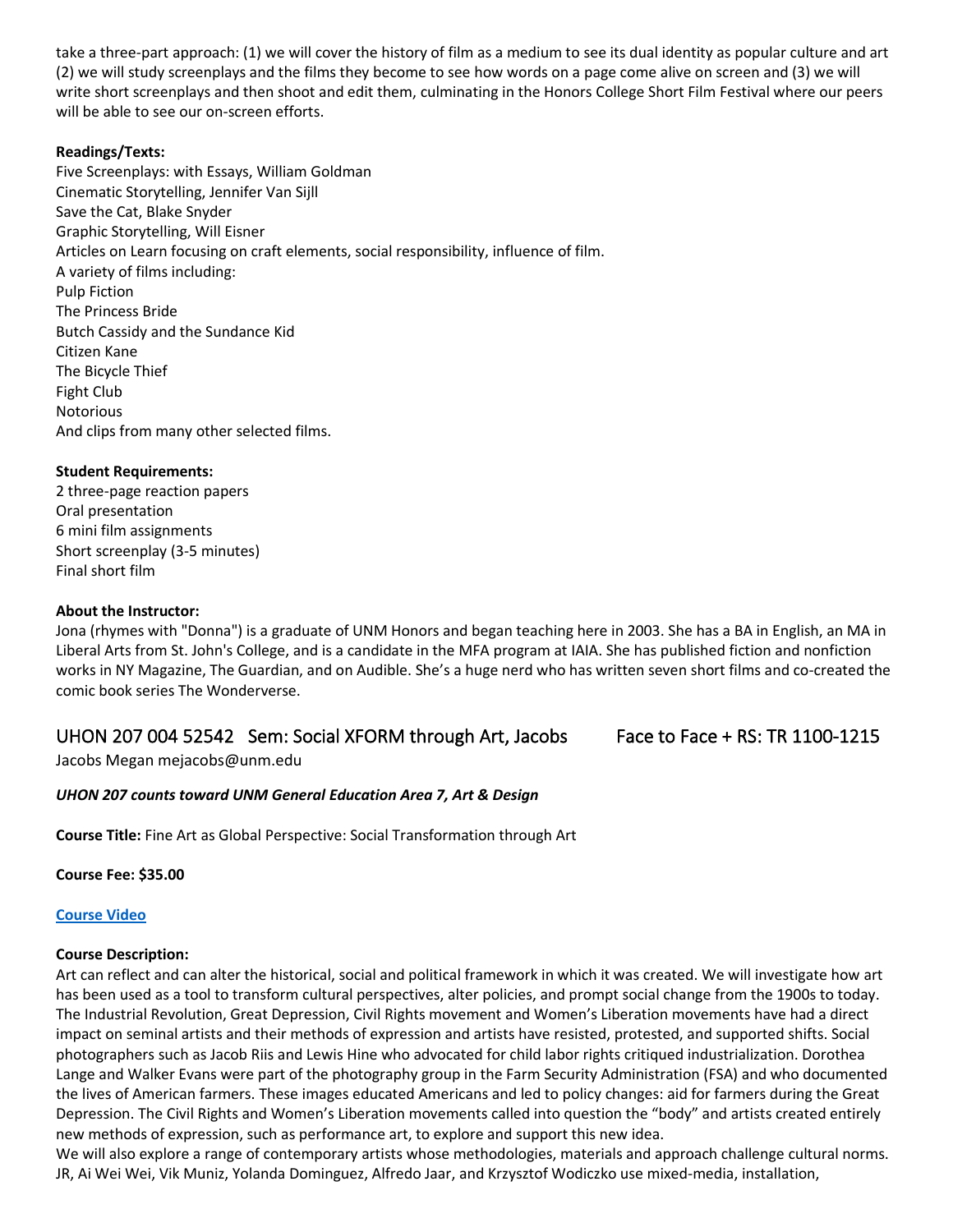photography, and performance to confront economic systems, media representations, sexism, and censorship. Students will evaluate these contemporary artists use of materials and media to further their concepts. Once a foundation of knowledge has been laid, we will turn our attention to the creative process through an investigation of materials and practices. Students will research their communities and develop a series of solo and collective creative projects that promote social transformation in their communities!

#### **Readings/Texts:**

Excerpts of readings from the following sources, among others, will be made available **digitally** on the **course website**.

- Berger, John. *Ways of Seeing*. Penguin, 1990.
- Boyd, Andrew and Dave Oswald Mitchell. *Beautiful Trouble: A Toolbox for Revolution.* OR Books, 2016.
- Freeland, Cynthia. *But, Is it Art?: An Introduction to Art Theory*. Oxford University Press, 2002.
- JR, Nato Thompson and Joseph Remnant. *JR: Can Art Change the World?.* Phaidon, 2015.

• Mesch, Claudia. *Art and Politics: A Small History of Art for Social Change Since 1945.* I. B. Tauris, 2013.

• Rushdie, Salman, *Imaginary Homelands*. Granta Books, 1991. [p. 87-106].

• Thompson, Nato. *Living as Form: Socially Engaged Art from 1991-2011*. MIT Press, 2012.

#### **Student Requirements:**

3 Creative Projects Argumentative Paper (5-7pages) Oral Presentation Creative Exercises and in-class written projects

#### **About the Instructor:**

Megan Jacobs is an Associate Professor in the Honors College. Her teaching interests include fine art, design (infographics and data visualization), aesthetics, material culture, and cultural preservation through new media. Her art work explores delicate relationships and the materials that she works with: photographs, video projections, time-based media, glass, and ice, function metaphorically to illustrate the ambiguity of the body and the mutability of memory and identity. Jacobs' work has been featured in *Musee Magazine*, *Lenscratch*, *Feature Shoot*, *Frankie Magazine*, *F-STOP Magazine, Fraction Magazine* and other publications.

# <span id="page-15-0"></span>UHON 207 006 52544 Sem: Musical Theatre in Amer, Szasz Face-to-Face+ RS: TR 0930-1045

Szasz Maria deschild@unm.edu

# *UHON 207 counts toward UNM General Education Area 7, Art & Design*

**Course Title:** Fine Art as Global Perspective: Musical Theatre in America

#### **[Course Video](https://youtu.be/l_u8Rn8f-II)**

#### **Course Description:**

"The Broadway musical has always reflected different social and political forces—patriotism, skepticism, commercial consumption, escapism, revolt and globalization. The musical defines our culture and is, in turn, defined by it."--Michael Kantor and Laurence Maslon, *Broadway: The American Musical*

Fine Arts as Global Perspective: Musical Theatre in America will carefully consider one of America's unique contributions to the fine arts. We will read, listen to, and watch excerpts from the most revolutionary musicals from 1904-2016, concentrating primarily on American works. The class will extensively discuss the background and major accomplishments of the twentieth and twenty-first century's most significant musical theatre composers, lyricists, writers, actors, dancers, choreographers, directors, designers, and producers.

This class is, first and foremost, interdisciplinary. We will frequently discuss how the disciplines of theatre and history interact and co-exist. For instance, what do musicals say about American history? *South Pacific* suggests that American racism "has to be carefully taught"; *Hair* defiantly and poignantly protests the Vietnam War. Our discussions will pay special attention to the ways musicals engage and respond to the major historical, political and social issues of their day.

We begin in the early years of the twentieth century, with the charismatic "song and dance man" George M. Cohan, whose upbeat, sassy songs and heroes in *Little Johnny Jones* (1904) and *George Washington, Jr*. (1906) jump-started American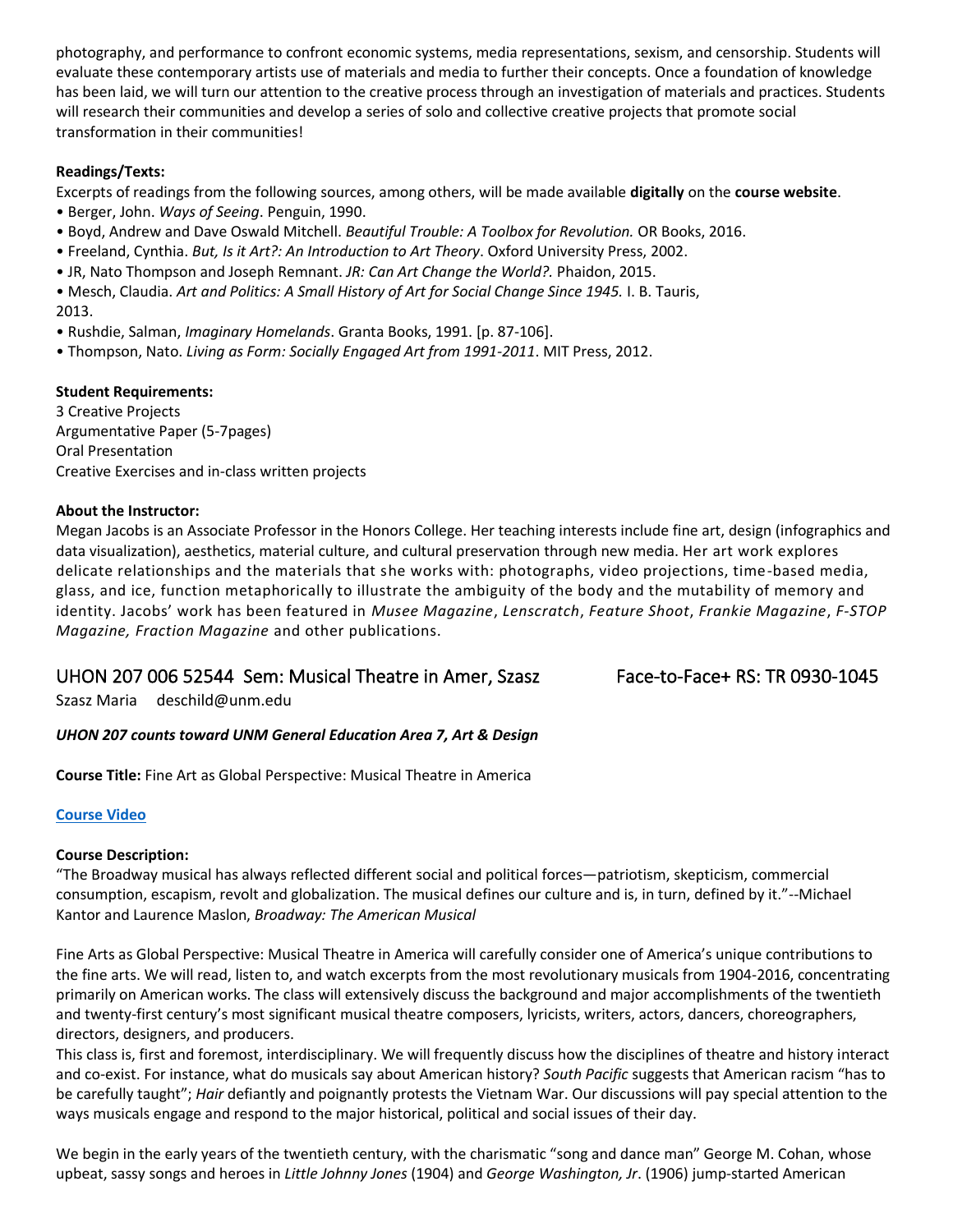musical comedy. Through *Oklahoma!* (1943), *South Pacific* (1949), and *West Side Story* (1957), we explore what made the "Golden Age" of American musical theatre so rich, creative, and admired. In the 1960s-1970s, we determine why both the form and content of musicals radically changed, with the bold introduction of "rock musicals" such as *Hair* (1967) and "concept musicals" such as *Company* (1970) and *A Chorus Line* (1975). In the 1980s-1990s, we focus on the "British Revolution," with the arrival of the "megamusicals" Cats (1982), *Les Misérables* (1987), *The Phantom of the Opera* (1988), and *Miss Saigon* (1991). We conclude by examining the most recent developments in musical theatre that invigorate theatergoers, such as *Wicked* (2003), *Memphis* (2009), *Million Dollar Quartet* (2010), *Spiderman: Turn Off the Dark* (2011), *The Book of Mormon* (2011), *Once* (2012), *Hamilton* (2015) and *Dear Evan Hansen* (2016). Our primary goal is to reach an understanding and appreciation of this eclectic, vibrant, innovative form of theatre that entertains and challenges audiences worldwide.

#### **Readings/Texts:**

George M. Cohan, *Little Johnny Jones* (1904) Oscar Hammerstein II and Jerome Kern, *Show Boat* (1927) Oscar Hammerstein II and Richard Rodgers, *Oklahoma!* (1943) and *South Pacific* (1949) Fred Saidy, E. Y. Harburg, and Burton Lane, *Finian's Rainbow* (1947) Leonard Bernstein, Arthur Laurents and Stephen Sondheim, *West Side Story* (1957) Gerome Ragni, James Rado and Galt MacDermot, *Hair* (1967) Stephen Sondheim and George Furth, *Company* (1970) James Kirkwood, Nicholas Dante, Marvin Hamlisch and Edward Kleban, *A Chorus Line* (1975) Claude-Michel Schönberg and Alain Boublil, *Les Misérables* (1987) Claude-Michel Schönberg and Alain Boublil, *Miss Saigon* (1991) Jonathan Larson, *Rent* (1996) Lin-Manuel Miranda, *Hamilton* (2015) Benj Pasek, Justin Paul and Steven Levenson, *Dear Evan Hansen* (2016)

#### **Student Requirements:**

Reliable attendance and consistent, thoughtful contributions to class discussions; two 2-3 page response papers; a group project: a sixty minute presentation on a musical theatre show, composer, lyricist, writer, performer, designer, director, choreographer, and/or producer; a one page proposal for a research paper; a ten minute conference with the instructor on the research paper topic; a final draft of a six to eight page research paper.

#### **About the Instructor:**

Maria Szasz received her MA in Theatre Education from Emerson College and her PhD in English Literature from UNM, where she specialized in Drama and Irish Literature. Her love for musical theatre began with her discovery of the little known musical comedy *The Robber Bridegroom*.

# <span id="page-16-0"></span>UHON 300 Level Courses

# <span id="page-16-1"></span>UHON 301 001 56242 Sem: Healing Arts II, Repar Face-to-Face + RS: T 1515-1815

Repar, Patricia prepar@salud.unm.edu

**Course Title:** Intersecting Creativity, Communication, and Collaboration: Healing Arts II

# **Course Description:**

This course explores the nature of creative collaboration, the essential role communication plays in the collaborative process, and the transformative/healing potentialities that lie therein. Participants will learn a variety of communication strategies that support different models of collaboration. In addition, they will gain hands-on experience by collaborating on a creative community-engagement project of their choice. Learners from many different backgrounds and disciplines will benefit from the course including healthcare workers, artists (musicians, dancers, actors, visual artists, writers), educators, for-profit and nonprofit business leaders, and community activists.

#### **Readings/Texts:**

Various articles on communication, collaboration, and creativity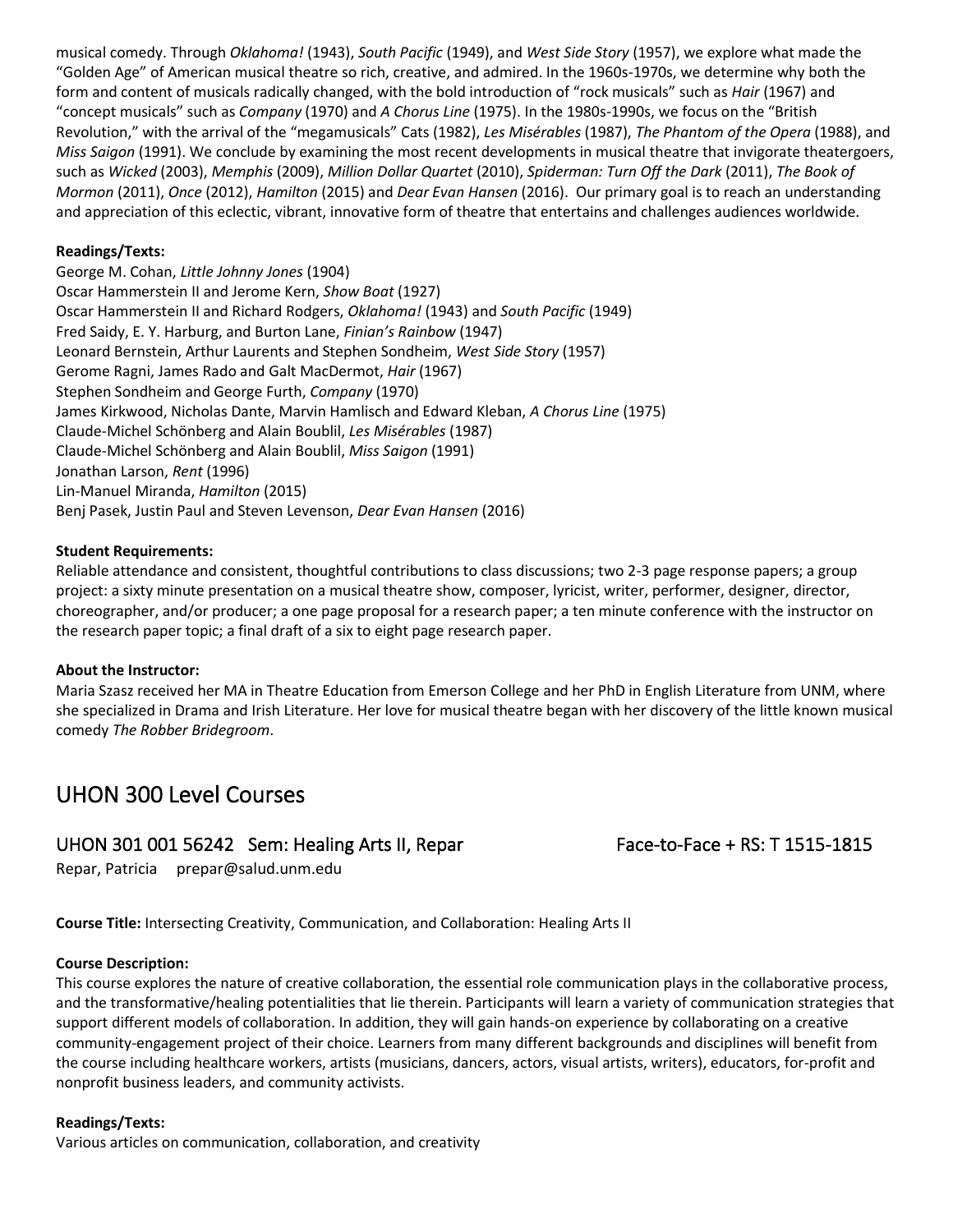#### **Student Requirements:**

Summaries of Readings, Creative Responses, Class Exercises Midterm assignment Community-Engaged Learning Project – Report & Presentation Synthesis-Reflection Paper

#### **About the Instructor:**

Patricia Repar, DMA is a professor in the departments of music and internal medicine. She is founder and director of UNM's Arts-in-Medicine program (AIM) and Healing Arts Certificate Program. Combining her work in music composition, technology, and creative process with research in palliative care, sound healing, wellness for healthcare professionals and the medical humanities, Dr. Repar has been facilitating creative encounters for patients and their caregivers in mental health, palliative care, chronic and acute care facilities for the past 20 years.

# <span id="page-17-0"></span>UHON 301 003 56317 Sem: Chicanx Ancestral Medicine, Gomez Changes And Conline

Gomez Myrriah myrriahg@unm.edu

*This course counts toward the Anderson School of Management requirement for an upper division Humanities class.* 

**Course Title:** Chicanx Ancestral Medicine

#### **Course Fee: \$100.00**

\*This course should not be taken if you have already completed Curanderismo Part I with another instructor\*

#### **[Course Video](https://youtu.be/e65rchJMy_o)**

#### **Course Description:**

This course explores the history, traditions, rituals, herbs, and remedies of curanderismo, a folk healing tradition of the southwestern United States, Mexico, and Latin America. In this course, students will examine how our ancestors used traditional methods of healing, shaped our cultural diversity, and the resurgence of traditional medicine and its future. The course features teachings for a multitude of rituals, such hands-on traditional massages for intestinal blockage (empacho), spiritual/energetic cleansings (limpias), laugh therapy (risaterapia) shawl alignments (manteadas), fire cupping (ventosas), and the preparation of medicinal teas, tinctures, and micro-dosages. This online class offers a unique way to study curanderismo with optional in-person workshops on topics such as temazcal, herbal medicine and preparation, creating a personal plan journal, limpias, and other topics.

#### **Readings/Texts:**

Required:

Curanderismo: The Art of Traditional Medicine without Borders, Eliseo Torres Curandero: Traditional Healers of Mexico and the Southwest, Eliseo Torres with Imanol Miranda Woman Who Glows in the Dark: A Curandera Reveals Traditional Aztec Secrets of Physical and Spiritual Health, Elena Avila and Joy Parker

Recommended:

Curandero: A Life in Mexican Folk Healing, Eliseo Torres & Tim Sawyer Healing with Herbs and Rituals: A Mexican Tradition, Eliseo Torres and Timothy L. Sawyer

#### **Student Requirements:**

Students will be expected to read multiple texts; participate in discussions and activities; facilitate class learning; complete one hands-on workshop; complete two long writing assignments; and complete a final project.

#### **About the Instructor:**

Myrriah Gómez teaches courses on Chicanx experiences across the U.S. with emphasis on cultural traditions, social justice, and environmental justice. Her most recent publication can be found in the anthology Querencia: Reflections on the New Mexico Homeland.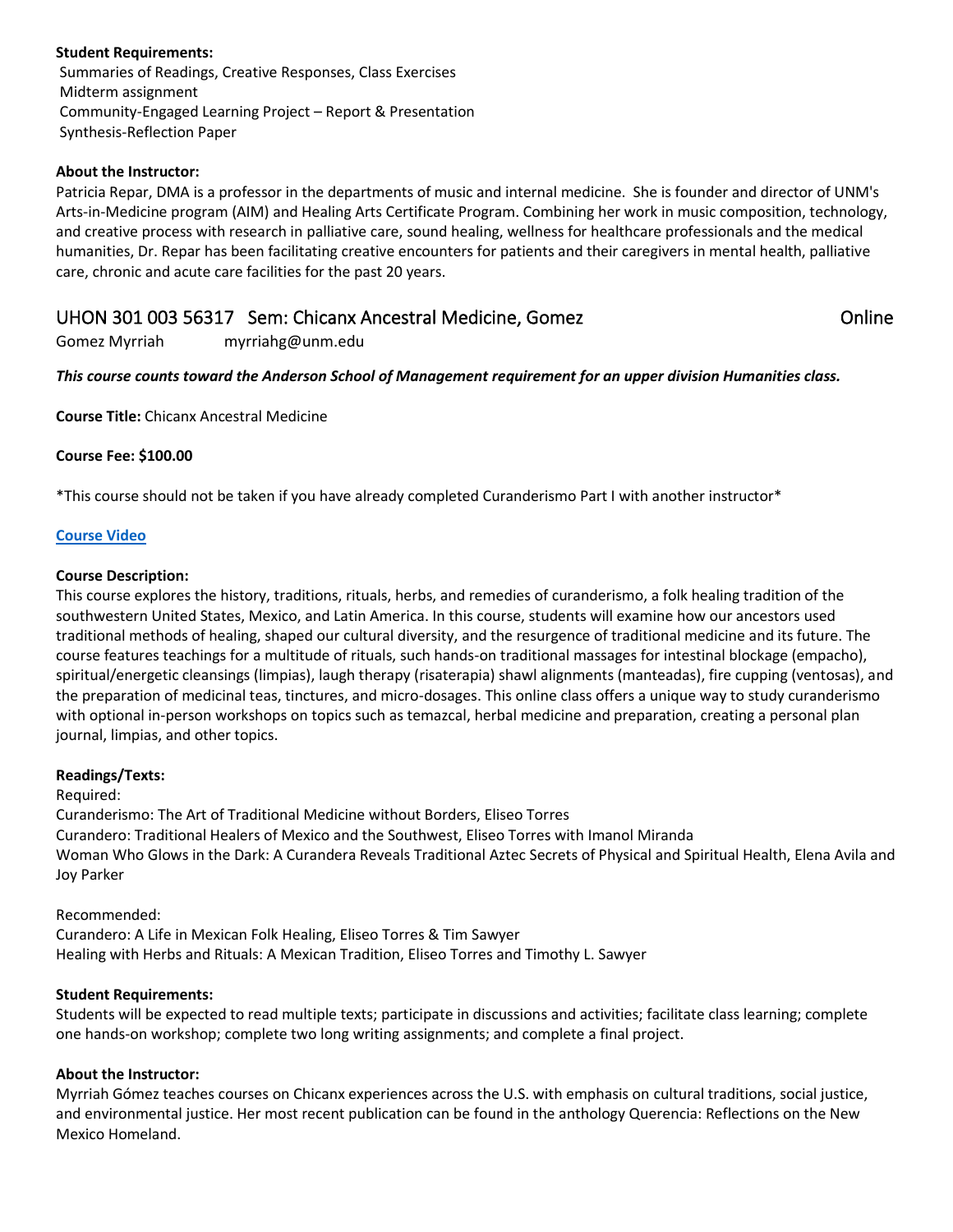# <span id="page-18-0"></span>UHON 302 001 45088 Sem: Photographic Eye, Jacobs Face to Face + RS: TR 1230-1345

Jacobs Megan mejacobs@unm.edu

#### **Course Title: Photographic Eye: Culture, Identity & Image Making**

#### **[Course Video](https://youtu.be/mXS-4LLrywY)**

#### **Course Fee \$35.00**

#### **Course Description:**

This course will explore the role that photography has played in shaping and preserving culture historically and in contemporary times through an investigation of vernacular and fine art photographs. This inquiry will provide the backdrop for students to use photography as a creative tool through an array of photographic camera techniques and editing approaches. How does the act of deliberately making images help one to think in new ways? We'll investigate how the materiality of an image or method of presentation informs the meaning of a creative work.

For an individual living in the 1840's one may have only possessed a few photographic images in their lifetime, yet now we can snap 20 images in a few seconds alone. The desire to take photographs has persisted over the last 180 years but the *meaning*  of these very images has shifted. We'll investigate this transformation through an evaluation of the breadth of the contemporary photographs that we are exposed to—ranging from selfies, to surveillance imagery, to "snapshot" aesthetic ads—and how they impact photographic artists.

#### **Readings/Texts:**

Excerpts of readings from the following sources, among others, will be made available **digitally** on the **course website**. Barrett, Terry. *Criticizing Photographs*: An Introduction to Understanding Images, New York, McGraw-Hill Higher Education, 2006.

Berger, John. *Ways of Seeing*. New York: Penguin Books, 1977.

Heiferman, Marvin. *Photography Changes Everything*. New York: Aperture, 2012

Mirzoeff, Nicholas. *How to See the World: An Introduction to Images, from Self- Portraits to Selfies, Maps to Movies and More.*  New York, Basic Books, 2016.

Nickel, Douglas*. Snapshots: The Photography of Everyday Life 1888 to the Present* San Francisco Museum of Modern Art, 1998. Pultz, John. *The Body and the Lens: Photography 1839 to the Present*, New York, Harry N. Abrams, 1995.

"Snapshot Aesthetics and the Strategic Imagination." *InVisible Culture: An Electronic Journal for Visual Culture*, 10 April 2013, http://ivc.lib.rochester.edu/snapshot-aesthetics-and-the-strategic-imagination/ . Accessed 10 July 2018.

Sontag, Susan. *On Photography*. New York: Farrar, Straus, and Giroux, 1973. Tifentale, Alise. "Art of the Masses: From Kodak Brownie to Instagram"

*Networking Knowledge: Journal of the MeCCSA Postgraduate Network*, *8*(6). 7,

Teicher, Jordan. "What Do Facial Recognition Technologies Mean for Our Privacy?" *New York Times*, 18 July, 2018.

www.nytimes.com/2018/07/18/lens/what-do-facial-recognition-technologies- mean-for-our-privacy.html Accessed 10 August 2018

#### **Student Requirements:**

3 Creative Projects Photographic Argumentative Paper Oral Presentation Creative Exercises and in-class written projects

<span id="page-18-1"></span>Johnson Lizabeth lizjohnson@unm.edu

#### **About the Instructor:**

Megan Jacobs is an Associate Professor in the Honors College. Her teaching interests include fine art, design (infographics and data visualization), aesthetics, material culture, and cultural preservation through new media. Her art work explores delicate relationships and the materials that she works with: photographs, video projections, time -based media, glass, and ice, function metaphorically to illustrate the ambiguity of the body and the mutability of memory and identity. Jacobs' work has been featured in *Musee Magazine*, *Lenscratch*, *Feature Shoot*, *Frankie Magazine*, *F-STOP Magazine, Fraction Magazine* and other publications.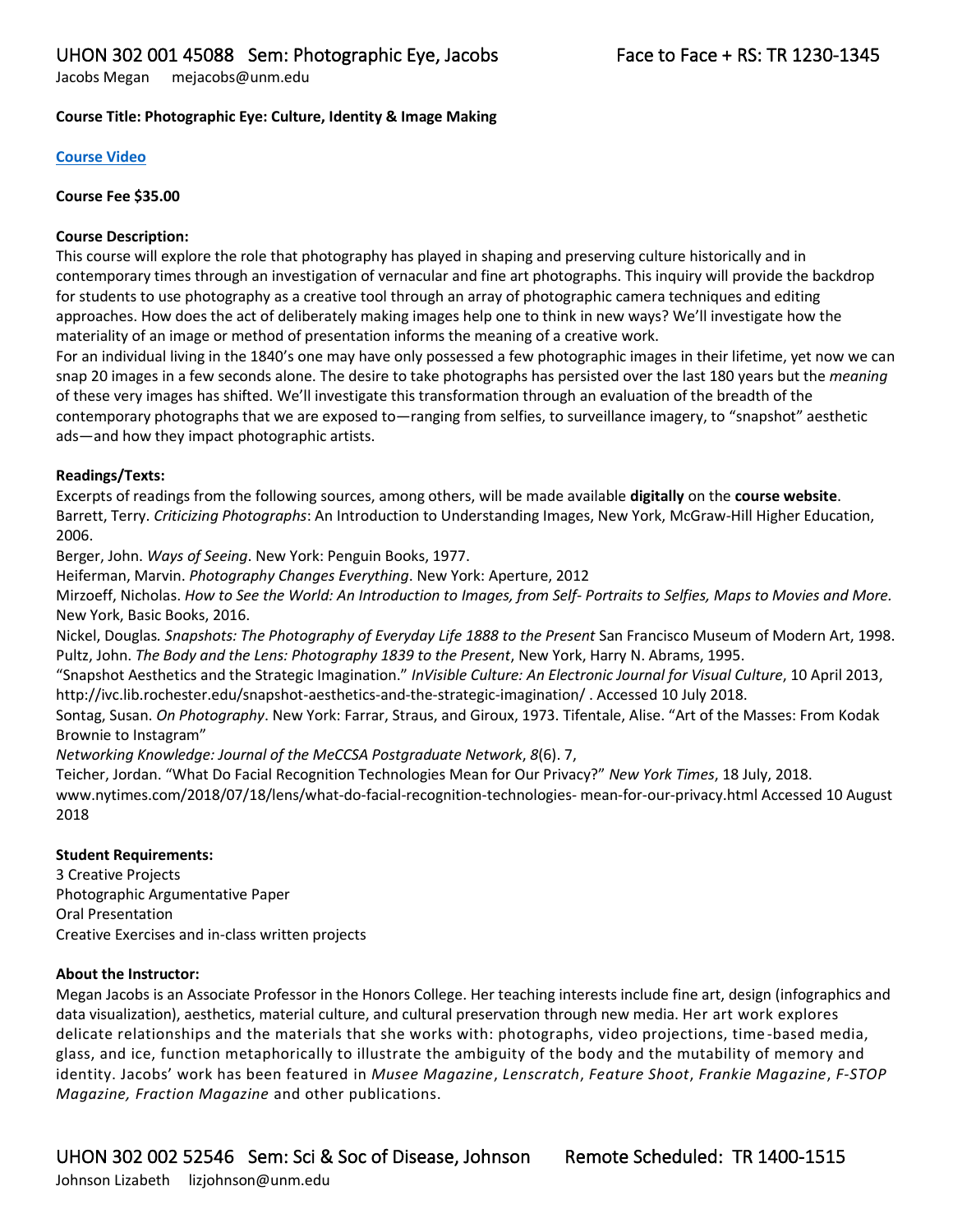#### *This course counts toward the Anderson School of Management requirement for an upper division humanities class.*

**Course Title:** The Scientific and Social Aspects of Disease

#### **[Course Video](https://youtu.be/i-rafER2Ow8)**

#### **Course Description:**

"Of course, there had been plenty of diseases, long before humans had been around. But humans had definitely created Pestilence. They had a genius for crowding together, for poking around in jungles, for setting the midden so handily next to the well. Pestilence was, therefore, part human, with all that this entailed." Terry Pratchett, *Thief of Time*.

Human society has a complicated relationship with disease. The earliest written accounts of contagion in human communities demonstrate that people tended to view disease as a result of divine wrath. In such cases, a cure could only be found by determining why the gods had sent the disease and how to regain divine goodwill. In addition, the earliest medical theories regarding disease tended to focus not only on possible environmental factors, but also on the sufferer's ethnic or social origin as a factor in the disease. These tendencies to view disease as the result of angering the gods and as connected to a person's ethnic or social identity continued well into the medieval period in European society. These early medical theories took a giant leap forward during the Scientific Revolution, when physicians and scientists developed the tools necessary to study and understand the nature of disease vectors and developed methods to combat various diseases. This body of medical knowledge continued to grow from the 1700s onward, with the introduction of vaccines, antibiotics, and pharmaceuticals, such that entire communities or nations could benefit from efforts to eradicate, or at least control, common diseases such as smallpox, polio, and measles. Despite these developments in medical science, however, some have continued to view disease as a sign of divine wrath. Others have continued to believe that those who suffer from particular diseases suffer because of the ethnic or social group to which they belong, or even that the sufferer's biological sex or sexual preference is a key factor in their affliction. Even more recently, some have argued that the very tools that physicians use to treat or prevent diseases are the cause of other, potentially life-threatening medical conditions. These less-than-scientific and, in some cases, anti-scientific views of disease continue to be a troublesome issue even in the 21<sup>st</sup> century, complicating physicians' efforts to fight disease and perpetuating stereotypes of certain individuals and groups. In this course, we'll examine humanity's complex relationship with disease from the ancient period forward, using medical, scientific, historical, literary, and visual sources that depict both the scientific and the social view of disease.

#### **Readings/Texts:**

Steven Johnson, *The Ghost Map: the Story of London's Most Terrifying Epidemic—and How it Changed Science, Cities, and the Modern World*. New York: Riverhead Trade, reprint ed., 2007. ISBN 978-1594482694 James H. Jones, *Bad Blood: the Tuskegee Syphilis Experiment*, new and expanded edition. New York, London: Free Press, revised ed., 1992. ISBN 978-0029166765 Sylvia Plath, *The Bell Jar*. New York: Harper Perennial, 1998. ISBN 978-0060837020. David Quammen, *Ebola: the Natural and Human History of a Deadly Virus*. New York: W.W. Norton & Company, 2014. ISBN 978-0393351552.

#### **Student Requirements:**

Active participation in class discussions Leadership of one discussion session, including providing questions/topics for discussion Two analytical papers (1500 words long) on two separate readings/sets of readings in the class One research paper (5000 words long) that will focus on disease from both a scientific and social perspective An oral or video presentation on the research paper

#### **About the Instructor:**

Dr. Lizabeth Johnson received her B.S. in Biology and worked as a lab tech for several years before going on to graduate studies in Medieval European History, receiving her M.A. and Ph.D. in this subject. As a result of her early work in the field of biology, she has retained a strong interest in how human communities respond to disease outbreaks and in the evolution of the field of medicine.

# <span id="page-19-0"></span>UHON 302 003 52552 Sem: Theatre and Human Rights, Szasz Face-to-Face + RS: TR 1230-1345

Szasz Maria [deschild@unm.edu](mailto:deschild@unm.edu)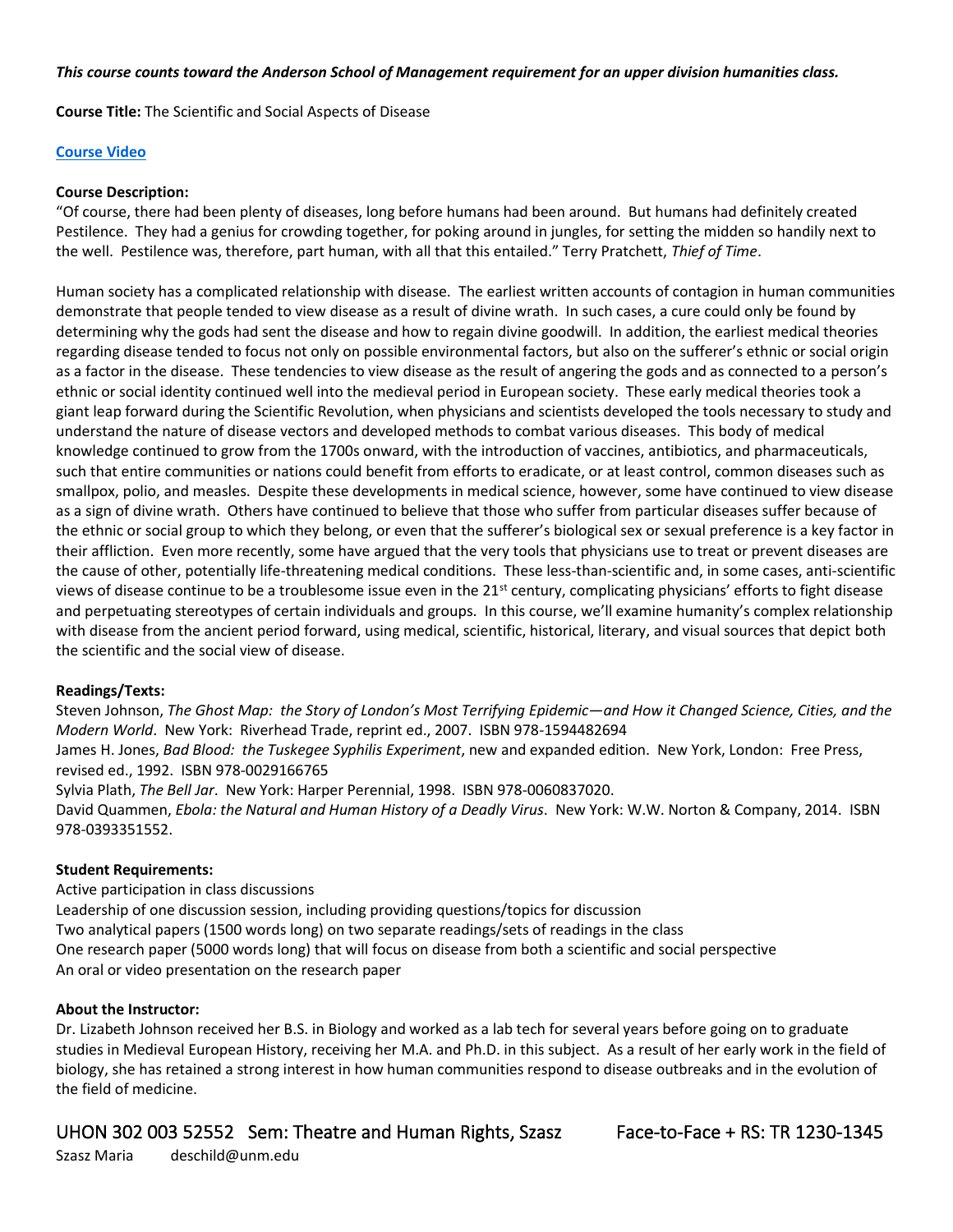#### *This course counts toward the Anderson School of Management requirement for an upper division Humanities class.*

**Course Title:** Theatre and Human Rights

#### **[Course Video](https://youtu.be/WsqRDT2PQZo)**

#### **Course Description**:

"Art has a purpose, and that purpose is action: it contains the energy to change things." --James Baldwin and Lorraine Hansberry

Theatre and Human Rights will investigate the complex and fascinating ways twentieth-century world drama has questioned, probed and pushed forward in the quest for equal rights. This class is primarily interdisciplinary. We will specifically focus on the disciplines of fine arts, history, and politics as we ponder how they intersect, overlap and influence one another. For instance, we will discuss plays that have responded to the rampant injustices in some of the most defining wars in history, such as the Thirty Years War in Europe (1618-1648), World War II (1939-1945), and the Vietnam War (1965-1975). Our journey will also take us to the major recent conflict in South Africa, where we will discuss how the dramatist Athol Fugard has used the theatre to chronicle the struggle for equality under the South African apartheid regime (1948-1990).

We will also read plays from Trinidad and Tobago and Ireland, which scrutinize the long-term impact of British colonialism. In addition, the class will discuss plays that reflect upon the rise of women and GLBTQIA+ rights, and the search for equality for Hispanics, African-Americans and First Nations of Canada. Our discussions will explore how the theatrical genre known as "political drama" has changed during the twentieth century, comparing Bertolt Brecht's notion of "Epic Theatre" to the growth of agit-prop drama, such as *The Freedom of the City*, by Irish dramatist Brian Friel.

Throughout the semester, we will consider the particular tactics and styles our playwrights use as they comment on the provocative and divisive issues that underlie human rights. Do the dramatists rely on irony, humor and wry commentary on their particular human rights issue, or do they write more directly, with palpable and undisguised raw emotion? Which approach is most effective from an audience's perspective?

This seminar will discover, as critic Brian Crow has stated, "where normal political forms of opposition are ruthlessly silenced, art—and perhaps especially the theatre—may become a means of resistance, however enfeebled by censorship and harassment." Please join us in this seminar to see how twentieth-century drama has led the way in the continuing, passionate struggle around the globe for equality and respect for the entire human race. As Paul Rae states in Theatre and Human Rights, "as an inherently social activity, the theatre provides a distinctive platform for addressing human rights issues."

#### **Readings/Texts**:

Bertolt Brecht, (Mother Courage and Her Children) 1941 Samuel Beckett, (Waiting for Godot) 1953 Brian Friel, (The Freedom of the City) 1974 Ntozake Shange, (For Colored Girls) 1976 Maria Irene Fornes, (Fefu and Her Friends) 1977 Derek Walcott, (Pantomime) 1978 Luis Valdez, (Zoot Suit) 1979 Athol Fugard, ("Master Harold" … and the Boys) 1982 Gao Xingjian, (The Bus Stop) 1983 August Wilson, (Ma Rainey's Black Bottom) 1984 Claude-Michel Schönberg and Alain Boublil, (Miss Saigon) 1989 Drew Hayden Taylor, (Only Drunks and Children Tell the Truth) 1991 Tony Kushner, (Angels in America) 1991 and 1992 Eve Ensler, (The Vagina Monologues) 1996

#### **Student Requirements:**

Regular attendance and active, energetic participation in class; two response papers, two to three pages each; attendance at a local production of a play that addresses human rights, and participation in class discussion about the play; a two to three page research paper proposal; a ten minute conference about your research paper; an six to eight page research paper; a group project: a 60 minute presentation about a play and an aspect of human rights.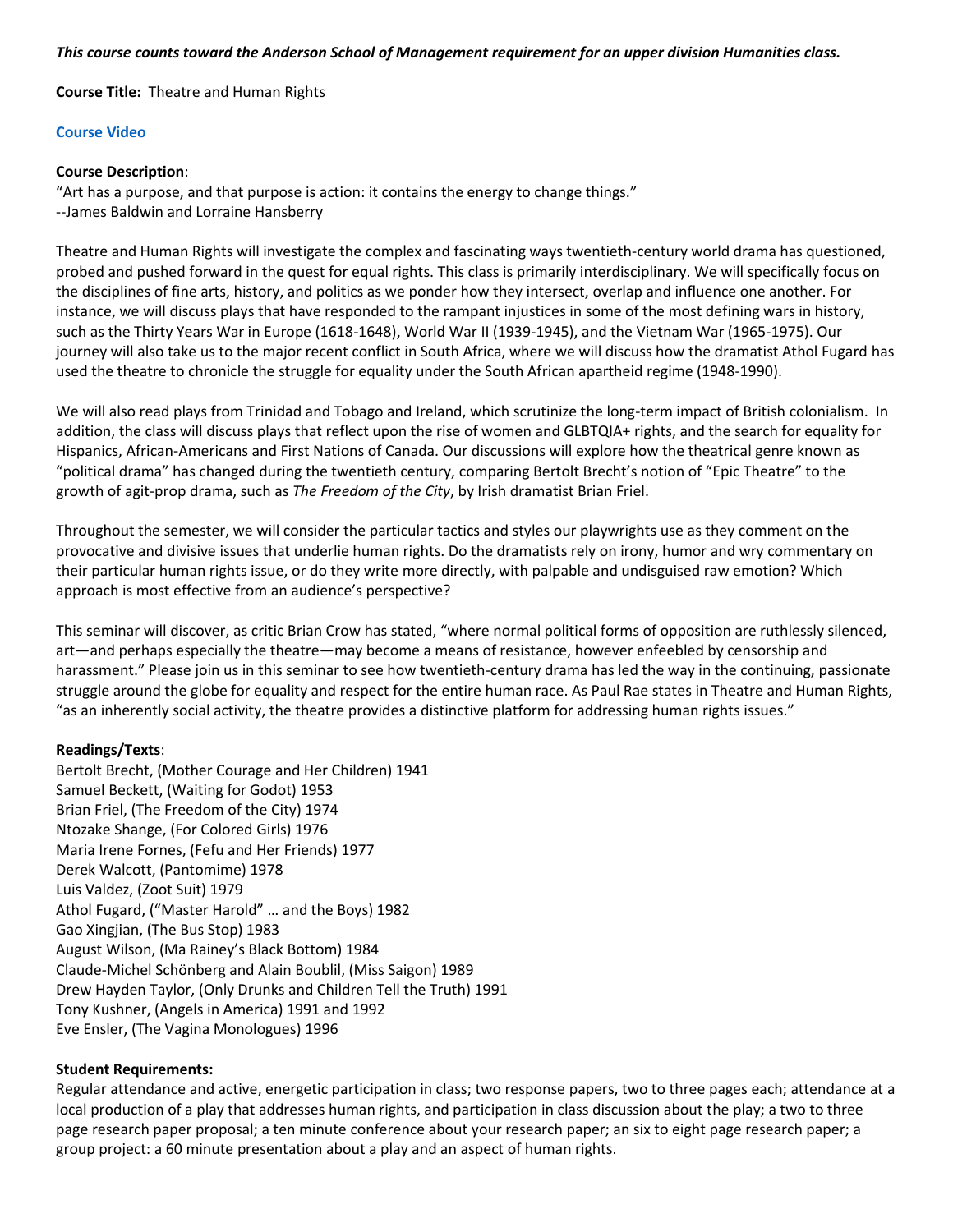#### **About the Instructor:**

Maria Szasz holds an MA in Theatre Education from Emerson College, and a PhD in English from UNM, where she focused on Theatre and Irish Literature. Her book, "Brian Friel and America" (Glasnevin Press, 2013) looks at Ireland's most famous living playwright's impact on American Theatre.

# <span id="page-21-0"></span>UHON 302 004 52551 Sem: Getting Away with Murder, Faubion Remote Scheduled: TR 0930-1045

Faubion Sandria **[sanren@unm.edu](mailto:sanren@unm.edu)**

This course counts toward the Anderson School of Management requirement for an upper division Humanities class. **See description below**

# <span id="page-21-1"></span>UHON 302 006 52558 Sem: Getting Away with Murder, Faubion Remote Scheduled: TF 1400-1515

Faubion Sandria sanren@unm.edu

#### *This course counts toward the Anderson School of Management requirement for an upper division Humanities class.*

#### **Course Title:**

Getting Away with Murder: The Social Construction of Serial Killing

#### **[Course Video](https://youtu.be/KiwTl95JMBs)**

#### **Course Description:**

German Expressionists were preoccupied with the phenomenon of serial murder. In numerous paintings, a few staged photographs, and one great film (Fritz Lang's *M*), they return again and again to this subject. As an educated audience, we understand that works of art and film present interpretations of reality, rather than objective depictions of events. What we might miss, however, is the fact that other assessments of serial killing in disciplines such as psychology and sociology might themselves also be interpretations shaped to some extent by the cultures that create them. In this class, we will consider the stories (both fictional and academic) that cultures develop to explain the phenomenon of serial killing. For example, why is sexual deviance often assumed to be a motive even when no overtly sexual aggression is demonstrated in the course of a particular serial crime—and why are such killings at times romanticized? How do assumptions about class and race influence attitudes toward serial killers and their victims? What happens to a culture's explanations of serial killing when the perpetrator is a woman? The Ripper crimes, perhaps the most famous serial killings in western culture, will be a focus of extended study this semester as we try to understand how a range of cultural forces, including sensationalism, anti-Semitism, Victorian sexuality, and social reform movements, came together to shape responses to this legendary crime. Our texts will come from a range of disciplines, including art, literature, the history of criminal psychology, and cultural studies. For more information, please contact Dr. Renée Faubion at sanren@unm.edu.

#### **Readings/Texts (Electronic versions are acceptable):**

Philip Jenkins, *Using Murder* (Consider renting the electronic version of this text for the semester!!!! That is much cheaper than buying the book) Patrick Suskind, *Perfume* Thomas Harris, *Silence of the Lambs*

We will also read a selection of scholarly secondary sources addressing various ways in which serial killing has been contextualized; these will be accessed using the library databases.

#### **Student Requirements:**

Two 1500-word essays; a research project; good attendance and thoughtful, consistent participation in seminar discussion.

#### **About the Instructor:**

After receiving degrees in Russian from Trinity University and the University of Kansas, Renée Faubion earned a second M.A. and a Ph.D. in English at UNM. She is particularly interested in how cultures use literature to construct knowledge and notions of truth. Renée has published on H.D. and Tim O'Brien and has won four awards for excellence in teaching.

# <span id="page-21-2"></span>UHON 302 005 52556 Sem: Why Ppl Beliv Weird Things, Cargas Remote Scheduled: TR 1530-1645

Cargas Sarita cargas@unm.edu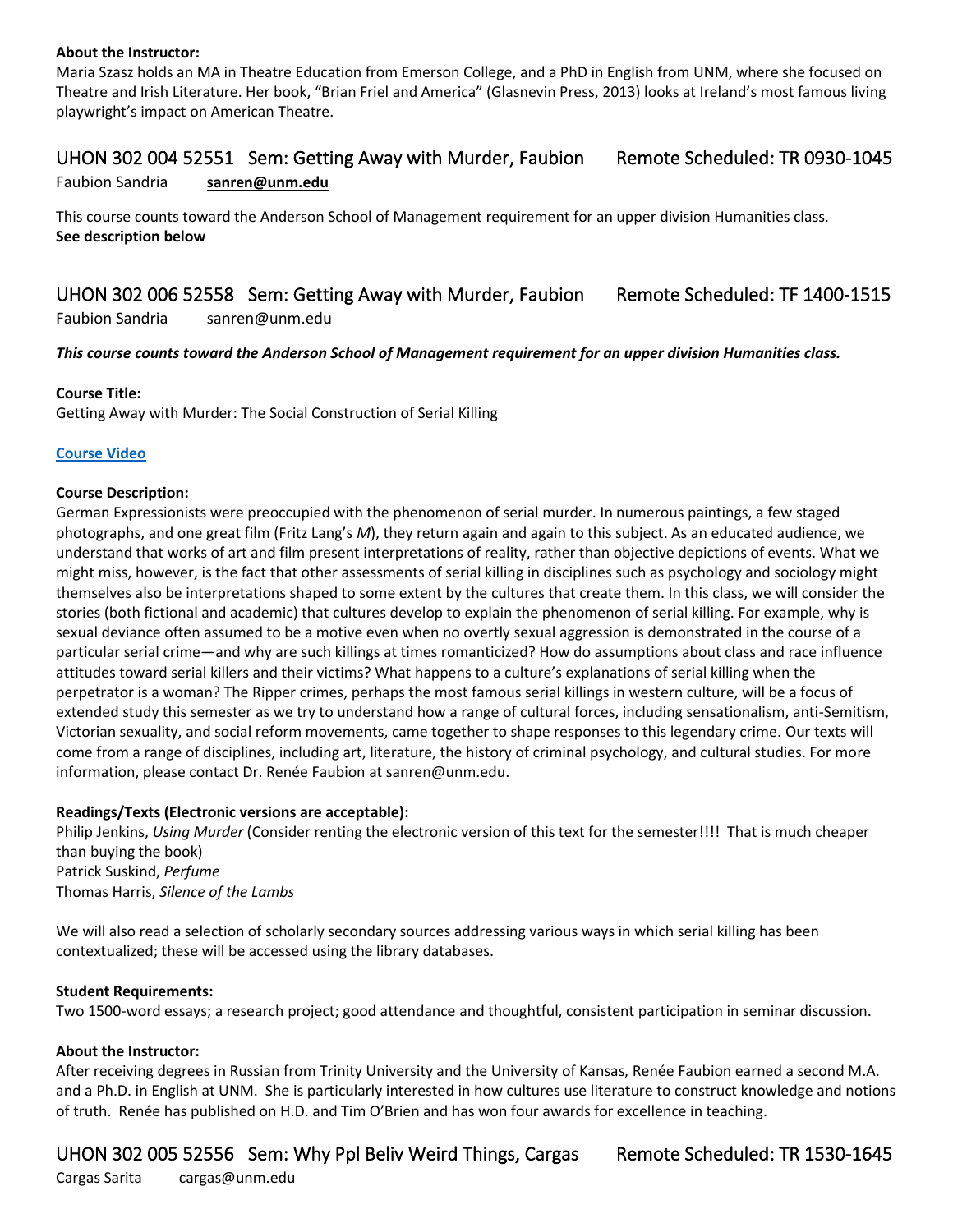#### **[Course Video](https://youtu.be/1bifB35wRk4)**

#### **Description:**

The purpose of this course is to improve your critical thinking. Research shows that first you need to know how to define it and secondly you have to consciously practice it. Therefore, you will learn what it is and how to improve it. You'll learn about the twenty or so cognitive biases we all suffer from and how to fight them in order to become better seekers of the truth. For example, you will find out about the availability heuristic which is our tendency to rely on available information rather than seek out accurate information. We'll learn all this from a book called *Thinking Fast and Slow* by Daniel Kahneman. The author won the noble prize in economics because of his studies of human behavior. We will also read, *Why People Believe Weird Things,* which will examine why people believe in unusual phenomena from religion to UFOs. (This is not a negative claim about religion just an acknowledgement that some religious beliefs are extra-ordinary.) We will examine the role of scientific reasoning, and numerous forms of illogical thinking that lead us astray. We'll examine some of the conspiracy theories surrounding the Covid pandemic. Since analyzing controversies is crucial to critical thinking, we will examine many and you will have the opportunity to study both sides of an issue of your choosing for several weeks.

#### **Readings/Texts:**

Selections from*: Why People Believe Weird Things*, Michael Shermer *Thinking Fast and Slow*, Daniel Kahneman *Biased: Uncovering the Hidden Prejudice That Shapes What We See, Think, and Do*, Jennifer Eberhardt. *They Say, I Say*, (4th ed with readings)

Additional books and articles based on your chosen research topic.

#### **Student Requirements:**

Every week there will be reading assignments, often short writing assignments and several short papers. The big project will be to study a current controversial topic of your choice and to create and present a poster at the annual (virtual) Undergraduate Research Opportunity Conference.

#### **About the Instructor:**

I have been in the Honors College for about a decade teaching courses in human rights and on critical thinking. I earned my BA from St. John's College and doctorate from Oxford University. I love teaching this course because we have a lot of interesting discussions!

# <span id="page-22-0"></span>UHON 302 007 40728 Sem: Forensic Ecology, Moore Face-to-Face + RS: TR 1730-2000

Moore Jason jrm@unm.edu

**Course Title:** Forensic Ecology

#### **[Course Video](https://youtu.be/FE78uZySxhc)**

#### **Course Description:**

Not all ecological interactions occur under the watchful eye of a trained observer, but understanding such unseen interactions can be of great importance to our understanding of the world. In this class we will undertake a genuine scientific research project to recover some unseen and unknown ecology. We will examine the wide range of processes that can obscure ecological information post-mortem, and how we can leverage some of these processes to our advantage in understanding past ecologies.

During the lab portion of this class you will apply your learnt forensic ecological skills as part of a small group, by designing and undertaking a series of experiments or analyses to recover ecological information (or whose results would help others recover ecological information) from a dataset of your own from the depths of the history of life on Earth.

In 2021, the Forensic Ecology course will focus on feather and fibril palaeopathology and taphonomy. The fossil record of feathers and fibrils/barbs includes a large number of exquisitely preserved specimens, showing detail of the finest structures. Modern birds suffer from a range of diseases that lead to changes in the micro- and macroscopic structure of their feathers. Despite the potential to greatly increase our understanding of the evolution of disease and the disease ecology of birds and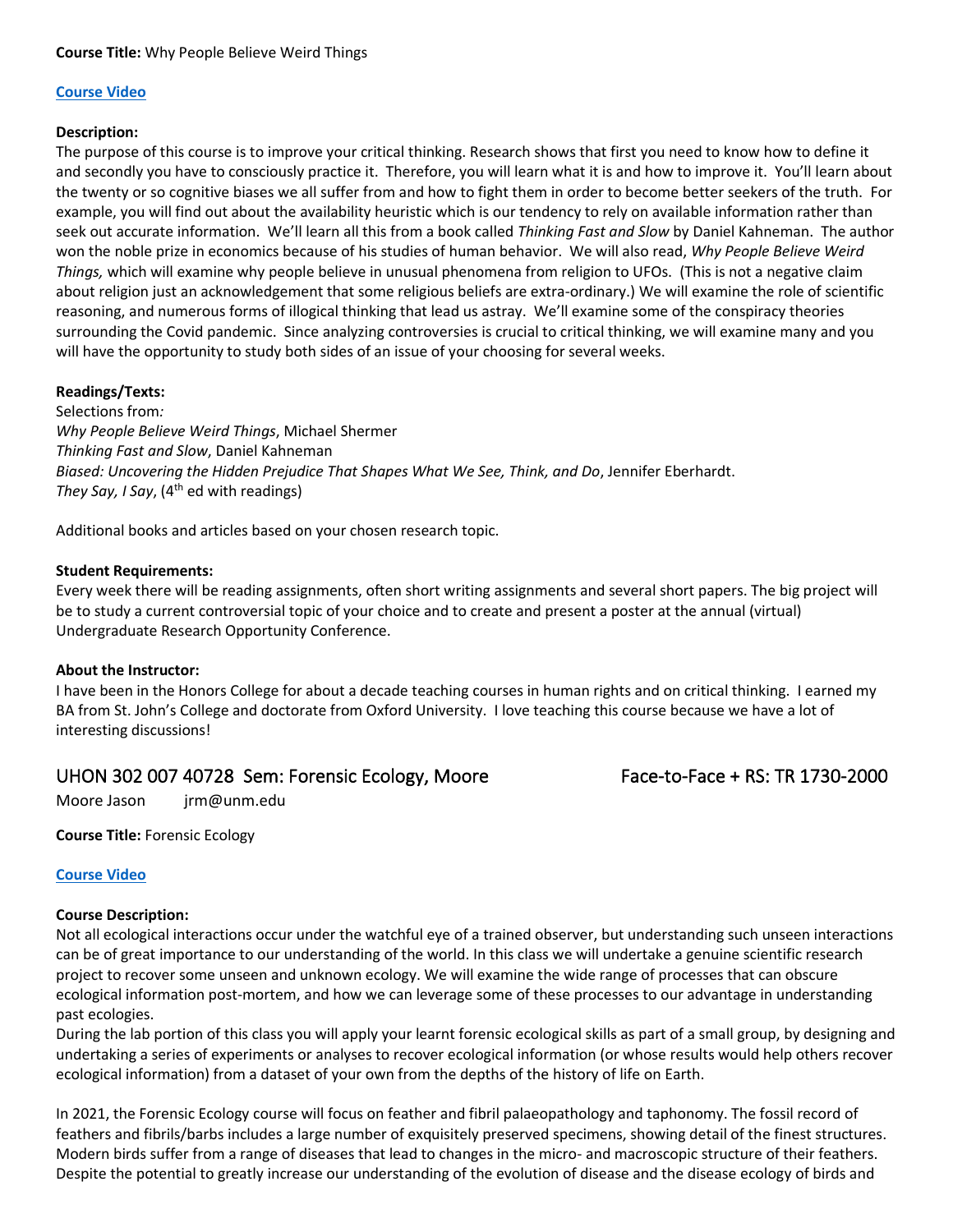their relatives (non-avian dinosaurs!) there has been little investigation of the fossil record of disease as expressed in feathers – with the help of guest researcher, Dr. Ewan Wolff, you will be rectifying this!

#### **Readings/Texts:**

All readings for this class will be generated by the class participants themselves during the course of the semester from the primary scientific literature. What we read will depend on the questions you decide to ask!

#### **Student Requirements:**

This course is centred on generating and communicating the results of a scientific research project. You will be expected to spend time gathering data in lieu of typical homework assignments. After the data are gathered and interpreted, you will have to communicate your results in three ways: a formal scientific paper, a poster presentation, and a presentation for a lay audience.

#### **About the Instructor:**

Dr. Moore received his Ph.D. from the University of Cambridge. He studies how vertebrate ecosystems change through time and is fascinated by the power and simplicity of the evolutionary process.

Guest Instructor Ewan Wolff earned his Ph.D. from Montana State University and a DVM from UW Madison and became a veterinary specialist over the next decade. Dr. Wolff is interested in phylogenetic patterns of disease and what this tells us about life in the past.

#### <span id="page-23-0"></span>UHON 302 008 38761 Sem: Truth, Lies & Oth Physics, James Remote Scheduled: T 1730-2000 James Elizabeth [ejames04@unm.edu](mailto:ejames04@unm.edu)

*This course counts toward the Anderson School of Management requirement for an upper division Humanities class.*

**Course Title: Truth, Lies, and Other Physics:** Science Fiction and Fantasy as Critical Insight

#### **[Course Video](https://youtu.be/Zp3Yl9fiVZ8)**

#### **Course Description:**

**In any moment, where do you stand: in reality or imagination?** In the molecular world of physics, or in "other physics": human culture's world of beliefs, assumptions, stories, and literalized metaphors?

We constantly cross, confuse, and combine those worlds: we treat metaphor as though it were molecular reality. Nowhere is this tendency more outrageously identified and examined—and used to explore and illuminate—than in **science fiction, fantasy, magical realism, and horror, known collectively as of** *Speculative Fiction***, or** *SF***.** These rapidly-evolving, interdisciplinary "what if?" fiction genres both exploit and question beliefs that we assume to be as "real" and innate as the Periodic Table.

As we learn more about neurolinguistics and how our minds work, SF helps us realize that **deeply-held biases like racism, sexism, and anthropocentrism are not givens, but largely artifacts of cultural metaphor**. Their controversial nature can make them too hot to handle in straightforward venues, so as the late Ursula K. Le Guin said, **"If you're going to handle lava, it's a good idea to wear gloves."** SF gives us gloves. Its indirect, playful stories help us look at ourselves, recognize prejudice, and experiment with solutions. In the journey toward a non-hegemonic perspective, SF is a powerful—and popular—vehicle of cultural change.

**This course combines a quirky, interdisciplinary lineup of reading and writing** from biology, medicine, sociology, and anthropology with a broad range of short stories. You'll examine the gap between hard science and cultural metaphor, and hunt for cultural projection in both popular media and your own writing. In assignments that combine reading, writing, graphic and other elements, you'll use SF's "serious play" to explore various forms of rhetoric: alternative history, grant proposal, explorer's journal, political screed, etc.

**The question most asked about SF is, "How do you make an imaginary world** *believable?***"** You'll answer that question by inventing and critiquing your own and others' worlds, as you ride the interface between the hard-science world of molecules and the dynamic, mercurial world of the imagination.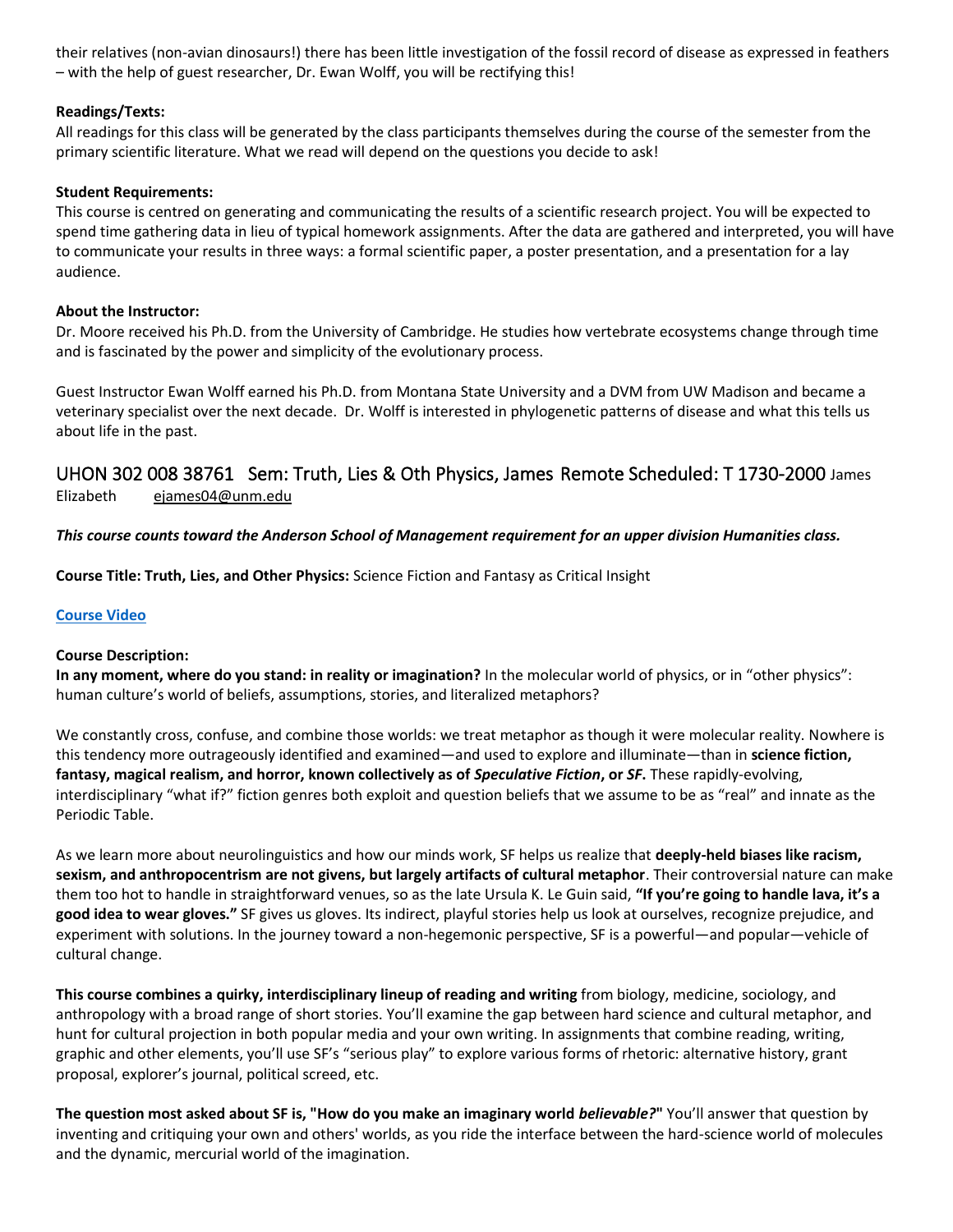#### **Readings/Texts:**

PDFs and links provided by instructor *The Secret History of Fantasy,* Peter Beagle ed. Optional: *Wonderbook: The Illustrated Guide to Creating Imaginative Fiction,* by Jeff Vandermeer

#### **Student Requirements:**

Weekly writing experiment in speculative fiction (1000-word max) Assorted bizarre side-experiments with maps, tattoos, logos, TBD Multimedia journal Self-determined final project

#### **About the Instructor:**

Betsy James is the author-illustrator of 17 books for adults, young adults, and kids. Her most recent novel, *Roadsouls,* was a finalist for the 2017 World Fantasy Award. She lives in Albuquerque's North Valley, where she raises garlic and as a result is relatively untroubled by vampires. Explore her writing and art at www.betsyjames.com

# <span id="page-24-0"></span>UHON 302 010 52562 Sem: Nation Blg-Fmr Yugoslavia, Goloversic Remote Scheduled: T 1730-2000

Goloversic Timothy tgoloversic@unm.edu

**Course Title:** Nation Building Studies: The Former Yugoslavia

#### **Course Description:**

Nation building is difficult. In this course we will study some of the processes of nation building. In order to do this, we will use the Balkan 1990's Civil War as a living example to see what has worked and what has not worked for the region. To effectively conduct nation building operations one must understand the challenges faced by the countries involved. We will study the history of the Balkans to discover how geography, conquest, religion, and war combined to mold the modern religious and cultural diversities in the countries of southeastern Europe. Our studies will begin with the Roman Latin and Greek influence on the region, move to the Ottoman Empire, through the Austro-Hungarian Empire to the post-WW I formation of the country, WW II, and ultimately to the death of the Dictator Tito and the destructive breakup of Yugoslavia. Students will research the current post-Balkan War situation and examine the societies, economies and governments of Slovenia, Croatia, Bosnia-Herzegovina, and Serbia/Kosovo.

Some questions we want to answer during our studies are: How and why did a region with three distinct religions consisting of Russian Orthodox Christianity, Roman Catholic, and Islam; Multiple ethnicities consisting of Croats, Bosniaks, Serbs, Slovenes, and other minorities; and five different languages become a successful country only to fall into civil war by succumbing to nationalism, ethnic cleansing, and ultimately splinter into six independent countries? Can these countries prosper with their current governments and relations with each other?

#### **Readings/Texts:**

#### **TEXTS:**

Cobbins, James: *The Beginner's Guide to Nation-Building* (RAND Corporation, 2007) ISBN-13: 978-0833039880 [Glenny, Mischa:](http://en.wikipedia.org/wiki/Misha_Glenny) *The Balkans: Nationalism, War and the Great Powers, 1804–1999* (London: Penguin Books Ltd, 2000) Holbrooke, Richard: *To End a War* (1999)

#### *Recommended Readings:*

Allcock, John B.: *Explaining Yugoslavia*. New York: Columbia University Press, (2000) Hemon, Aleksandar.: *The Book of My Lives* (2013) Kaplan, Robert D.: *Balkan Ghosts: A Journey Through History* (2005) Sudetic, Chuck: *Blood and Vengeance: One Family's Story of the War in Bosnia* West, Rebecca.: *Black Lamb and Grey Falcon: A Journey Through Yugoslavia*

#### **Student Requirements:**

#### **Analytical Group Paper 8-10 pages with a 20-minute Presentation**

Make recommendations to the United Nations about the effectiveness of using the former Yugoslavia as a model to end ongoing conflicts and the use of effective nation building techniques.

#### **Group Oral Presentation**

Two person 20 minute oral presentation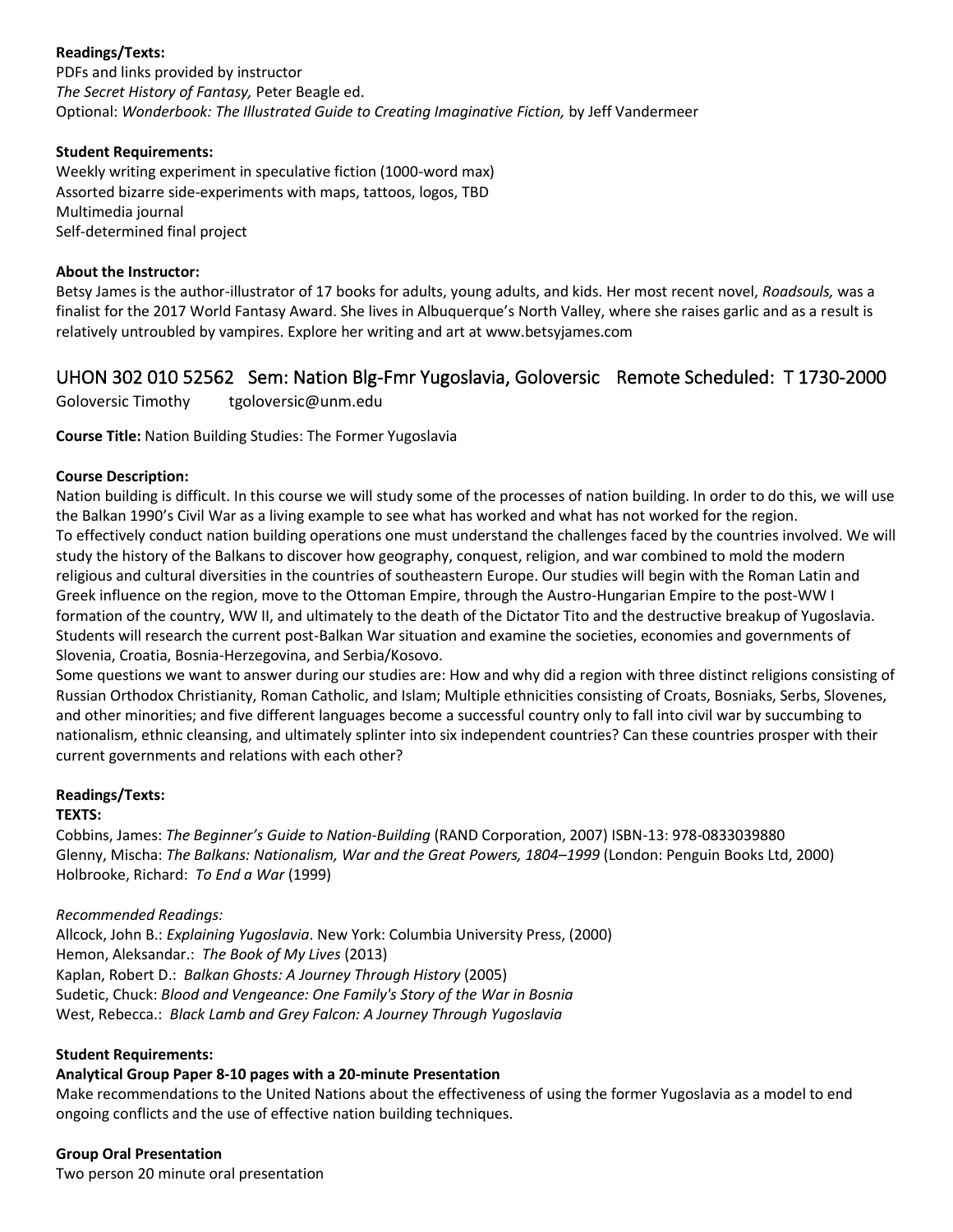#### **Individual 4-page Essay and Individual Presentation**

Students will research an assigned topic, turn in an essay, and present their research findings to the class.

#### **About the Instructor:**

Tim Goloversic spent over nine months in the Balkans working with the U.S. Army, NATO, The United Nations, and Multinational Forces during the late 1990s as part of the peace keeping/enforcement force. He is a contributing author and researcher to the Lessons from Kosovo: The KFOR Experience, Defense Technical Institute Publication. During his time in the Balkans he assisted with planning and executing operations to ensure peace was maintained to include humanitarian missions. Tim holds an MBA from IUP, an MS in International Relations from Troy University, and a BS in Aeronautics from ERAU.

# <span id="page-25-0"></span>UHON 302 011 55336 Sem: What Good is Tolerance? Obernauf Remote Scheduled: MW 1330-1445

Obenauf Richard obenauf@unm.edu

*This course counts toward the Anderson School of Management requirement for an upper division Humanities class.* 

**Course Title:** What Good is Tolerance?

#### **[Course Video](https://youtu.be/YAA0ynI-8a8)**

#### **Course Description:**

As an attempt to enforce tolerance—living and let live—the American experiment represents a radical break from ancient and medieval thought. In this highly interdisciplinary course, you will get a chance to read some of the most important texts of the past two thousand years. We'll begin with some medieval literature to see why intolerance has been the default ethical position for almost all of human history, but we'll also look at key political treatises from the Renaissance and Enlightenment to understand how tolerance became one of the most important values associated with modernity. How is it that careful thinkers like St. Augustine, John of Salisbury, Machiavelli, Erasmus, Hobbes, Locke, Paine, Smith, Marx, Franklin, Jefferson, and Thoreau could each take such different views of tolerance?

We will be asking under what circumstances intolerance has been justified in the past and in the modern world, and in what cases we might prefer something beyond toleration such as the enthusiastic endorsement of difference. We will survey justifications for persecution in the Western tradition, spanning the Middle Ages through the present day, with a particular interest in the rise of toleration as a founding and guiding principle of the United States. We will examine the dangers associated with difference in homogeneous societies while also exploring some ways that diversity is understood to enrich our culture and our political process. We will read a variety of highly canonical texts dealing implicitly and explicitly with our topic of tolerance, and we will discuss them in their literary, social, historical, and political contexts.

#### **Readings/Texts:**

This course is intended to fill some gaps in your education. We begin with theoretical essays by E.M. Forster, Michael Walzer, and John Christian Laursen before embarking on a grand tour through some of the so-called "Great Books" of Western thought, including Machiavelli's The Prince, Hobbes's Leviathan, Smith's The Wealth of Nations, Marx's The Communist Manifesto, and works from the American Revolution by Paine, Franklin, Jefferson, Madison, Hamilton, and others, including the U.S. Constitution.

#### **Student Requirements:**

There is less writing in this class than in the others I teach because the readings are so intense. As with all Honors courses, consistent attendance and active participation are required; students are expected to keep a private reading journal which will form the basis of a series of brief response papers. There will be one shorter analytical paper and a longer term paper on a topic of your choosing. Depending on enrollment, each student will either lead discussion on one of our readings at some point during the semester, or will offer a series of three-minute "leads" to stimulate class discussion throughout the semester.

#### **About the Instructor:**

Richard Obenauf earned his BA from UNM and his MA and PhD from Loyola University Chicago. An expert in the history of tolerance and intolerance, he has argued that the roots of formal press censorship in England are to be found in earlier forms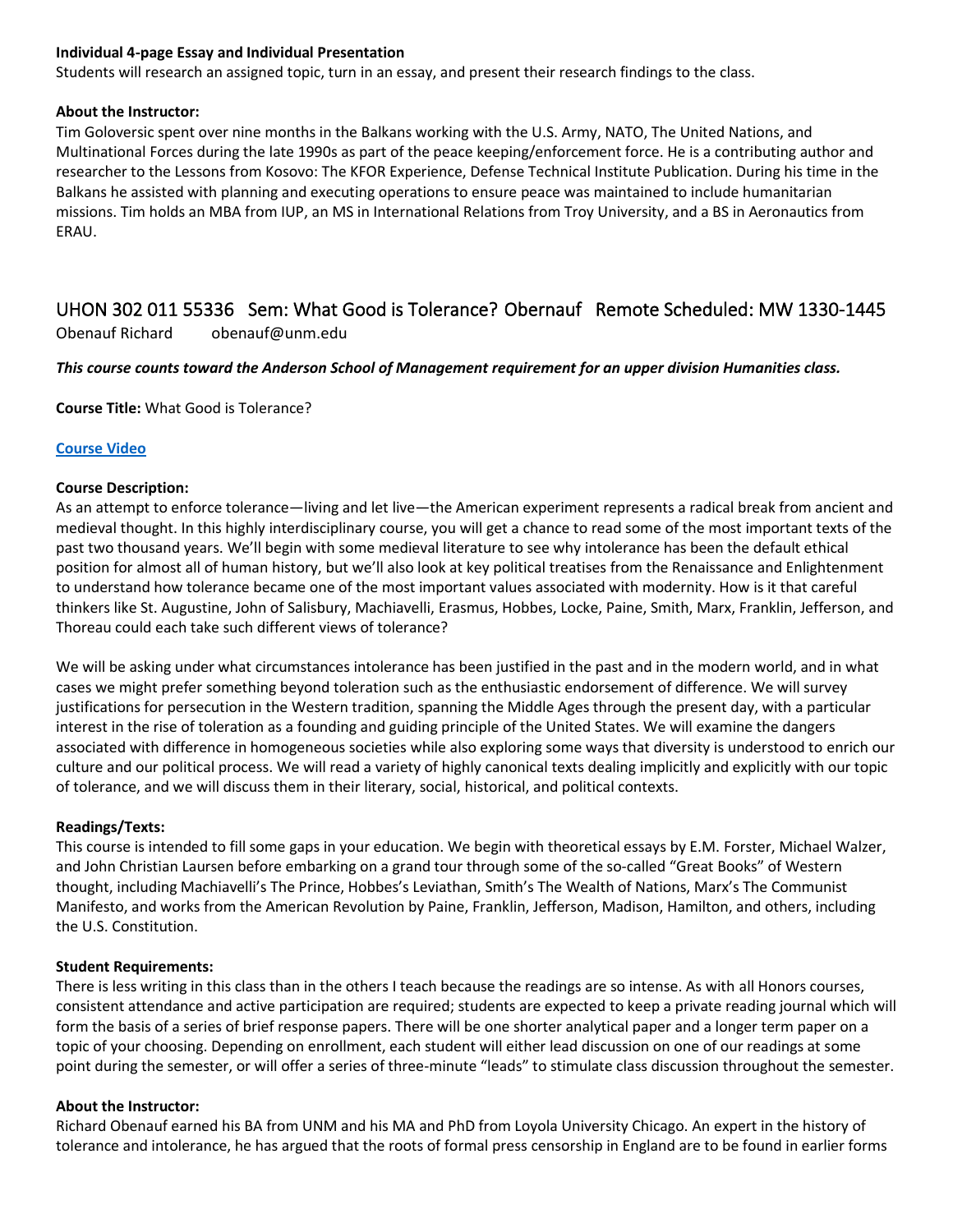of intolerance which sought to enforce conformity, and that censorship is not distinct from intolerance, but rather is another form of intolerance.

# <span id="page-26-0"></span>UHON 302 012 52561 Sem: CiviI Rights & Sports, Hardeman Remote Scheduled: TR 1400-1515

Hardeman, Marsha HardemanClass@aol.com

#### *This course counts toward the Anderson School of Management requirement for an upper division Humanities class.*

**Course Title:** Athletes Fight for Civil Rights: Sports and Impact on Black History

#### **Course Description:**

"One rarely stops to think and examine how much history is found between the lines and in the headlines about so many of our minority athletes! Many of the stories of Black athletes, as well as those of red, yellow, brown, and poor white and female athletes are yet to be unveiled. Through closer, critical analysis, it is not hard to discover that there are many, many more chunks of history to uncover, re-assess and to learn about, all useful in helping to complete our understanding of America's *path to freedom and equity for all."* 

*---Prof. Marsha K. Hardeman, J.D., M.A.P.A., A.B.*

 *Adjunct Faculty*

This course will review and explore the many methods and roles through which Black athletes have influenced, impacted and contributed to the development of Race and Equity Law in the United States. Researching and discovering the various ways Black athletes were able to speak up and speak out, during times when society's rules dictated that athletes were regarded as 'entertainers,' apolitical and a population sub-set in America that should be 'seen and not heard'. Materials will explore how their actions and their words helped mold and shape major causes, political action and the letter of the law as it ruled on human rights, civil rights, the rights of individuals, race, sex and gender biases. Students will learn of the influential power of Black athletes, either through quiet, shadow orchestration or bold and loud voices. Ever present in America's long athletic history and prowess, this study will unveil the struggles to endow personal and legitimate power through the emergence of political action and voice of Black athletes, to achieve standing, and recognized input in the fight for civil rights and equality for all American citizens.

Long regarded as paid employees by various franchises or performers impervious to the social and legal tenor(s) of America's racial struggles, the role of America's Black athletes has long been overlooked in terms of their impact and influence on the moral mindset and reflective character of the citizens of the United States and its journey towards equality and racial justice for all.

As the significance of the struggle and adversities endured by Black athletes has continued to be overlooked, forgotten and minimized in history, this course delves into the challenge to diversify and achieve racial equality, fairness and justice for minority athletes as well as the larger communities they have represented in the U.S. and across the globe. Often quelled as those who would challenge society as shapers, tuning forks and credible voices of the people, these trailblazers have often exposited and challenged community thought and popular perceptions of the adequacy of the legal rights, civil rights and natural rights afforded, granted and benevolently given to minority and underrepresented groups throughout history, including women, children, the poor, disenfranchised and impaired. But, because their 'headlines' typically appeared on the sports pages of local newspapers, the momentous impact of the legal victories and strides toward social justice were too often overlooked by mainstream America.

The challenges to the main arena of America by Jack Johnson, Wilma Rudolph, Jackie Robinson and Cassius Clay/Muhammad Ali, among others, will be examined. The legacies of Goose Tatum, the Harlem Globetrotters, Jim Brown, Bill Russell, Archie Moore, Lisa Leslie and Willie Thrower, along with the Olympic athletes Tommie Smith, John Carlos and the Olympic Project for Human Rights (O.P.H.R.) will be explored, as acknowledgement of these contributions is woven into the development of America's system and history of laws, equity and social justice.

Class participants will be challenged to critically examine the historic significance of the contributions of Black athletes as early visionaries regarding forming 'a more perfect Union,' as leaders of political and social movements of thought, and frontrunners in the race to legal justice, via the courts of judicial opinion, or society's 'courts' of public opinion. The conspicuous and inconspicuous roles Black athletes fulfilled, before, during and since, the eras of Jim Crow, the Civil Rights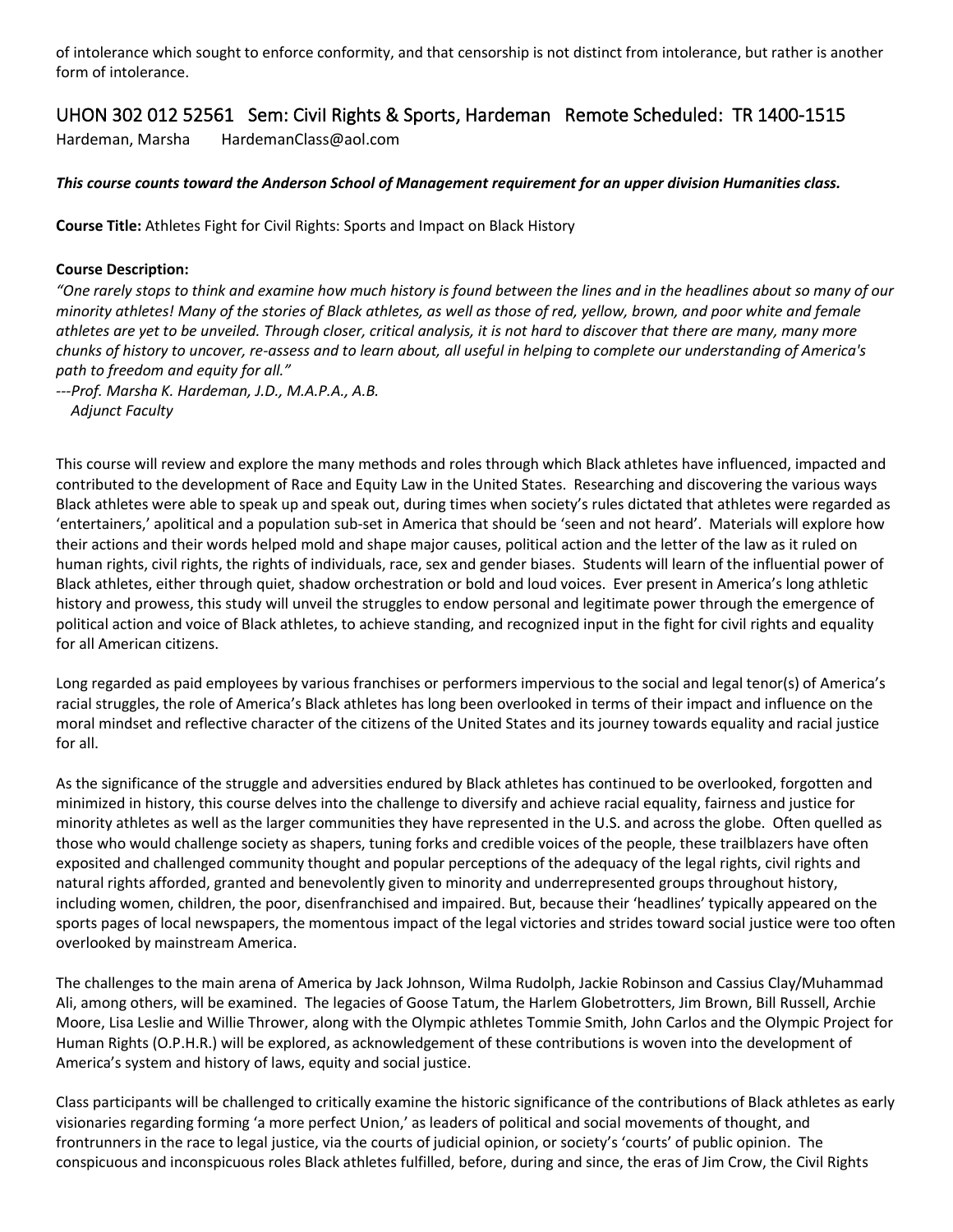Era, the modern day struggle for Equal Rights, their position and impact on social justice through the centuries and much more will be assessed through contemporary sports/news developments. Long before Serena and Venus Williams, Arthur Ashe grappled with the race issue in tennis. Before we knew of the possibility of a Colin Kaepernick, there was Charles Follis with the Shelby Steamfitters. Opening doors for Wilt 'The Stilt' Chamberlain and the Michael Jordan's who would follow, was Earl Lloyd, with the Washington Capitols, against the old Rochester Royals, now the Sacramento Kings. So many lost stories of history, of endurance and of legal struggle--- just to play a game. And there's much, much more.

Drawing on the disciplines of the law, history, sociology, journalism, political science and race and sociological studies, multiple perspectives of other contributors and analysts will be incorporated through a wide variety of readings, historic records, legal case studies, documentaries, films, and student research assignments to explore and better capture a more complete understanding of the effectiveness of Black athletes' efforts, leadership and visionary action in the challenge of legal, social and political change in America. The incorporation of various source materials and interdisciplinary perspectives will allow students to further examine the array of historic contributions of athletics through journalism, case law, legislative and political activism, as well as grass roots efforts and community advocacy in the pursuit of legal rights and justice for all in America and around the world. *(10/2016)*

#### **Readings/Texts:**

Carlos, John with Zurin, Dave, *The John Carlos Story: The Sports Moment That Changed the World*, (Haymarket Books, Chicago Illinois, 2011)

Edwards, Harry, *The Revolt of the Black Athlete* (New York: the Free Press, 1970)

Hartmann, Douglas, *Race, Culture and the Revolt of the Black Athlete: The 1968 Olympic Protests and Their Aftermath,* 2004

Rhoden, William C*., Forty Million Dollar Slaves: The Rise, Fall, and Redemption of the Black Athlete* Reprint Edition, published by Broadway Books, 2007

# <span id="page-27-0"></span>UHON 302 013 52557 Sem: Latinx Cinema, Avalos

<sup>nd</sup> Half

Avalos Adan aavalos@unm.edu

*This course counts toward the Anderson School of Management requirement for an upper division Humanities class*.

**Course Title**: Latinx Cinema

#### **Course Description**:

This course explores the cultural and visual politics of Latinx cinema and other Latinx media productions within the shadow of Hollywood monoculturalism. Our course will examine some of the major themes found in this *ethnic* artistic production, such as identity formation, memorialization and myth creation, migration and diaspora, gender and sexuality, and authenticity. While primarily a research and analytical course, students will also be invited to create their own media productions which support and illuminate our course themes.

#### **Reading/Texts**:

All readings will be posted on Blackboard and all films will be available streaming via Kanopy, Vimeo or other online source. No text book will be required.

#### **Student Requirements**:

The class will be structured around eight (8) modules. Each module will contain various assignments including but not limited to: readings, film screenings, discussion board postings, analytical/creative productions, and time-based learning/reading assessments, all of which will need to be completed by assigned due dates.

#### **About the instructor**:

Invested in analyzing and producing our own *celluloid* narratives, your professor is energetic, ready, prepared, funny and lifededicated serious.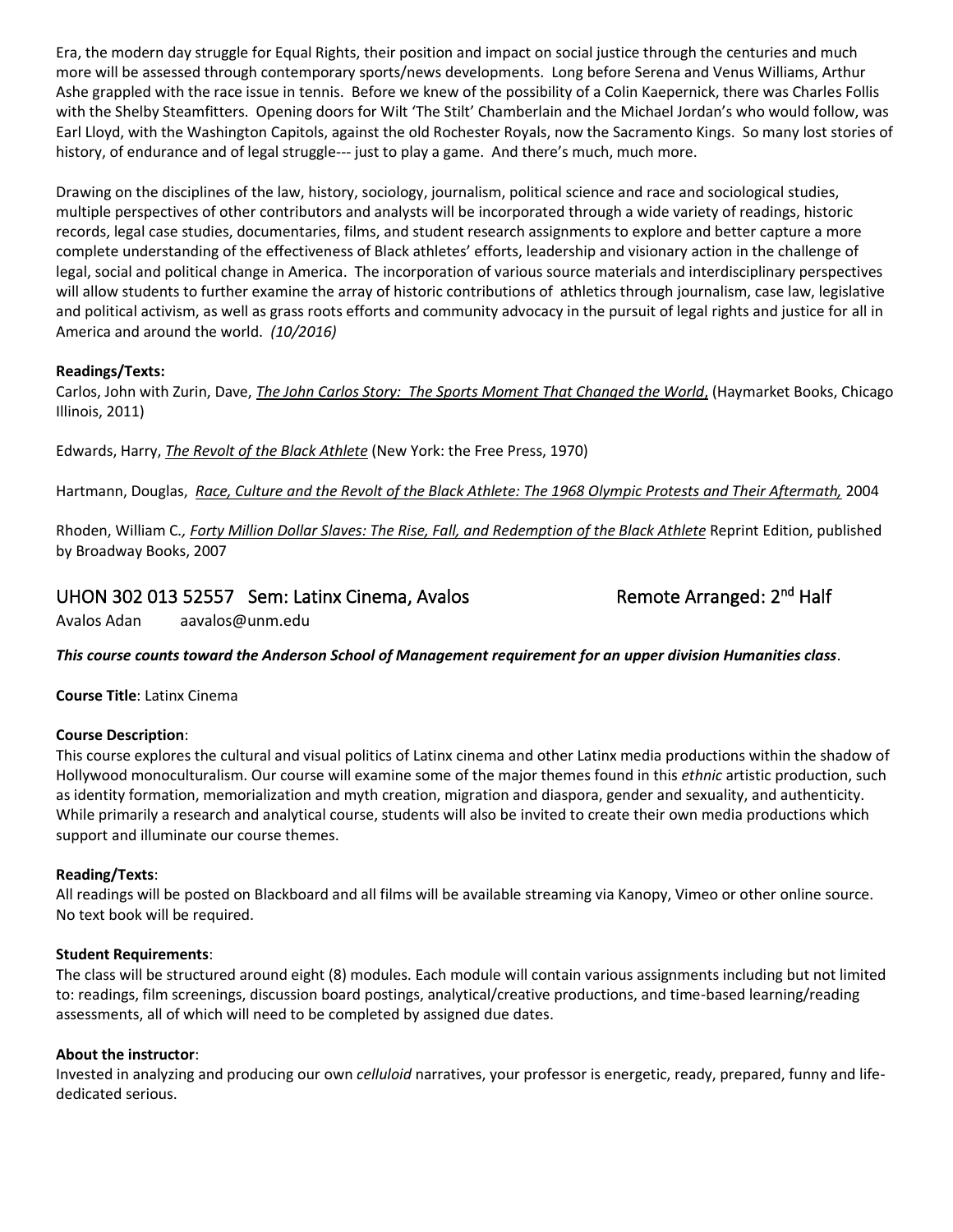# <span id="page-28-0"></span>UHON 400 Level Courses

# <span id="page-28-1"></span>UHON 402 001 53561 Sem: Art & Ecol Creating Change, Henel Face-to-Face + RS:TR 1000-1245

Henel Ryan rkhenel@unm.edu

Please contact instructor for more information

# <span id="page-28-2"></span>UHON 402 002 37081 Sem: Scribendi Part II, Donovan Remote Scheduled TR 1530-1645

Donovan Leslie ldonovan@unm.edu

**Course Title:** The Making of a Magazine (Scribendi Part II)

#### **[Course Video](https://youtu.be/V6oCsk9WzGM)**

#### **Course Description:**

*Scribendi* is a high-quality publication of art and literature, sponsored by the Western Regional Honors Council and UNM's Honors College. Produced completely by honors students, *Scribendi* publishes creative work by undergraduate honors students in more than 850 national colleges and universities. The first half of our yearlong process is designed to train students who have committed themselves to the immensely rewarding experience of producing our publication. Functioning largely as an educational internship in small publication production, this course provides hands-on experience in proofreading, copyediting, typography, magazine design and layout, professional desktop publishing software, fundraising, marketing and distribution, as well as small press management. Students should understand this is a two-semester commitment, spanning both fall and spring semesters.

This semester, we will put into practice the professional skills you learned last semester. Instead of focusing on individual skills-building exercises, this semester your work will focus on how successful you are at being a productive, active, and responsible part of the process to produce *Scribendi* and provide for the future of our magazine. You will accomplish this focus through a mix of copyediting, production tasks, management tasks, and event planning. This course is only open to students who have taken The Publishing Process (Scribendi Part I) the prior fall semester.

**Readings/Texts:** 

Same as fall.

#### **Student Requirements:**

Students will be required to come to each meeting prepared and ready to work on producing and distributing the latest edition of *Scribendi*. Students will need to complete various copyediting, production, and management tasks throughout the semester. Each student is expected to practice timely communication, complete work reports, and hold office hours. Students will submit a final reflection paper of 10-15 pages at the end of the semester.

#### **About the Instructor:**

Leslie Donovan earned her B.A. in Creative Writing, completed the Honors Program, and her M.A. from UNM. She then went to the University of Washington for her Ph.D. She has worked with several literature and arts publications and taught *Scribendi* for 14 years. She incorporates creativity, communication, and design into most courses she teaches. She will serve as faculty for the *Scribendi* staff while Professor Ketcham is on sabbatical in Spring 2021.

# <span id="page-28-3"></span>UHON 402 003 53566 Sem: Chicana(o) Civil Rights, Gomez Face-to-Face + RS: TR 1400-1515

Gomez Myrriah myrriahg@unm.edu

**This course counts toward the Anderson School of Management requirement for an upper division Humanities class.**

**Course Title:** Chicanx Civil Rights and Social Movements

**[Course Video](https://youtu.be/Zf3FsVDXFjU)**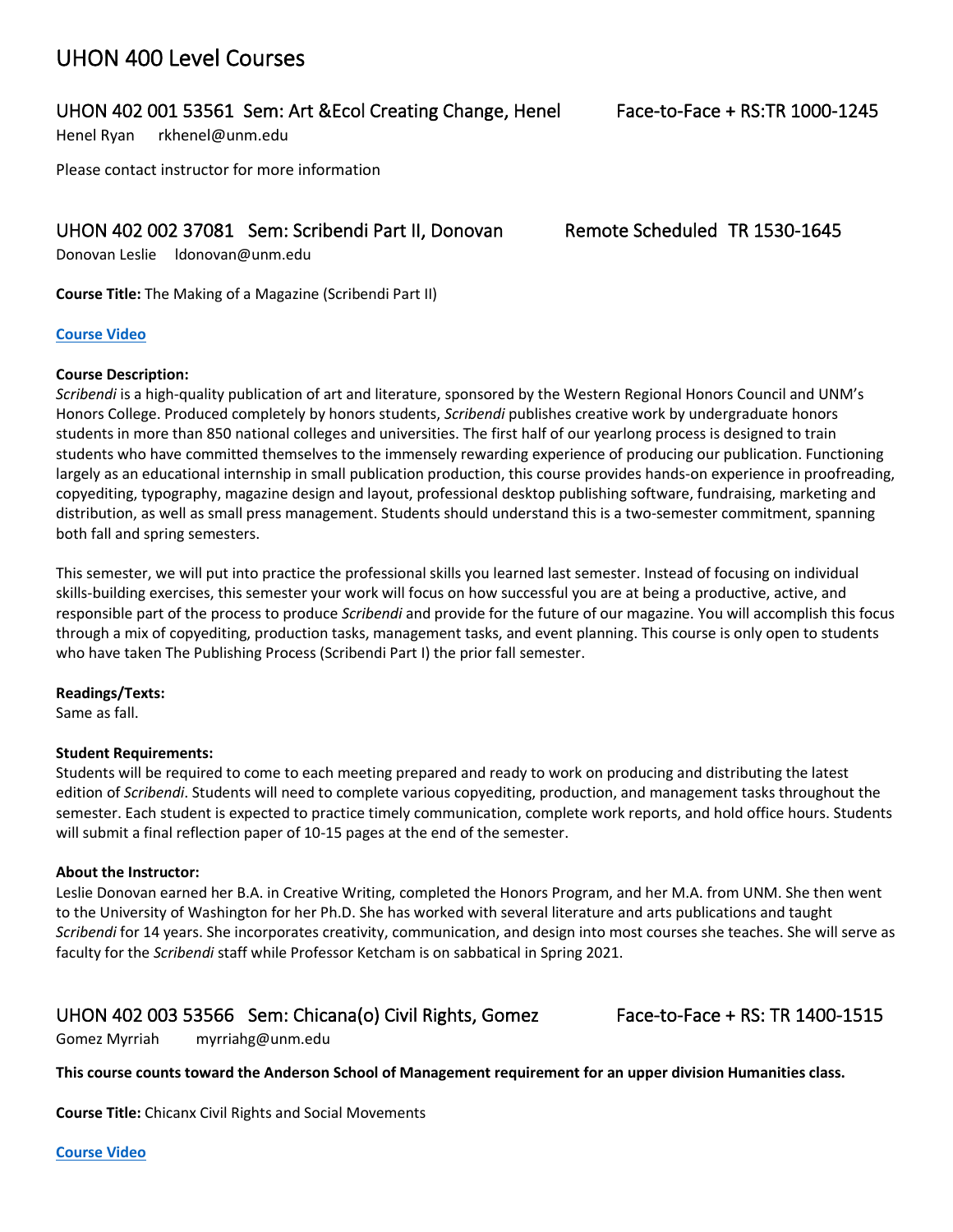#### **Course Description:**

The Chicano Civil Rights Movement, or El Movimiento, of the 1960s-'70s is the period most recognized during which Chicanas/os across the United States mobilized for the advancement of Mexican American people; however, Chicana/o social activism is not limited to that historical moment. The course examines Chicana/o civil rights movements by exploring forms of collective social action on behalf of immigration rights/reform, education rights/reform, labor rights, treaty rights, environmental justice, gender rights, veterans' rights, and political (mis)representation prior to, during, and after El Movimiento. We will investigate how social injustices related to race, class, gender, and sexuality led to El Movimiento and how these related issues also affected internal relations within the movement in the 1960s and thereafter using both primary sources and secondary sources. We will also investigate how and why the terms "Chicana" and "Chicano" evolved as gendered, political terms used for self-identification among Mexican Americans and how and why the terms became popularized.

#### **Readings/Texts:**

All reading will be posted on Learn.

#### **Student Requirements:**

This course will meet synchronously twice a week, once face-to-face and once online. Students will be expected to complete class readings, participate in discussions and activities during class, analyze cultural texts inside and outside of class, facilitate a class discussion, write a research paper, and complete a group project with a public presentation component.

#### **About the Instructor:**

Myrriah Gómez teaches courses on Chicanx experiences across the U.S. with emphasis on cultural traditions, social justice, and environmental justice. Her most recent publication can be found in the anthology Querencia: Reflections on the New Mexico Homeland.

# <span id="page-29-0"></span>UHON 402 004 55337 Sem: Big Data, Moore Face-to-Face + RS: TR 1230-1345

Moore Jason jrm@unm.edu

**Course Title:** Big Data, Big Opportunities

#### **Course Description:**

Do you want to know why Google, Facebook and Amazon are worth so much money?

Living in the information age, we are awash with data. Everything, from where we are, to what information we seek, to what we create, what we buy, and with whom we communicate, is recorded digitally; in minute details by the devices with which we interact on a second-by-second basis. Additionally, we have the means to gather data in unprecedented quantities relating to any question in which we have interest, and to store it in perpetuity; readily accessible to anyone with an internet connection. If we can translate these reams of data into terms that we can understand, these data can answer a huge range of questions of fundamental interest. With the right data, we can create tailored cancer therapies for individuals based on their genetics, we can predict the outcome of elections ahead of time with a 98% accuracy, and we can describe the fundamental processes sculpting the world around us in unprecedented detail.

In this course, we will learn many of the techniques that we can use to ask and answer questions of datasets that are far too vast for the human mind to be able to comprehend *in toto*. Using the freely available statistical software R and similarly freely available online datasets, we will see the power of computer-driven multivariate statistical analyses. With this newly gained knowledge and tools, you will find a dataset of your own, pose some hypotheses, analyse your data and draw some completely new insights into the world around us.

The societal issues associated with big data are also complex - from the recent revelations about NSA and GCHQ data collection from innocent citizens to the fact that credit card companies are able to predict both pregnancy and due date from a mother's purchases. We will debate these as we begin to understand the breadth and power of big data analyses.

Most of the practical part of this class will be focused on using the techniques we learn during the class to better quantitatively understand a pressing problem that is of particular interest to the class. This could be climate change, world hunger, water availability, income inequality, gun control, etc., etc. The world is your oyster!

#### **Readings/Texts:**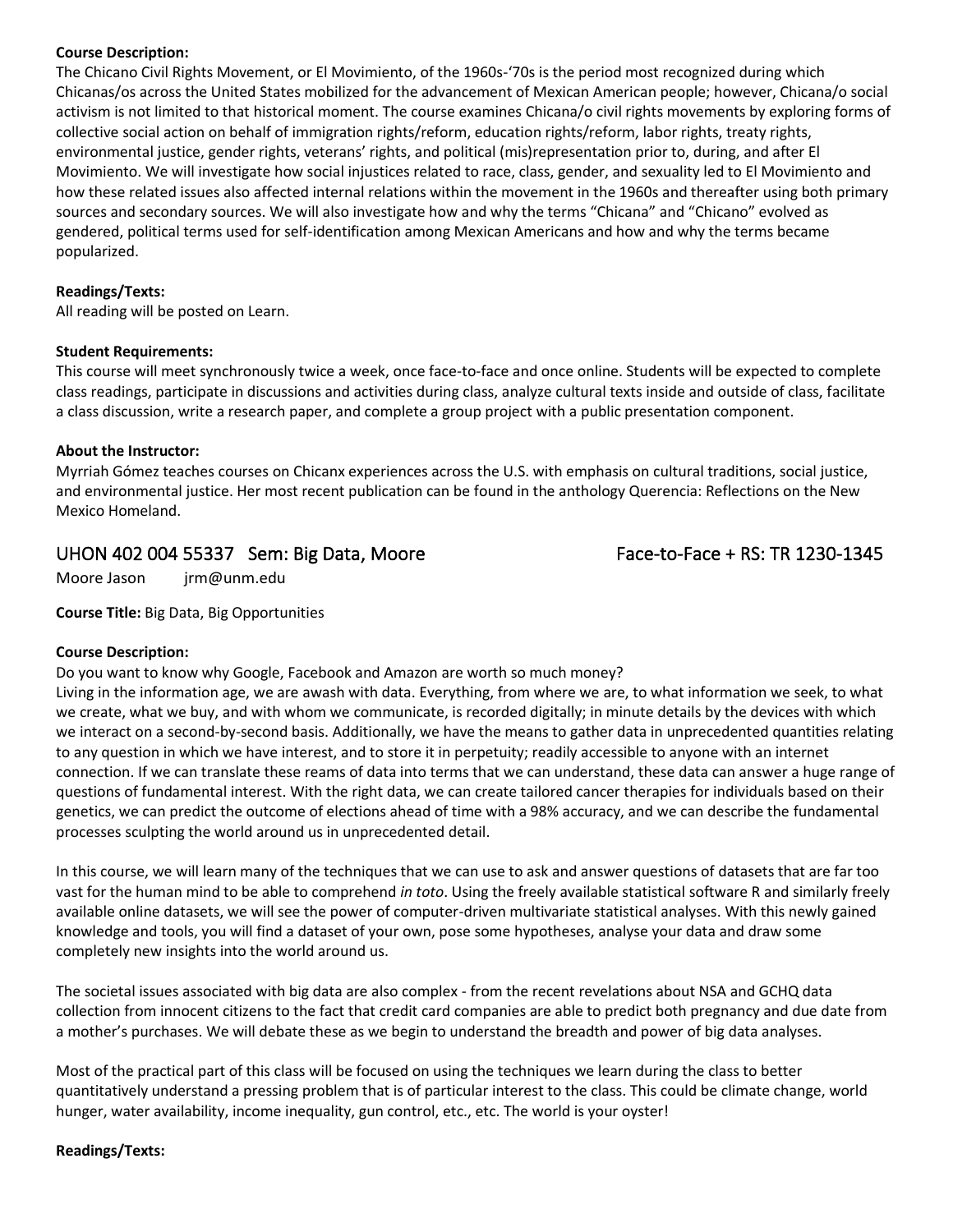The readings for this class will be generated by the class participants themselves during the course of the semester from the primary literature. What we read will depend on the questions you decide to ask!

#### **Student Requirements:**

Students will undertake a series of exercises at the beginning of the course to familiarize themselves with the statistical programming language R, and the manipulation of large datasets. A long paper investigating the ethical issues raised by a chosen aspect of big data will be due in week 12. For the majority of the semester we will build a quantitative model describing a societal problem that is of interest to the class.

#### **About the Instructor:**

Dr. Moore received his Ph.D. in Vertebrate Palaeontology from the University of Cambridge. His doctoral dissertation, and much of his subsequent work has focused on the statistical analysis of large palaeontological and geological datasets to provide insight into past life on Earth. The techniques that he uses are applicable to a vast range of problems, however, and he is excited to see what novel questions we can answer during this course!

#### **UHON 402 005 54108 1 A Sem: Scribendi Editorship Pt 2 RS TR 1530-1645 Donovan Leslie 37081 5E ABQ UHON 402 ldonovan@unm.edu**

This course is for Scribendi Editors – See Course Description for Scribendi Editors

# <span id="page-30-0"></span>UHON 402 006 45092 Sem: Making the Right Decision, Fornell Face-to-Face: M 1630-1900

Fornell Paul pfornell@unm.edu

#### **Course Title: Ethics: Making the Right Decision**

**Course Description:** All of us from time to time reflect on the ethical dimensions of our lives. What sort of person I ought to be? Which goals are worth pursuing? How should I relate to others? We may wonder about the answers to these questions that have been provided by the most profound thinkers of past generations. We may speculate whether their conflicting opinions amount to disagreements about the truth or merely expressions of their differing attitudes. We may consider how their varied theories might help us understand ethical issues of our own day.

This course will provide the vehicle to address these matters. We will examine some of the influential ethical theories in philosophical thought, from ancient Greece to contemporary thinkers. We'll explore theoretical and practical issues concerning the nature of ethical judgments, the resolution of disagreements and the evolution of ethical theories. We will also delve into contemporary ethical problems that may include; abortion, euthanasia, famine relief, animal rights, capital punishment, business practices, voting rights, climate crisis, and universal health care – to name just a few. Which ethical positions are correct? Just as each member of a jury at a trial needs to make a decision and defend a view after considering all of the relevant evidence, so each inquirer needs to make a decision and defend a view after considering all the relevant opinions and facts. This course will provide the materials and venue on which to base your thinking. But the challenge and excitement of ethical decision making is that after taking account of the work others have done, the responsibility for reaching conclusions is your own. What sort of person will you be? Which goals will you pursue? And, how will you relate to others?

#### **2 Texts:** *Thinking Critically About Ethical Issues* **(10th Ed.), Vincent Ryan Ruggiero, McGraw-Hill, New York, NY, 2020. Please purchase or rent the 10th edition. And,** *Metaethics From a First Person Standpoint* **(2016), Catherine Wilson, Open Book Publishers. Available through UNM Libraries-ebook.**

Additional Readings: Each student will select at least two (2) primary sources (Aristotle, Kant, Dalai Lama, a contemporary expert/scholar, etc.) to present and utilize in their individual and team project. The Codes of Ethics of pertinent professional associations will be examined (American Medical Association, American Management Association, Bar Association, American Counseling Association, etc.) As well as other pertinent documents that guide our ethical decision making.

**Student Requirements:** Each student will research and present on an ethics issue of their choice. In addition to the readings required for class, students will select a focused area of ethical decision making to research and prepare an individual and group project. The area selected is designed to lead to a practical application of ethical decision making. For example, a proposed change in government ethics or business practices. The research paper and class presentation must demonstrate a synthesis of the ethical disciplines explored and integrate the theoretical and the practical applications from these 2 disciplines (the philosophical and the focused area/discipline.) This research is also intended to be submitted for publication in a professional journal, newsletter or other appropriate source.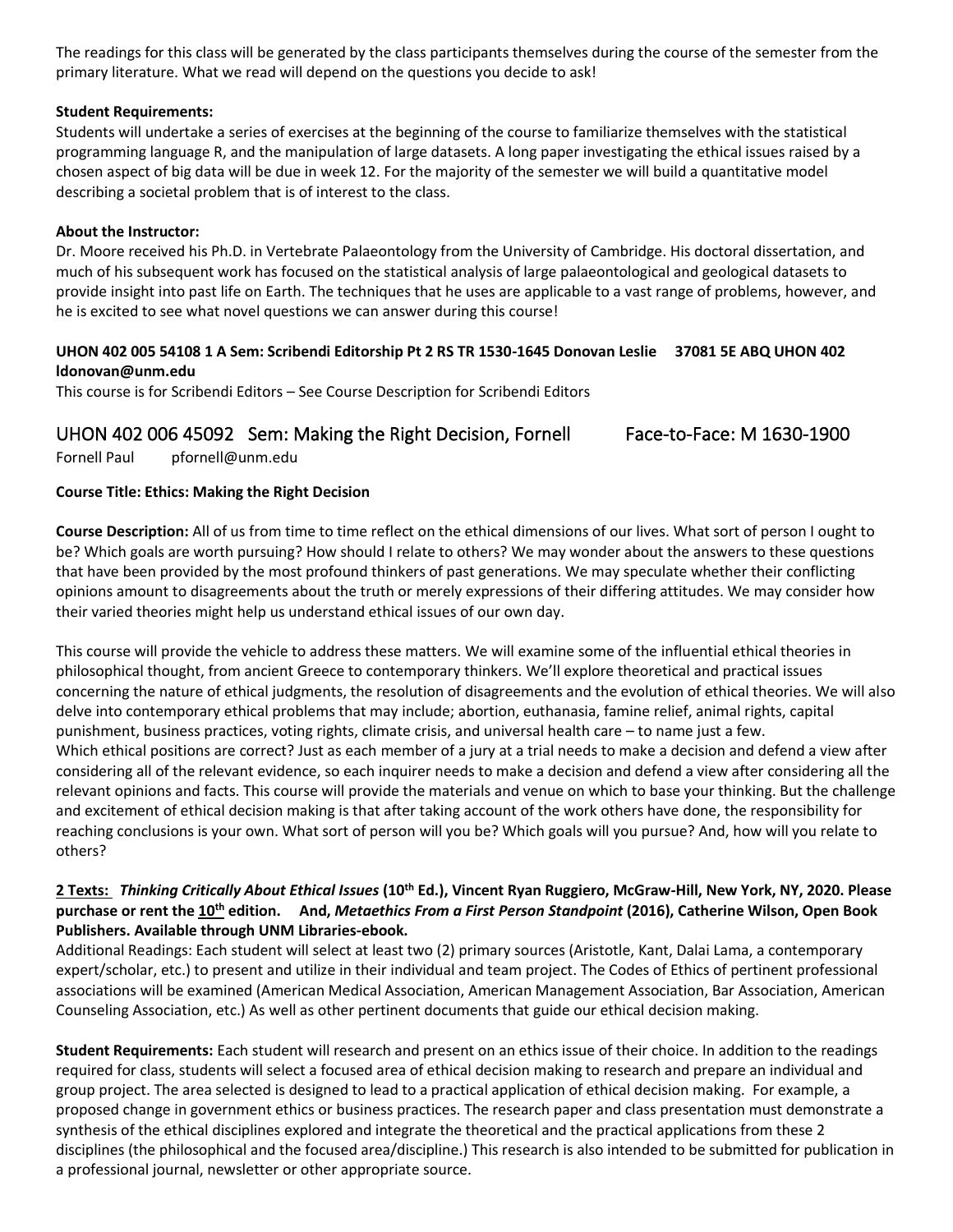**About the Instructor:** Paul David Fornell, MS, LPCC has taught undergraduate and graduate courses in ethics for 50 years and is a clinical mental health counselor. Paul has served as the Director of Ethics and Professional Standards for the American Counseling Association and has served as the chair of the ethics committee for the New Mexico Counseling Association.

# <span id="page-31-0"></span>UHON 402 007 45093 Sem: What Worlds May Come, Donovan Remote Scheduled: R 1100-1215

Donovan Leslie [ldonovan@unm.edu](mailto:ldonovan@unm.edu)

*This course counts toward the Anderson School of Management requirement for an upper division Humanities class.*

**Course Title:** What Worlds May Come: Studies for the Future

#### **[Course Video](https://youtu.be/KAVS8tID6aY)**

#### **Course Description:**

French writer and aviator, Antoine de Saint-Exupéry once wrote that "When it comes to the future, our task is not to foresee it, but rather to enable it to happen." In this course, we explore the kinds of new worlds we hope to live in someday. To accomplish this, we will study present-day visions of both near and far futures primarily in literature and popular culture, but also in fields such as popular science, sociology, fine and performing arts, and technology. Our discussions will examine topics such as: interdisciplinary field of Future Studies; speculative fiction from perspectives of gender, race and culture, accessibility; social cartoons of imaginary inventions; robotics, 3D printers, and other technologies; sustainable architecture of homes and cities. However, while many contemporary perspectives on the future are bleak or apocalyptic, our class will focus its investigations on texts and materials that generally feature decidedly optimistic views. In our efforts to envision real possibilities for our own tomorrows, we will work with two primary modes of examination: 1) Research, using academic methods and materials to develop ideas we communicate through projects and presentations; and 2) Imagination, exploring creative visions of the future constructed by yourselves and others in art and literature. Whatever your major, this course will allow you to explore for yourself what the future holds in your professional and personal life.

#### **Readings/Texts:**

Peter H. Diamandis and Steven Kotler, *The Future Is Faster Than You Think* Sarah Pinsker, *Song for a New Day* Ursula K. Le Guin, *The Dispossessed* Nnedi Okorafor, *Binti* Other readings/videos available online will include:

Variety of TED Talks (technology, social justice, architecture, ecology, city planning); selections from Peter H. Diamandis and Steven Kotler's *Abundance: The Future Is Better Than You Think* (science and social science) ; Brian David Johnson's *Science Fiction Prototyping: Designing the Future with Science Fiction* (communication and design); Steven M. Johnson's *Have Fun Inventing! (comics, social science, technology)*; and others.

#### **Student Requirements:**

1 class takeover, 1 multimedia project, 1 creative project, ongoing online discussion, 1 final portfolio, attendance and participation.

#### **About the Instructor:**

Leslie Donovan earned her B.A. in Creative Writing and completed the Honors Program at UNM. She went on to earn her M.A. in English literature, also from UNM, and then her Ph.D. in Medieval English Literature from the University of Washington. Her publications include studies of J.R.R. Tolkien, Beowulf, Anglo-Saxon women saints, and Honors teaching. She has earned multiple awards for outstanding teaching, including UNM's Presidential Teaching Fellow award.

# <span id="page-31-1"></span>UHON 402 009 48712 Sem: Bio Art and Design, Polli Remote Arranged Remote Arranged

Polli Andrea 53658 SB ABQ LA 511 apolli@unm.edu

# <span id="page-31-2"></span>UHON 402 010 48721 Sem: Bio Art and Design Lab, Polli Remote Arranged Remote Arranged

Polli Andrea 53658 SB ABQ LA 511 apolli@unm.edu

**Course Title:** Bio Art and Design Lecture **Note this course must be taken wit[h ARTS 389/429/529 Bio Art and Design Lab](https://docs.google.com/document/d/1QOMOX8hh9FCyrIZTl6qKxFsffE-uccKY602WbR1dKKU/edit?usp=sharing)**